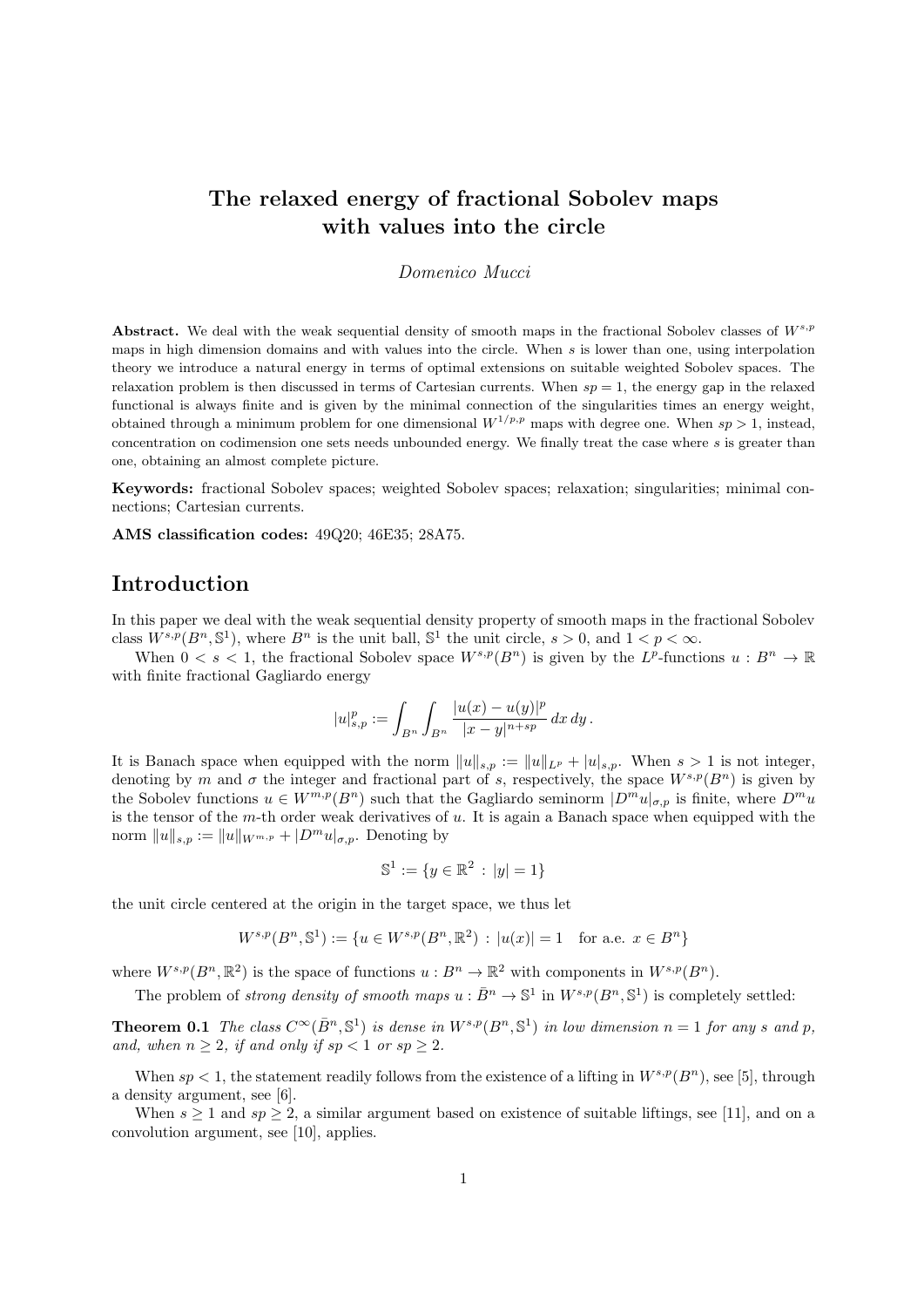When  $sp > n$ , the strong density of smooth maps follows from the embedding of  $W^{s,p}(B^n)$  in the class  $C^0(B^n)$ , and when  $sp = n$  (or in low dimension  $n = 1$  for any *s* and *p*) from the embedding in the class VMO of functions with vanishing mean oscillation. In these cases, in fact, one may apply an argument that goes back to [29] and is based on an approximation by convolutions with a smooth kernel, followed by a projection onto  $\mathbb{S}^1$ . Therefore, such an argument works for more general target manifolds *Y* through the Nash embedding theorem.

When  $0 < s < 1$  and  $2 \le sp < n$ , the strong density theorem is proved by Brezis-Mironescu in [12], and it is essentially based on two facts. Firstly, the authors introduce the class  $\mathcal{R}_{s,p}(B^n, \mathbb{S}^1)$  of maps *u* in  $W^{s,p}(B^n, \mathbb{S}^1)$  which are smooth (continuous) outside a singular set  $\Sigma_u$  given by a finite union of  $(n-[sp]-1)$ -manifolds of  $B^n$ , where [*sp*] denotes the integer part of *sp*. For example,  $\Sigma_u$  is a finite set of points when  $n = 2$  and  $sp = 1$ . Extending results that go back to [4, 3] for Sobolev maps in  $W^{1,p}(B^n, \mathcal{Y})$ , they in fact prove:

#### **Theorem 0.2** *Every map in*  $W^{s,p}(B^n, \mathbb{S}^1)$  *is the strong limit of a sequence in*  $\mathcal{R}_{s,p}(B^n, \mathbb{S}^1)$ *.*

Secondly, since the high order homotopy groups of  $\mathbb{S}^1$  are all trivial,  $\pi_i(\mathbb{S}^1) \simeq 0$  for  $i \geq 2$  integer, they are able to remove the singular set  $\Sigma_u$  of maps in  $\mathcal{R}_{s,p}$ , when  $[sp] \geq 2$ .

The first homotopy group  $\pi_1(\mathbb{S}^1) \simeq \mathbb{Z}$  being non-trivial, counterexamples to the strong density of smooth maps exist when  $n \geq 2$  and the integer part of *sp* is equal to one.

**Example 0.3** If  $n = 2$ , the map  $u(x) = x/|x|$  belongs to  $W^{s,p}(B^2, \mathbb{S}^1)$  if  $1 \le sp < 2$ , and *u* has degree one around the origin. On the other hand, smooth maps in  $C^{\infty}(B^2, \mathbb{S}^1)$  have degree zero around the origin, and the degree is continuous w.r.t. the strong convergence in  $W^{s,p}$ , when  $1 \leq sp < 2$ . Therefore, the map *u* cannot be the strong  $W^{s,p}$  limit of a sequence  $\{u_h\} \subset C^\infty(B^2, \mathbb{S}^1)$ . If  $n \geq 3$ , a similar counterexample is given by the map  $u(x) = (x_1, x_2) / |(x_1, x_2)|$ , see e.g. [12].

Denoting by  $W_S^{s,p}(B^n, \mathbb{S}^1)$  the *strong closure of*  $C^{\infty}(B^n, \mathbb{S}^1)$  in the  $W^{s,p}$ -norm, and assuming  $n \geq 2$ , we thus have:

$$
W_S^{s,p}(B^n, \mathbb{S}^1) = W^{s,p}(B^n, \mathbb{S}^1) \quad \iff \quad sp < 1 \quad \text{or} \quad sp \ge 2 \tag{0.1}
$$

whereas

$$
W^{s,p}_S(B^n,\mathbb{S}^1)\subsetneq W^{s,p}(B^n,\mathbb{S}^1)\quad\iff\quad 1\leq sp<2\quad\text{and}\quad n\geq 2\,.
$$

However, in [13] it is defined a *distributional Jacobian* Ju of maps  $u \in W^{s,p}(B^n, \mathbb{S}^1)$  that characterizes the obstruction to the strong approximation by smooth maps: namely, the strong closure of  $C^{\infty}(B^n, \mathbb{S}^1)$ in the  $W^{s,p}$ -norm agrees with the class of maps  $u \in W^{s,p}(B^n, \mathbb{S}^1)$  such that  $\mathbb{J}u = 0$ .

For  $1 \leq sp < 2$  and  $n \geq 2$ , one may ask whether the *weak sequential density of smooth maps* holds true in the whole class  $W^{s,p}(B^n, \mathbb{S}^1)$ . This is false when  $1 < sp < 2$ . In that case, in fact, there exist maps  $u \in W^{s,p}(B^n, \mathbb{S}^1)$  with non-zero Jacobian J<sub>u</sub>, such that for any smooth sequence  $\{u_h\} \subset C^{\infty}(B^n, \mathbb{S}^1)$ with  $u_h \to u$  a.e. (or in  $L^p(B^n, \mathbb{R}^2)$ ) one has  $\sup_h \|u_h\|_{s,p} = \infty$ , see [8].

In the relevant case  $sp = 1$ , the latter problem is completely settled for  $s = 1/2$  and  $p = 2$ , i.e. in the class  $W^{1/2,2}(B^n, \mathbb{S}^1)$ . In that framework, in fact, using that functions in  $W^{1/2,2}(B^n)$  identify the traces of the Sobolev space  $W^{1,2}(B^n \times (0, +\infty))$ , the distributional Jacobian Ju was defined by Hang-Lin [25], and actually in any dimension  $n \geq 2$  it can be written by means of homological arguments, see [23].

In this paper, we deal with the problem of weak sequential density of smooth maps in any dimension  $n \geq 2$ . When  $0 \leq s \leq 1$ , we introduce on the class  $W^{s,p}(B^n, \mathbb{S}^1)$  a natural energy  $u \mapsto \mathcal{E}_{s,p}(u)$ , see (0.5) below. In the case  $s = 1/2$  and  $p = 2$  already considered in [18, 23], the energy  $\mathcal{E}_{1/2,2}(u)$ of a map  $u \in W^{1/2,2}(B^n, \mathbb{S}^1)$  is given by the Dirichlet integral  $\int |DU|^2 dx dt$  of the harmonic extension  $U: B<sup>n</sup> \times (0,1) \to \mathbb{R}^2$  of *u*. We then analyze the corresponding *relaxed energy* (0.6). Energy concentration only occurs on codimension one sets and with a finite amount of energy, when  $sp = 1$ . When  $sp > 1$ , instead, energy blows up. Finally, when  $s > 1$ , the problem of weak sequential density of smooth maps is partially solved.

In order to state our results, we introduce some more notation.

THE ENERGY. For  $\gamma \in \mathbb{R}$  and  $p > 1$ , we denote by  $W^{1,p}_\gamma(B^n \times (0, +\infty))$  the weighted Sobolev space given by the functions  $U \in L^p((B^n \times (0, +\infty))$  which are approximately differentiable a.e. and with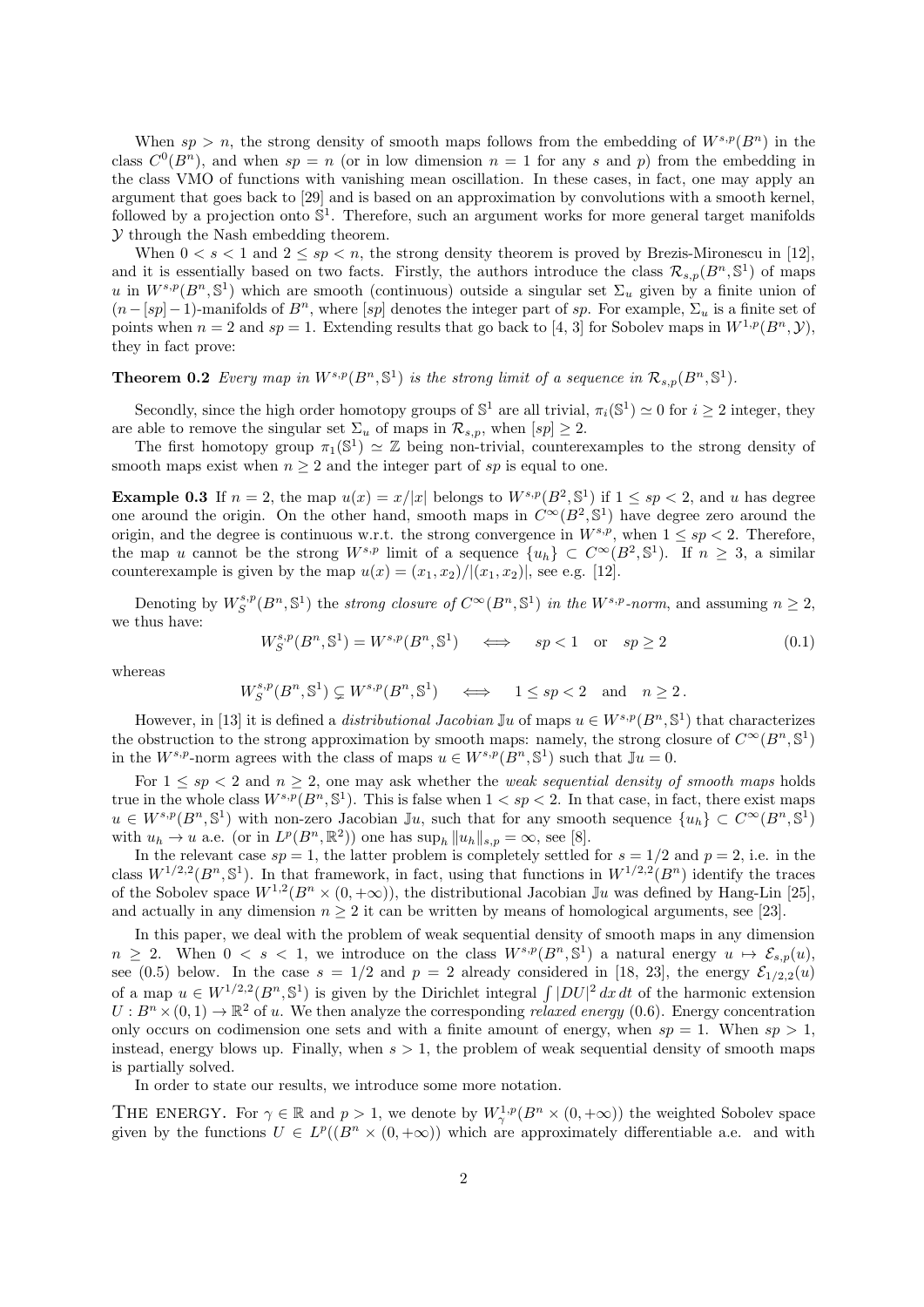approximate gradient *DU* a measurable function satisfying

$$
\int_{\Omega \times (0, +\infty)} t^{\gamma} |DU(x, t)|^p dx dt < \infty, \qquad \Omega = B^n.
$$
\n(0.2)

By interpolation theory, see e.g. [27], it turns out that when 0 *< s <* 1, the fractional Sobolev space  $W^{s,p}(B^n)$  agrees with the Besov space  $B^s_{p,p}(B^n)$ , for any  $p > 1$ , and hence with the class of traces  $u(x) = U(x,0)$  on  $t = 0$  of functions *U* in  $W^{1,p}_{\gamma}(\hat{B}^n \times (0,+\infty))$ , where

$$
\gamma = \gamma(s, p) := p(1 - s) - 1, \quad p > 1, \quad 0 < s < 1.
$$
\n(0.3)

Notice that when  $s = 1 - 1/p$ , one has  $\gamma = 0$  and  $W^{1-1/p,p}(B^n)$  agrees with the class of traces on  $t = 0$ of the Sobolev space  $W^{1,p}(B^n \times (0, +\infty))$ . By the previous discussion, a particular case of our interest is when  $sp = 1$ , so that  $\gamma = p - 2$ . In that case, since the fractional Gagliardo energy becomes

$$
|u|_{1/p,p}^p = \int_{B^n} \int_{B^n} \frac{|u(x) - u(y)|^p}{|x - y|^{n+1}} dx dy
$$

it turns out that in any dimension *n* the class of bounded functions in  $W^{1/p,p}(B^n)$  is continuously embedded in  $W^{1/q,q}(B^n)$  for each  $1 < p < q$ . Moreover, in low dimension  $n = 2$ , when  $\Omega = \mathbb{R}^2$  and  $sp = 1$ , so that  $\gamma = p - 2$ , the energy (0.2) is scale invariant for any  $p > 1$ .

Denote now by  $\mathbb{C}^{n+1}$  the  $(n+1)$ -dimensional cylinder

$$
\mathbf{C}^{n+1} := B^n \times (0,1)
$$

by  $W^{1,p}_{\gamma}(\mathbb{C}^{n+1},\mathbb{R}^2)$  the class of functions  $U=(U^1,U^2):\mathbb{C}^{n+1}\to\mathbb{R}^2$  with components  $U^j$  in  $W^{1,p}_{\gamma}(\mathbb{C}^{n+1}),$ and consider for  $0 < s < 1$  and  $p > 1$  the *energy* 

$$
\mathcal{E}^p_{\gamma(s,p)}(U) := \int_{\mathbf{C}^{n+1}} t^{\gamma(s,p)} |DU(x,t)|^p \, dx \, dt \,, \qquad \gamma(s,p) := p(1-s) - 1 \,. \tag{0.4}
$$

For any bounded function  $u \in W^{s,p}(B^n,\mathbb{R}^2) \cap L^{\infty}$ , where  $0 < s < 1$  and  $p > 1$ , we let

$$
U := \mathrm{Ext}(u)
$$

denote a bounded function that *minimizes the energy*  $\mathcal{E}_{\infty}^p$  $v_{\gamma(s,p)}^p(U)$  *among all*  $U \in W_{\gamma(s,p)}^{1,p}$ *γ*(*s,p*) (**C***n*+1 *,* R 2 ) *∩ L<sup>∞</sup> such that*  $U(x, 0) = u(x)$  *on*  $B<sup>n</sup> \times \{0\}$  *in the sense of the traces.* 

Such a minimizer exists and is smooth inside  $\mathbb{C}^{n+1}$ , by the convexity of the functional  $U \mapsto \mathcal{E}^p_{\gamma(s,p)}(U)$ . Moreover, if  $u \in W^{s,p}(B^n, \mathbb{S}^1)$ , by a projection argument we may assume  $Ext(u): \mathbb{C}^{n+1} \to \mathbb{D}^2$ , where

$$
\mathbb{D}^2 := \{ y \in \mathbb{R}^2 \, : \, |y| \le 1 \}
$$

is the unit disk in the target space. In addition, see [27], if  $\{u_h\} \subset W^{s,p}(B^n,\mathbb{R}^2) \cap L^\infty$  is a sequence converging a.e. in  $B^n$  to a function  $u \in W^{s,p}(B^n,\mathbb{R}^2) \cap L^\infty$ , it turns out that *the strong convergence*  $u_h \to u$  in  $W^{s,p}(B^n,\mathbb{R}^2)$  is equivalent to the convergence  $u_h \to u$  in  $L^p(B^n,\mathbb{R}^2)$  joined with the energy *convergence*

$$
\lim_{h \to \infty} \mathcal{E}^p_{\gamma(s,p)}(\text{Ext}(u_h)) = \mathcal{E}^p_{\gamma(s,p)}(\text{Ext}(u)).
$$

When  $0 < s < 1$ , it is then natural to introduce on the class of maps  $u \in W^{s,p}(B^n, \mathbb{S}^1)$  the  $W^{s,p}$ -energy

$$
\mathcal{E}_{s,p}(u) := \mathcal{E}^p_{\gamma(s,p)}(U), \quad U = \text{Ext } u : \mathbf{C}^{n+1} \to \mathbb{D}^2
$$
\n(0.5)

where  $\mathcal{E}^p_{\gamma}$  $\gamma_{(s,p)}(U)$  is given by (0.4). In the same spirit as for Lebesgue's relaxed area, we correspondingly introduce the *relaxed energy*

$$
\widetilde{\mathcal{E}}_{s,p}(u) := \inf \left\{ \liminf_{h \to \infty} \mathcal{E}_{s,p}(u_h) \mid \{u_h\} \subset C^{\infty}(B^n, \mathbb{S}^1), \ u_h \to u \text{ strongly in } L^p(B^n, \mathbb{R}^2) \right\}.
$$
 (0.6)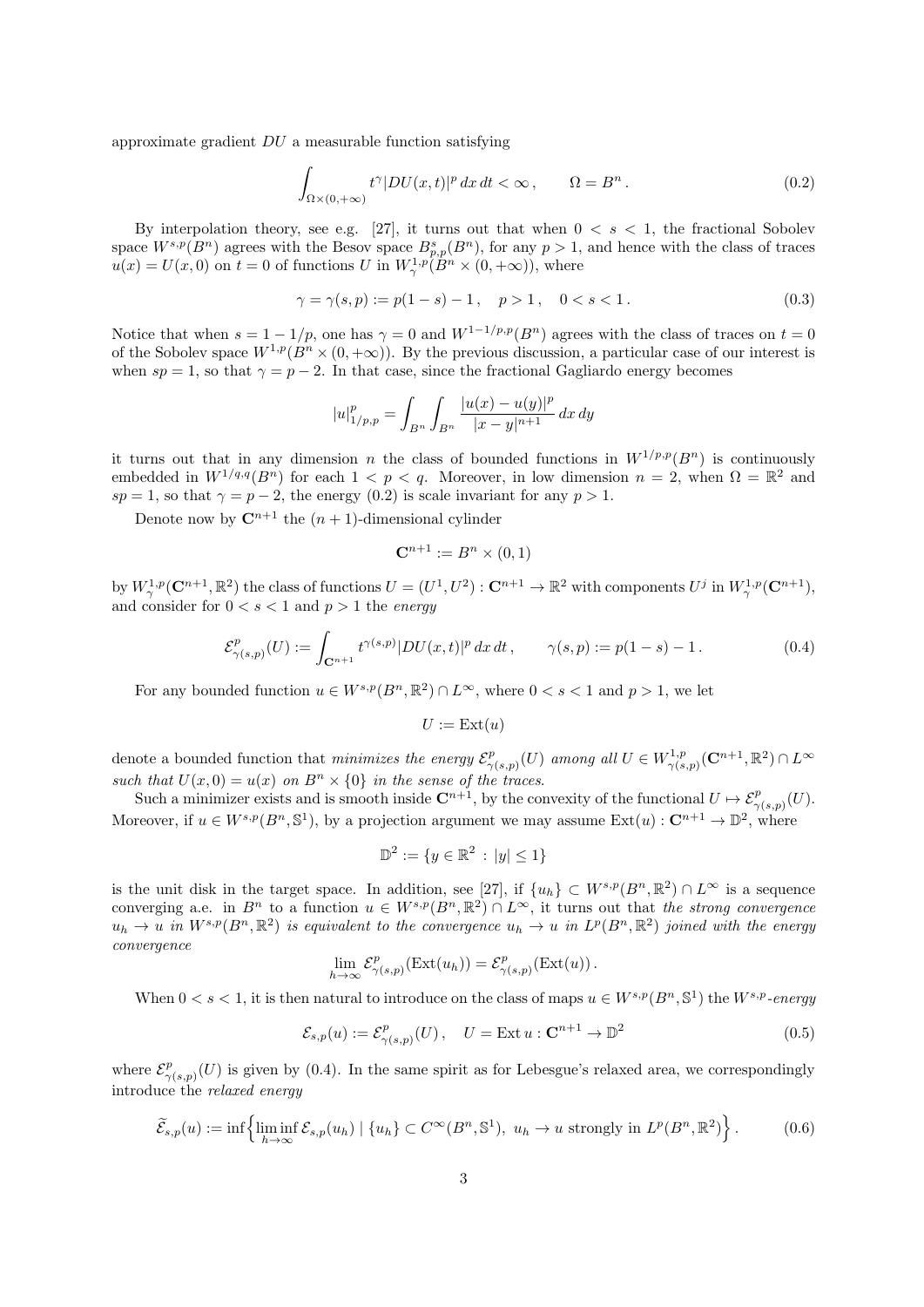On account of (0.1), the *energy gap*

$$
\mathcal{G}_{s,p}(u) := \tilde{\mathcal{E}}_{s,p}(u) - \mathcal{E}_{s,p}(u) \tag{0.7}
$$

can be non-zero only if  $1 \leq sp < 2$  and  $n \geq 2$ . In the particular case where  $sp > 1$ , moreover, the cited results from [13] yield the existence of maps  $u \in W^{s,p}(B^n, \mathbb{S}^1)$  with non-zero distributional Jacobian Ju and for which  $\mathcal{G}_{s,p}(u) = +\infty$ .

MAIN NEW RESULTS. We first deal with the case where  $sp = 1$ . For maps in  $W^{1/2,2}(B^n, \mathbb{S}^1)$ , the explicit formula for the relaxed energy was obtained in [23], using tools from Geometric Measure Theory. In this paper, we show that *the energy gap*  $\mathcal{G}_{1/p,p}(u)$  *in* (0.7) *is always finite* in the class  $W^{1/p,p}(B^n, \mathbb{S}^1)$ , for any  $p > 1$ .

In order to find the explicit formula for the energy gap, we rewrite the distributional Jacobian J*u* from [13], that carries the relevant information on the *singularities* of *u*, in terms of an  $(n-2)$ -dimensional current  $\mathbb{P}(u) \in \mathcal{D}_{n-2}(B^n)$ , see Definition 3.1. For any  $u \in W^{1/p,p}(B^n, \mathbb{S}^1)$ , we in fact obtain:

$$
\mathcal{G}_{1/p,p}(u) = 0 \quad \iff \quad \mathbb{P}(u) = 0 \, .
$$

Notice that in low dimension  $n = 2$ , the distribution  $\mathbb{P}(u)$  agrees with the extension of the distributional determinant  $T: W^{1/p,p}(B^2, \mathbb{S}^1) \to W^{1,\infty}(B^2, \mathbb{R})^*$  by Bourgain-Brezis-Mironescu [7].

In order to prove the equivalence in the previous centered formula, we first show that for every *u* in  $W^{1/p,p}(B^n, \mathbb{S}^1)$  the current  $\mathbb{P}(u)$  is an *integral flat chain*, i.e., that there exists an integer multiplicity (say i.m.) rectifiable current *L* ∈  $\mathcal{R}_{n-1}(B^n)$  satisfying  $(\partial L) \sqcup B^n = \mathbb{P}(u)$ .

Such a property holds true when  $p = 2$  as a consequence of the *coarea formula* first considered by Almgren-Browder-Lieb [1], see [23]. In fact, extensions of maps in  $W^{1/2,2}(B^n, \mathbb{S}^1)$  belong to the Sobolev space  $W^{1,2}(\mathbf{C}^{n+1}, \mathbb{R}^2)$ .

Therefore, when  $1 < p < 2$ , due to the continuous embedding  $W^{1/p,p}(B^n, \mathbb{S}^1) \subset W^{1/2,2}(B^n, \mathbb{S}^1)$  it turns out that the integral flat chain  $\mathbb{P}(u)$  is automatically defined for all maps  $u \in W^{1/p,p}(B^n, \mathbb{S}^1)$ .

This direct argument fails to hold if  $p > 2$ , since in that case there are maps  $u \in W^{1/p,p}(B^n, \mathbb{S}^1)$ such that  $||u||_{1/2,2} = \infty$ . Notwithstanding, in this paper we obtain the validity of the coarea formula by making use of some relevant estimates due to Bourgain-Brezis-Mironescu [7].

In addition, when  $\mathbb{P}(u) \neq 0$ , we are able to express the energy gap (0.7) through the *minimal connection*  $m_{i,B^n}(\mathbb{P}(u))$  of the singularity  $\mathbb{P}(u)$ , times a positive weight  $E_p$ , namely:

$$
\mathcal{G}_{1/p,p}(u) = E_p \cdot m_{i,B^n}(\mathbb{P}(u)) < \infty \qquad \forall \, u \in W^{1/p,p}(B^n, \mathbb{S}^1), \quad \forall \, n \ge 2, \ p > 1. \tag{0.8}
$$

In the latter formula, the term  $m_{i,B^n}(\mathbb{P}(u))$  denotes the mass  $\mathbf{M}(L)$  of the minimal i.m. rectifiable current  $L \in \mathcal{R}_{n-1}(B^n)$  satisfying  $(\partial L) \cup B^n = \mathbb{P}(u)$ . If e.g.  $n = 2$  and  $u \in R_{1/p,p}(B^2, \mathbb{S}^1)$ , letting  $\Sigma_u = \{x_1, \ldots, x_m\}$  and denoting by  $d_i \in \mathbb{Z}$  the degree of *u* at  $x_i$ , the minimal connection of the singular set  $\Sigma_u$  is the mass-minimizing current  $L \in \mathcal{R}_1(B^2)$  satisfying  $(\partial L) \cup B^2 = \sum_{i=1}^m d_i \cdot \delta_{x_i}$ , where  $\delta_x$  is the unit Dirac mass at the point  $x \in B^2$ .

Moreover, the positive constant *E<sup>p</sup>* in formula (0.8) is given by the *energy minimum of degree one maps* in  $W^{1/p,p}(\mathbb{R}, \mathbb{S}^1)$ . When  $p = 2$ , in [23, 28] we in fact obtained that  $E_2 = 2\pi$ , that is equal to the Dirichlet energy  $\int |DU|^2$  of the harmonic map from the half-space to  $\mathbb{R}^2$  whose trace agrees with the inverse of the stereographic map from  $\mathbb{S}^1$  onto  $\mathbb{R}$ , see Appendix A.

CONTENT OF THE PAPER. In Sec. 1, we use some estimates taken from [7] to find a suitable extension of maps in  $W^{1/p,p}(B^n, \mathbb{S}^1)$  with finite mapping area, Proposition 1.1, which yields to the validity of the coarea formula for any  $p > 1$ , Theorem 1.2.

In Sec. 2, we recall some notation from Geometric Measure Theory and introduce the class of Cartesian currents cart<sup>1/p,p</sup>( $B<sup>n</sup> \times \mathbb{S}$ <sup>1</sup>), for which we establish a closure-compactness property, Theorem 2.5. Roughly speaking, a current *T* in cart<sup> $1/p,p$ </sup>( $B<sup>n</sup> \times \mathbb{S}<sup>1</sup>$ ) takes the form:

$$
T = G_u + L \times \llbracket \mathbb{S}^1 \rrbracket \tag{0.9}
$$

where  $G_u$  is the *current carried by the graph* of some map  $u \in W^{1/p,p}(B^n, \mathbb{S}^1)$  and  $L \in \mathcal{R}_{n-1}(B^n)$  is an i.m. rectifiable current in such a way that *∂T* = 0 on compactly supported smooth (*n −* 1)-forms in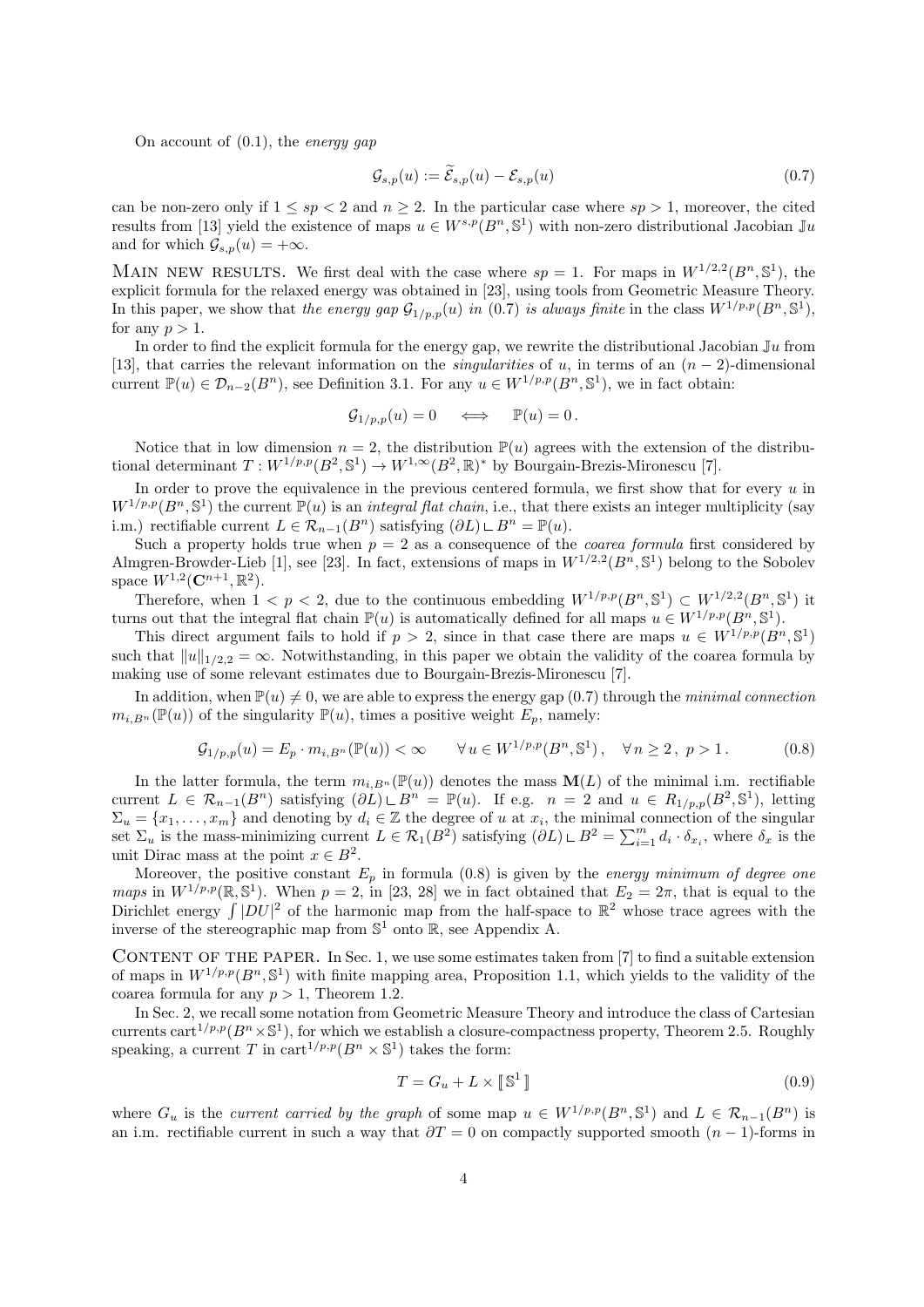$B<sup>n</sup> \times \mathbb{S}^{1}$ . In low dimension  $n = 1$ , we then discuss a notion of degree in our context, by extending the definition given in [7] for maps  $g \in W^{1/p,p}(\mathbb{S}^1, \mathbb{S}^1)$ .

In Sec. 3, we introduce the  $(n-2)$ -current of the singularities  $\mathbb{P}(u)$ , showing that it is an integral flat chain, Proposition 3.7. For this purpose, we take advantage of Theorem 0.2 by Brezis-Mironescu [12]. Notice that when  $n \geq 2$ , for a current *T* in cart<sup>1/p,p</sup>( $B<sup>n</sup> \times \mathbb{S}<sup>1</sup>$ ) as in (0.9), the null boundary condition of *T* is equivalent to the equality  $(\partial L) \cup B^n = -\mathbb{P}(u)$ , whereas it is automatically verified when  $n = 1$ .

In Sec. 4, we deal with the factor  $E_p$  in the energy gap formula (0.8), showing that for any  $p > 1$  and any fixed integer  $d \in \mathbb{Z}$ , the energy minimum among all maps in  $W^{1/p,p}(\mathbb{R}, \mathbb{S}^1)$  with degree d is equal to  $|d| \cdot E_p$ , Proposition 4.3.

In Sec. 5, we introduce a suitable functional  $T \mapsto E_{1/p,p}(T)$  on Cartesian currents, see (5.1), that agrees with the energy  $\mathcal{E}_{1/p,p}(u)$  in case of graphs of "smooth" maps  $u \in W^{1/p,p}(B^n, \mathbb{S}^1)$ , see (0.5). Our functional turns out to be lower semicontinuous along weakly converging sequences of smooth graphs, Theorem 5.1.

In Sec. 6, we provide in low dimension  $n = 2$  the approximation of dipoles for  $W^{1/p,p}$ -maps with values in  $\mathbb{S}^1$ , Theorem 6.4. Our Proposition 6.5 is in accordance with the case  $N = 1$  of [7, Thm. 2.4], where the authors analyzed the dipole problem for maps in  $W^{N/p,p}(\mathbb{S}^{N+1},\mathbb{S}^N)$ . We also show how to remove *homologically trivial* point singularities, Proposition 6.1.

In Sec. 7, we prove for any *p >* 1 and *n ≥* 2 a strong density result for our class of Cartesian currents. Namely, in Theorem 7.1 we show that *for every T in* cart<sup>1/p,p</sup>( $B<sup>n</sup> \times \mathbb{S}$ <sup>1</sup>) we can find a smooth sequence  ${u_h}$  in  $C^{\infty}(B^n, \mathbb{S}^1)$  such that  $G_{u_h} \rightharpoonup T$  weakly in  $\mathcal{D}_n(B^n \times \mathbb{S}^1)$  and  $\mathcal{E}_{1/p,p}(u_h) \rightharpoonup E_{1/p,p}(T)$  as  $h \to \infty$ .

We briefly sketch here its proof. On account of Proposition 3.7 and of Federer's strong polyhedral approximation theorem [14], we are able to reduce to the case where the current *T* takes the form (0.9) for some map  $u \in \mathcal{R}_{1/p,p}(B^n, \mathbb{S}^1)$ , where the current  $L \in \mathcal{R}_{n-1}(B^n)$  is a finite sum of pairwise disjoint oriented polyhedral  $(n-1)$ -chains. In order to approximate the  $(n-1)$ -dimensional "dipoles", in high dimension  $n \geq 3$  we apply Proposition 7.3, that is proved in Appendix B. Finally, in order to remove the  $(n-2)$ -dimensional singular set, in high dimension  $n \geq 3$  we apply Proposition 7.4, that is proved in Appendix C. In the easier case where  $n = 2$ , we directly apply Theorem 6.4 and Proposition 6.1.

In Sec. 8, we first we collect the closure-compactness properties for the class of Cartesian currents cart<sup>1/p,p</sup>( $B<sup>n</sup> \times \mathbb{S}$ <sup>1</sup>), Theorem 8.1, extending results proved in [23] when  $p = 2$ .

We then prove the explicit formula  $(0.8)$  for the energy gap  $(0.7)$ . The proof of Theorem 8.2 is based on our main results previously stated: Proposition 3.7 and Theorems 2.5, 5.1, and 7.1. Notice that formula  $(0.8)$  implies that *every map in*  $W^{1/p,p}(B^n, \mathbb{S}^1)$  *belongs to the*  $W^{1/p,p}$ *-weak sequential closure of smooth maps in*  $C^{\infty}(B^n, \mathbb{S}^1)$ .

When  $n \geq 2$ ,  $0 \leq s \leq 1$ ,  $p > 1$ , and  $1 \leq sp \leq 2$ , in Theorem 8.4 we then obtain:

$$
\widetilde{\mathcal{E}}_{s,p}(u) = \begin{cases} \ \mathcal{E}_{s,p}(u) & \text{if} \quad \mathbb{P}(u) = 0 \\ +\infty & \text{if} \quad \mathbb{P}(u) \neq 0 \end{cases} \qquad \forall \, u \in W^{s,p}(B^n,\mathbb{S}^1) \, .
$$

It remains to consider the ranges of *s* and *p* for which the strong density of smooth maps fails to hold, see Theorem 0.1, but  $s > 1$ . In Corollary 8.6, we give a partial result: if  $1 < p < 2$ ,  $1 < s < 2$ ,  $1 < sp < 2$ ,  $n \geq 2$ , and  $u \in W^{s,p}(B^n, \mathbb{S}^1)$  is such that there exists a sequence  $\{u_h\} \subset C^{\infty}(B^n, \mathbb{S}^1)$  converging a.e. to *u* and with equibounded  $W^{s,p}$ -norms,  $\sup_h \|u_h\|_{s,p} < \infty$ , then one has  $\mathbb{P}(u) = 0$ .

Notice that when  $s > 1$ , our definition of energy  $(0.5)$  does not make sense. A possible way to prove the converse implication to Corollary 8.6 is proposed in Remark 8.7 as an Open Question.

For the sake of brevity, the case of maps with *prescribed boundary values* is not treated in this paper: it can be readily discussed by making straightforward modifications as e.g. in [23]. Finally, in the case  $s = 1$ , the relaxation problem of Sobolev maps in  $W^{1,p}(B^n, \mathbb{S}^1)$  is treated in [24].

#### **1 Coarea formula**

In this section, we find a coarea formula for a suitable extension of maps in  $W^{1/p,p}(B^n, \mathbb{S}^1)$ . To this purpose, we make use of some relevant estimates obtained by Bourgain-Brezis-Mironescu in [7].

A RELEVANT ESTIMATE. Let  $u \in W^{1/p,p}(B^n, \mathbb{S}^1)$  and  $U \in W^{1,p}_{p-2}(\mathbb{C}^{n+1}, \mathbb{D}^2)$  the harmonic extension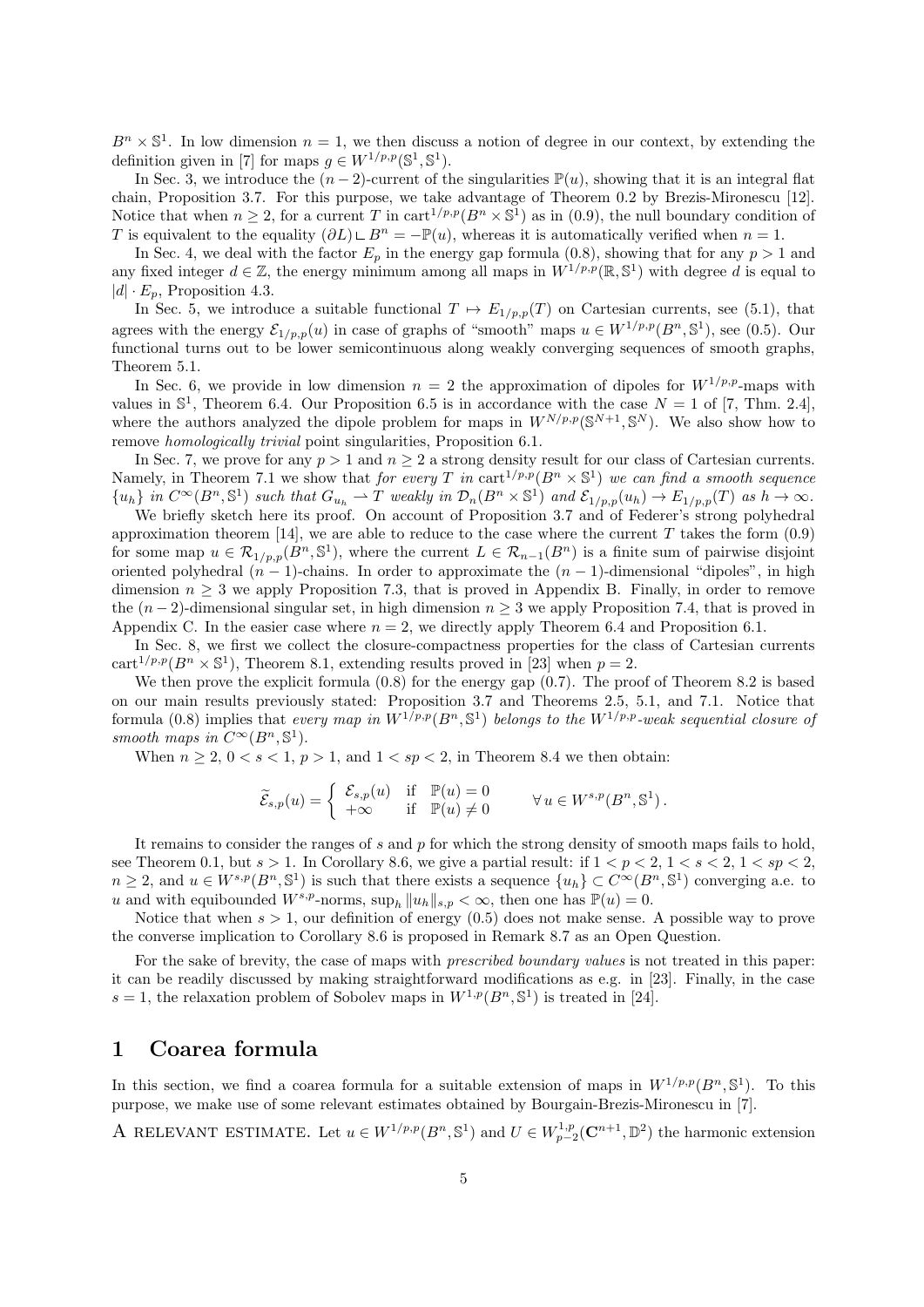of *u* to  $\mathbb{C}^{n+1} := B^n \times (0,1)$ , where  $n \geq 1$  is integer and  $p > 1$  real. Following [7, Lemma 1.2], we denote

$$
G := \{(x, t) \in \mathbf{C}^{n+1} : |U(x, t)| \le 1/2\}
$$

and we let  $d : B<sup>n</sup> \to [0, 1/2]$  the function such that  $d(x) := 1/2$  if  $|U(x,t)| \ge 1/2$  for each  $t \in (0, 1/2)$ , and

$$
d(x) := \min\{t \in (0, 1/2) \, : \, |U(x, t)| \le 1/2\}
$$

otherwise. Using that  $|DU(x,t)| \leq c/t$  for some absolute constant *c*, for any exponent  $\alpha > 1$  one has

$$
\int_G |DU(x,t)|^{\alpha} dx dt \leq c \int_{B^n} \left( \int_{d(x)}^1 t^{-\alpha} dt \right) dx \leq C \int_{B^n} \frac{1}{d(x)^{\alpha-1}} dx.
$$

In a similar way to the case  $\alpha = 2$ , using that  $t > d(x)$  if  $(x, t) \in G$ , for each  $p > 1$  we estimate

$$
\int_{G} t^{p-2} |DU(x,t)|^p \, dx \, dt \le \int_{G} \frac{C}{t^2} \, dx \, dt \le C \int_{B^n} \frac{1}{d(x)} \, dx \tag{1.1}
$$

where  $C = C(n, p)$ . Moreover, as in [7, Lemma 1.3], since  $U \in W^{2/p,p}(B^n \times I, \mathbb{R}^2)$ , where  $I = (0, 1/2)$ , using the embedding of  $W^{2/p,p}(I)$  in the Hölder class  $C^{0,1/p}(I)$ , it turns out that for a.e.  $x \in B^n$  the function  $\varphi_x(t) := U(x, t)$  belongs to  $W^{2/p,p}(I, \mathbb{R}^2)$ , whence to  $C^{0,1/p}(I, \mathbb{R}^2)$ , so that we have:

$$
\frac{1}{2} \leq |\varphi_x(d(x)) - \varphi_x(0)| \leq C d(x)^{1/p} ||\varphi_x||_{C^{0,1/p}(I)} \leq C d(x)^{1/p} ||\varphi_x||_{W^{2/p,p}(I,\mathbb{R}^2)}
$$

and hence

$$
\frac{1}{d(x)} \leq C \left\| \varphi_x \right\|_{W^{2/p,p}(I)}^p.
$$

Therefore, using the inequality on Besov-type spaces

$$
\int_{B^n} \|\varphi_x\|_{W^{2/p,p}(I,\mathbb{R}^2)}^p dx = \int_{B^n} \|U(x,\cdot)\|_{W^{2/p,p}(I,\mathbb{R}^2)}^p dx \leq C \|U\|_{W^{2/p,p}(\mathbf{C}^{n+1},\mathbb{R}^2)}^p \leq C \|u\|_{W^{1/p,p}(B^n,\mathbb{R}^2)}^p
$$

by (1.1) one gets the estimate

$$
\int_{G} t^{p-2} |DU(x,t)|^p \, dx \, dt \le C_1 \int_{B^n} \frac{1}{d(x)} \, dx \le C_2 \int_{\mathbf{C}^{n+1}} t^{p-2} |DU(x,t)|^p \, dx \, dt \tag{1.2}
$$

for some positive constants  $C_1$ ,  $C_2$  only depending on *n* and *p*.

In the sequel, we choose a smooth function  $\Phi : \mathbb{R}^2 \to \mathbb{D}^2$  such that  $\Phi(y) = y/|y|$  if  $|y| \ge 1/2$ , where  $y = (y_1, y_2)$ , and  $\Phi$  is a bi-Lipschitz map from  $\{y : |y| \leq 1/2\}$  to  $\mathbb{D}^2$ .

Setting  $V := \Phi \circ U$ , we clearly have:

$$
|DV(x,t)| \le C_1 |DU(x,t)| \quad \forall (x,t) \in \mathbf{C}^{n+1}, \quad |DU(x,t)| \le C_2 |DV(x,t)| \qquad \forall (x,t) \in G. \tag{1.3}
$$

Denote now by  $V^{\#}(dy^1 \wedge dy^2)$  the 2-form in  $\mathbb{C}^{n+1}$  given by the pull-back by *V* of the 2-form  $dy^1 \wedge dy^2$ . One has

$$
|V^{\#}(dy^1 \wedge dy^2)| = J_V \tag{1.4}
$$

where  $J_V$  is the Jacobian of the map *V*, so that  $J_V(x,t)^2$  is the sum of all the  $2 \times 2$  minors of the gradient matrix  $DV(x,t)$ . Therefore, by the area formula one has  $J_V(x,t) = 0$  if  $(x,t) \in G$  whereas by the parallelogram inequality one gets the general estimate  $J_V(x,t) \leq C_n |DV(x,t)|^2$ .

These are the main facts that led Bourgain-Brezis-Mironescu [7] to obtain the estimate

$$
|\deg g| \le C_p \, ||g||_{1/p,p}^p \qquad \forall \, p > 1
$$

on the degree deg *g* of maps  $g \in W^{1/p,p}(\mathbb{S}^1,\mathbb{S}^1)$ . In dimension  $n=2$ , they also build up for any  $p>1$  the unique extension  $T: W^{1/p,p}(\mathbb{S}^2, \mathbb{S}^1) \to W^{1,\infty}(\mathbb{S}^2, \mathbb{R})^*$  of the *distributional determinant*  $T(g) = \text{Det}(\nabla g)$ of maps  $g \in W^{1/p,p}(\mathbb{S}^2,\mathbb{S}^1) \cap W^{1,2}$ , obtaining the estimate

$$
|\langle T(g),\zeta\rangle|\leq C_p\,\|g\|_{1/p,p}^p\cdot\|\nabla\zeta\|_{L^\infty}\qquad\forall\,\zeta\in W^{1,\infty}(\mathbb{S}^2)
$$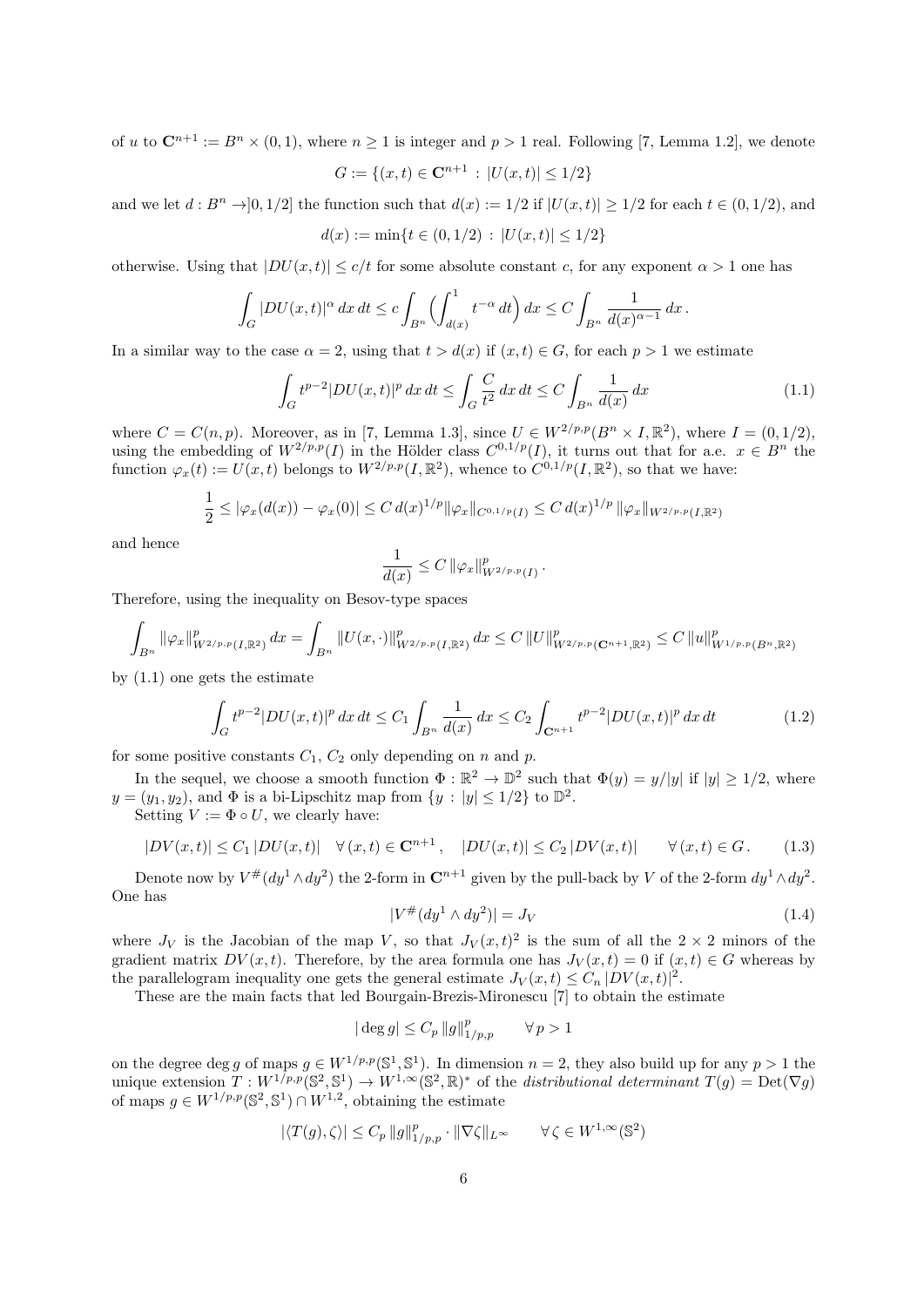for any  $g \in W^{1/p,p}(\mathbb{S}^2,\mathbb{S}^1)$ . Extending previous facts from the easier case  $p=2$ , they also prove for every  $p > 1$  and  $g \in W^{1/p,p}(\mathbb{S}^2, \mathbb{S}^1)$  the existence of two sequences  $(P_i), (N_i) \subset \mathbb{S}^2$  such that

$$
T(g) = \pi \cdot \sum_{i} (\delta_{P_i} - \delta_{N_i}), \quad \sum_{i} |P_i - N_i| \le C_p \|g\|_{1/p, p}^p.
$$

COAREA FORMULA. With the previous notation, we similarly obtain in any dimension  $n \geq 1$  the following estimate:

**Proposition 1.1** *Let*  $u \in W^{1/p,p}(B^n, \mathbb{S}^1)$  *for some*  $p > 1$ *. Then we have:* 

$$
\int_{\mathbf{C}^{n+1}} |V^{\#}(dy^1 \wedge dy^2)| \, dx \, dt \le C \int_{\mathbf{C}^{n+1}} t^{p-2} |DU(x,t)|^p \, dx \, dt \tag{1.5}
$$

*for some real constant*  $C > 0$  *only depending on n, p.* 

PROOF: By the previous facts, inequality (1.5) readily follows when  $p = 2$ , and hence for  $1 < p < 2$ , by the continuous embedding  $W^{1/p,p}(B^n, \mathbb{S}^1) \subset W^{1/2,2}(B^n, \mathbb{S}^1)$ . When  $p > 2$ , letting  $\alpha = \alpha(p) = 2(p-2)/p$ , by the Hölder inequality with exponents  $q = p/2$  and  $q' = p/(p-2)$  we get:

$$
\int_G |DV(x,t)|^2 dx dt \le C \int_G (t^{\alpha} |DU(x,t)|^2) t^{-\alpha} dx dt
$$
  
 
$$
\le C \Bigl( \int_G t^{p-2} |DU(x,t)|^p dx dt \Bigr)^{2/p} \cdot \Bigl( \int_G t^{-2} dx dt \Bigr)^{(p-2)/p}
$$

where by  $(1.1)$  and  $(1.2)$  we can estimate

$$
\left(\int_G t^{-2} dx dt\right)^{(p-2)/p} \le C_2 \left(\int_{\mathbf{C}^{n+1}} t^{p-2} |DU(x,t)|^p dx dt\right)^{(p-2)/p}
$$

Since by  $(1.3)$  and  $(1.4)$ 

$$
\int_{\mathbf{C}^{n+1}} |V^{\#}(dy^1 \wedge dy^2)| \, dx \, dt = \int_G J_V(x, t) \, dx \, dt \le C \int_G |DV(x, t)|^2 \, dx \, dt
$$

the assertion readily follows.  $\Box$ 

We thus obtain the validity of the *coarea formula* in the sense of Almgren-Browder-Lieb [1]:

**Theorem 1.2** Let  $n \geq 1$  and  $p > 1$ . For every map  $u \in W^{1/p,p}(B^n, \mathbb{S}^1)$  there exists a smooth extension  $V \in W_{p-2}^{1,p}(\mathbb{C}^{n+1}, \mathbb{D}^2)$  *and a regular value*  $y \in \mathbb{D}^2$  *for V such that* 

$$
\mathcal{H}^{n-1}(V^{-1}(\{y\})) \le C \int_{\mathbf{C}^{n+1}} t^{p-2} |DU(x,t)|^p \, dx \, dt \tag{1.6}
$$

*for some real constant C only depending on n and p.*

PROOF: Choose  $V := \Phi \circ U$ , where  $U \in W^{1,p}_{p-2}(\mathbb{C}^{n+1}, \mathbb{D}^2)$  is the harmonic extension of *u*. We have

$$
\int_{\mathbb{D}^2} \mathcal{H}^{n-1}(V^{-1}(\{y\})) d\mathcal{H}^2(y) = \int_{\mathbf{C}^{n+1}} J_V(x, t) dx dt = \int_{\mathbf{C}^{n+1}} |V^{\#}(dy^1 \wedge dy^2)| dx dt
$$

and hence we can find a regular value  $y \in \mathbb{D}^2$  such that

$$
\mathcal{H}^{n-1}(V^{-1}(\{y\})) \leq \frac{1}{\pi} \cdot \int_{\mathbf{C}^{n+1}} |V^{\#}(dy^1 \wedge dy^2)| dx dt.
$$

The assertion follows from Proposition 1.1.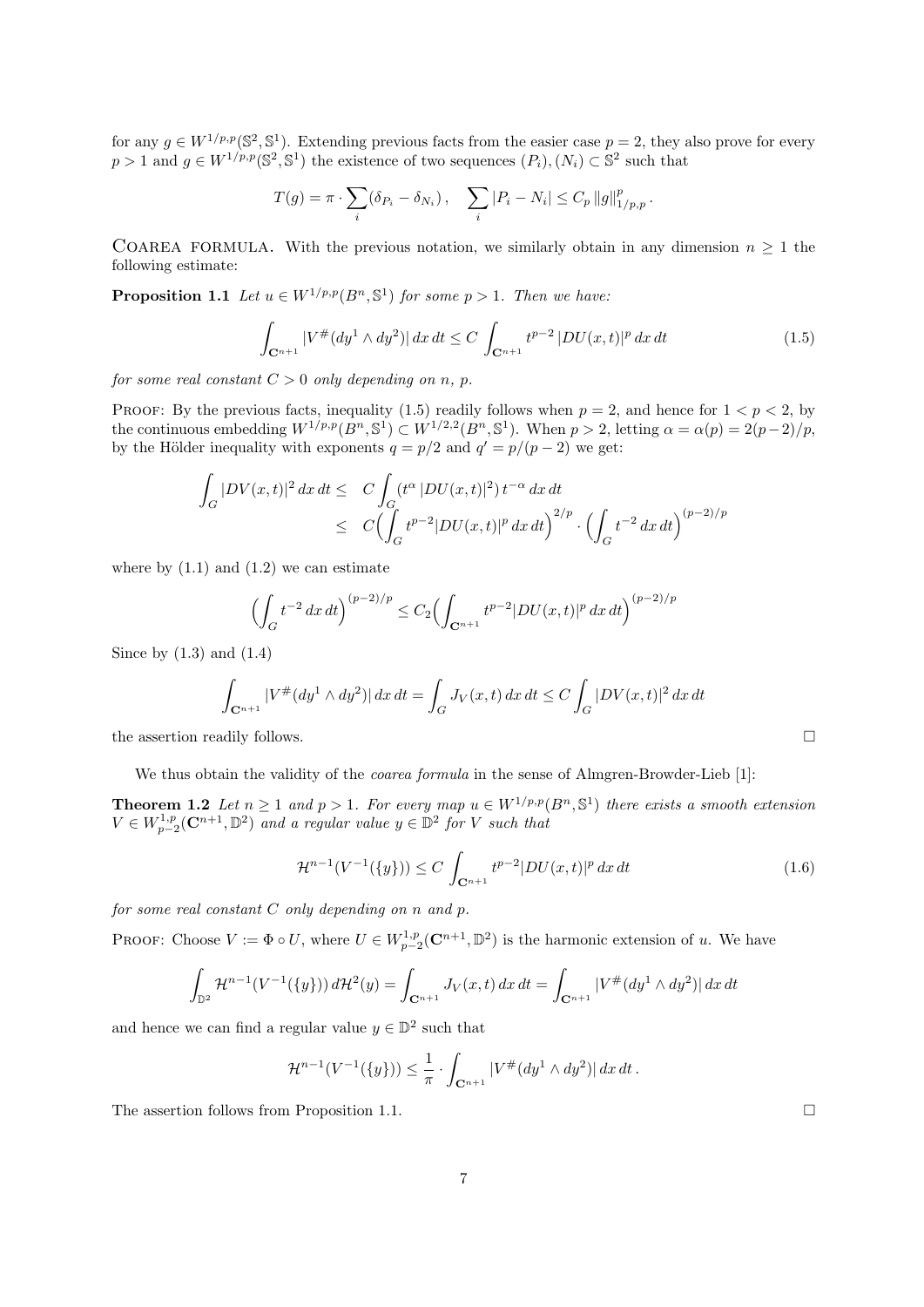#### **2 Cartesian currents and degree**

In this section, we recall some notation from Geometric Measure Theory and introduce the class of Cartesian currents cart<sup>1/p,p</sup>( $B<sup>n</sup> \times \mathbb{S}$ <sup>1</sup>), for which we establish a closure-compactness property, Theorem 2.5. In low dimension  $n = 1$ , we then discuss a notion of degree in our context, by extending the definition given in [7] for maps  $g \in W^{1/p,p}(\mathbb{S}^1, \mathbb{S}^1)$ .

RECTIFIABLE CURRENTS. Let  $0 \leq k \leq N$  integer and  $\Omega \in \mathbb{R}^N$  an open set. The space  $\mathcal{D}_k(\Omega)$  of *k*-currents in  $\Omega$  is the strong dual of the space  $\mathcal{D}^k(\Omega)$  of compactly supported smooth *k*-forms. The weak convergence  $T_h \rightharpoonup T$  in  $\mathcal{D}_k(\Omega)$  is defined by duality through the formula

$$
T_h(\omega) \to T(\omega) \qquad \forall \omega \in \mathcal{D}^k(\Omega).
$$

The *mass* of a current  $T \in \mathcal{D}_k(\Omega)$  is defined by

$$
\mathbf{M}(T) := \sup \{ T(\omega) \mid \omega \in \mathcal{D}^k(\Omega), \ \|\omega\| \le 1 \}
$$

where  $\|\omega\|$  is the *comass* norm of  $\omega$ . Therefore, the mass functional is lower semicontinuous w.r.t. the weak convergence. The *boundary* of a current *T* in  $\mathcal{D}_k(\Omega)$ , when  $k \geq 1$ , is defined by duality as

$$
\partial T(\eta) := T(d\eta), \qquad \eta \in \mathcal{D}^{k-1}(\Omega)
$$

yielding to a current  $\partial T$  in  $\mathcal{D}_{k-1}(\Omega)$ .

A current  $T \in \mathcal{D}_k(\Omega)$  is called *integer multiplicity* (say i.m.) *rectifiable* in  $\mathcal{R}_k(\Omega)$  if one has

$$
T(\omega) = \int_{\mathcal{M}} \theta \langle \omega, \xi \rangle d\mathcal{H}^{k} \qquad \forall \omega \in \mathcal{D}^{k}(\Omega)
$$

where  $\mathcal{H}^k$  is the *k*-dimensional Hausdorff measure,  $\mathcal M$  is a countably *k*-rectifiable set of  $\Omega$ , with  $\mathcal{H}^k(\mathcal M)$  <  $\infty$ , the  $\mathcal{H}^k \sqcup \mathcal{M}$ -measurable function  $\xi : \mathcal{M} \to \Lambda^k \mathbb{R}^N$  gives for  $\mathcal{H}^k$ -a.e.  $z \in \mathcal{M}$  a unit simple *k*-vector  $\xi(z)$ that provides an orientation to the approximate tangent *k*-space to  $M$  at *z*, and  $\theta$  is an integer valued,

 $\mathcal{H}^k \subset \mathcal{M}$ -summable, and non-negative multiplicity function. Therefore, one has  $\mathbf{M}(T) = \int_{\mathcal{M}} \theta \, d\mathcal{H}^k < \infty$ .<br>If e.g.  $\mathcal{M}$  is an oriented k-submanifold of  $\Omega$  with finite k-volume, the linear functio on  $\mathcal{D}^k(\Omega)$  defines a current  $\llbracket \mathcal{M} \rrbracket$  in  $\mathcal{R}_k(\Omega)$  with finite mass equal to  $\mathcal{H}^k(\mathcal{M})$ . We address to [30] or [20, Vol. I] for further details on GMT tools.

In particular, when  $\Omega = A \times \mathbb{R}^m$ , where  $A \subset \mathbb{R}^k$  is a bounded domain, and  $\mathcal{M} = \mathcal{G}_v$  is the graph of a Lipschitz function  $v: A \to \mathbb{R}^m$ , the *k*-current  $G_v = \llbracket \mathcal{G}_v \rrbracket$  carried by the graph of *v* acts on *k*-forms  $\omega \in \mathcal{D}^k(A \times \mathbb{R}^m)$  as

$$
G_v(\omega) = ((Id \bowtie v)_{\#}[[A]], \omega) := \int_A (Id \bowtie v)^{\#} \omega
$$

where  $(Id \otimes v)^\# \omega$  is the pull-back of  $\omega$  through the graph map  $(Id \otimes v)(x) := (x, v(x))$ . For example, if  $\omega = \gamma \wedge \psi \in \mathcal{D}^k(A \times \mathbb{R}^m)$ , where  $\gamma \in \mathcal{D}^{k-h}(A)$ ,  $\psi \in \mathcal{D}^h(\mathbb{R}^m)$ , and  $0 \leq h \leq \min\{k,m\}$ , then

$$
G_v(\gamma \wedge \psi) = \int_A (Id \otimes v)^\#(\gamma \wedge \psi) = \int_A \gamma \wedge v^\# \psi \,.
$$
 (2.1)

By the area formula one then computes

$$
\mathbf{M}(G_v) = \int_A J_{Id\bowtie v}(x) \, dx = \mathcal{H}^k(\mathcal{G}_v)
$$

where  $J_{Id\bowtie v}$  is the Jacobian of the graph map. If e.g.  $k \ge m = 2$ , one has

$$
J_{Id \bowtie v} = \sqrt{1 + |Dv|^2 + |M_2(Dv)|^2}
$$

where  $|M_2(Dv)|^2$  is the sum of the square of the  $2 \times 2$  minors of the gradient matrix *Dv*, so that  $|M_2(Dv)| = J_v$  and in particular  $|M_2(Dv)| = |\det Dv|$  if  $k = 2$ , see e.g. [20].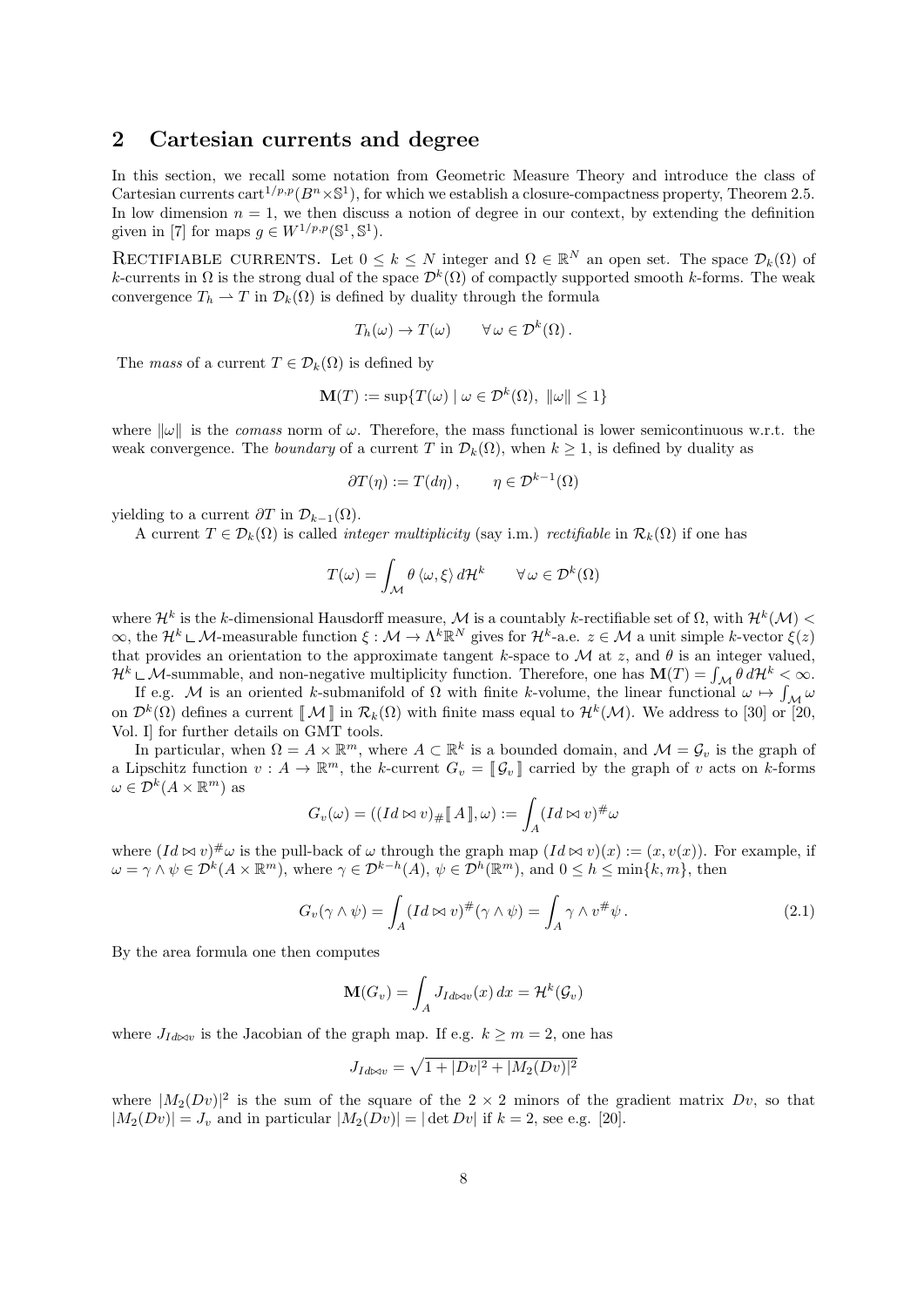**Example 2.1** If *U* is a Sobolev map in  $W^{1,2}(\mathbb{C}^{n+1}, \mathbb{R}^2)$ , the  $(n+1)$ -current  $G_U$  in  $\mathbb{C}^{n+1} \times \mathbb{R}^2$  carried by its graph is defined (in an approximate sense) by  $G_U := (Id \bowtie U)_\# [\![\mathbf{C}^{n+1}]\!]$ , compare [20]. Actually,  $G_U$  has finite mass and is an i.m. rectifiable current in  $\mathcal{R}_{n+1}(\mathbb{C}^{n+1}\times\mathbb{R}^2)$ . In fact, by the area formula and the parallelogram inequality we get the bound

$$
\mathbf{M}(G_U) = \int_{\mathbf{C}^{n+1}} J_{Id \bowtie U} dz \le c \left( 1 + \int_{\mathbf{C}^{n+1}} |DU|^2 dz \right) < \infty
$$

for some absolute constant  $c > 0$ , not depending on *U*. We also have

$$
\partial G_U(\eta) = 0 \qquad \forall \eta \in \mathcal{D}^n(\mathbf{C}^{n+1} \times \mathbb{R}^2),
$$

a property that reads as the null-boundary condition

$$
(\partial G_U) \sqcup \mathbf{C}^{n+1} \times \mathbb{R}^2 = 0. \tag{2.2}
$$

In fact, equation (2.2) is readily checked if *U* is smooth, by Stoke's theorem, and it is preserved by the weak convergence  $G_{U_h} \to G_U$  as currents, that holds true by dominated convergence if  $U_h \to U$  strongly in  $W^{1,2}(\mathbb{C}^{n+1}, \mathbb{R}^2)$ . Then, a standard density argument applies to infer  $(2.2)$ .

By Proposition 1.1, we are able to extend the previous features to our setting, as follows.

**Proposition 2.2** Let  $u \in W^{1/p,p}(B^n, \mathbb{S}^1)$ , where  $p > 1$ , and let  $V := \Phi \circ U$ , where  $U \in W^{1,p}_{p-2}(\mathbb{C}^{n+1}, \mathbb{D}^2)$ *is the harmonic extension of <i>u*. Then the current  $G_V$  *is i.m. rectifiable in*  $\mathcal{R}_{n+1}(\mathbb{C}^{n+1}\times\mathbb{R}^2)$ *, with finite mass bounded by*

$$
\mathbf{M}(G_V) = \int_{\mathbf{C}^{n+1}} J_{Id \bowtie V} \, dz \le c \left( 1 + \int_{\mathbf{C}^{n+1}} t^{p-2} |DU(x, t)|^p \, dz \right) \tag{2.3}
$$

*for some constant c >* 0*, not depending on u. Moreover, the null-boundary condition* (2.2) *holds true.*

PROOF: The continuous embedding  $W_{p-2}^{1,p}(\mathbb{C}^{n+1}, \mathbb{R}^2) \subset W^{1,1}(\mathbb{C}^{n+1}, \mathbb{R}^2)$  holds for any  $p > 1$ . In fact, letting  $\alpha = (p-2)/p$ , by the Hölder inequality with exponents p and  $p' = p/(p-1)$  we get:

$$
\int_{\mathbf{C}^{n+1}} |DU(z)| dz = \int_G (t^{\alpha} |DU(x,t)|) t^{-\alpha} dx dt
$$
  
\n
$$
\leq \left( \int_{\mathbf{C}^{n+1}} t^{p-2} |DU(x,t)|^p dx dt \right)^{1/p} \cdot \left( \int_{\mathbf{C}^{n+1}} t^{-\alpha \cdot (p-1)/p} dx dt \right)^{(p-1)/p} < \infty
$$

as  $-\alpha \cdot (p-1)/p = (2-p)(p-1)/p^2 > -1$  if  $p > 1$ . Recalling that  $|V^{\#}(dy^1 \wedge dy^2)| = |M_2(DV)|$  and that  $|DV| \leq C |DU|$ , the mass estimate (2.3) follows from (1.5). Finally, similarly to the  $W^{1,2}$  case mentioned in Example 2.1, the null boundary condition (2.2) is readily checked by a standard density argument, on account of the mass estimate  $(2.3)$  and of the dominated convergence theorem.

Due to the previous facts, similarly to the case  $p = 2$  analyzed in [18, 22], we are able to introduce a good notion of current  $G_u$  carried by the graph of a map  $u \in W^{1/p,p}(B^n, \mathbb{S}^1)$ .

**Definition 2.3** To any map  $u \in W^{1/p,p}(B^n, \mathbb{S}^1)$  we associate an n-current  $G_u$  in  $\mathcal{D}_n(B^n \times \mathbb{S}^1)$  by setting

$$
G_u := (-1)^{n-1} (\partial G_V) \sqcup ((B^n \times \{0\}) \times \mathbb{R}^2) \qquad on \quad \mathcal{D}^n (B^n \times \mathbb{S}^1), \tag{2.4}
$$

*where*  $V := \Phi \circ U$  *and*  $U \in W_{p-2}^{1,p}(\mathbb{C}^{n+1}, \mathbb{D}^2)$  *is the harmonic extension of u.* 

In formula (2.4), the boundary  $\partial G_V$  is seen by extending the action of the current  $G_V$  to forms in  $\mathcal{D}^{n+1}(\mathbb{R}^{n+1}\times\mathbb{R}^2)$ . By Federer's support theorem [14], we in fact infer that the current  $G_u$  actually belongs to the class  $\mathcal{D}_n(B^n \times \mathbb{S}^1)$ . Notice however that in general  $G_u$  is not i.m. rectifiable, even in low dimension  $n = 2$ , and fails to satisfy the null-boundary condition  $(\partial G_u) \cup B^n \times \mathbb{S}^1 = 0$ .

**Remark 2.4** In low dimension  $n = 1$ , the null-boundary condition  $(\partial G_u) \cup B^1 \times \mathbb{S}^1 = 0$  holds true as a consequence of the strong density of smooth maps, see Theorem 0.1.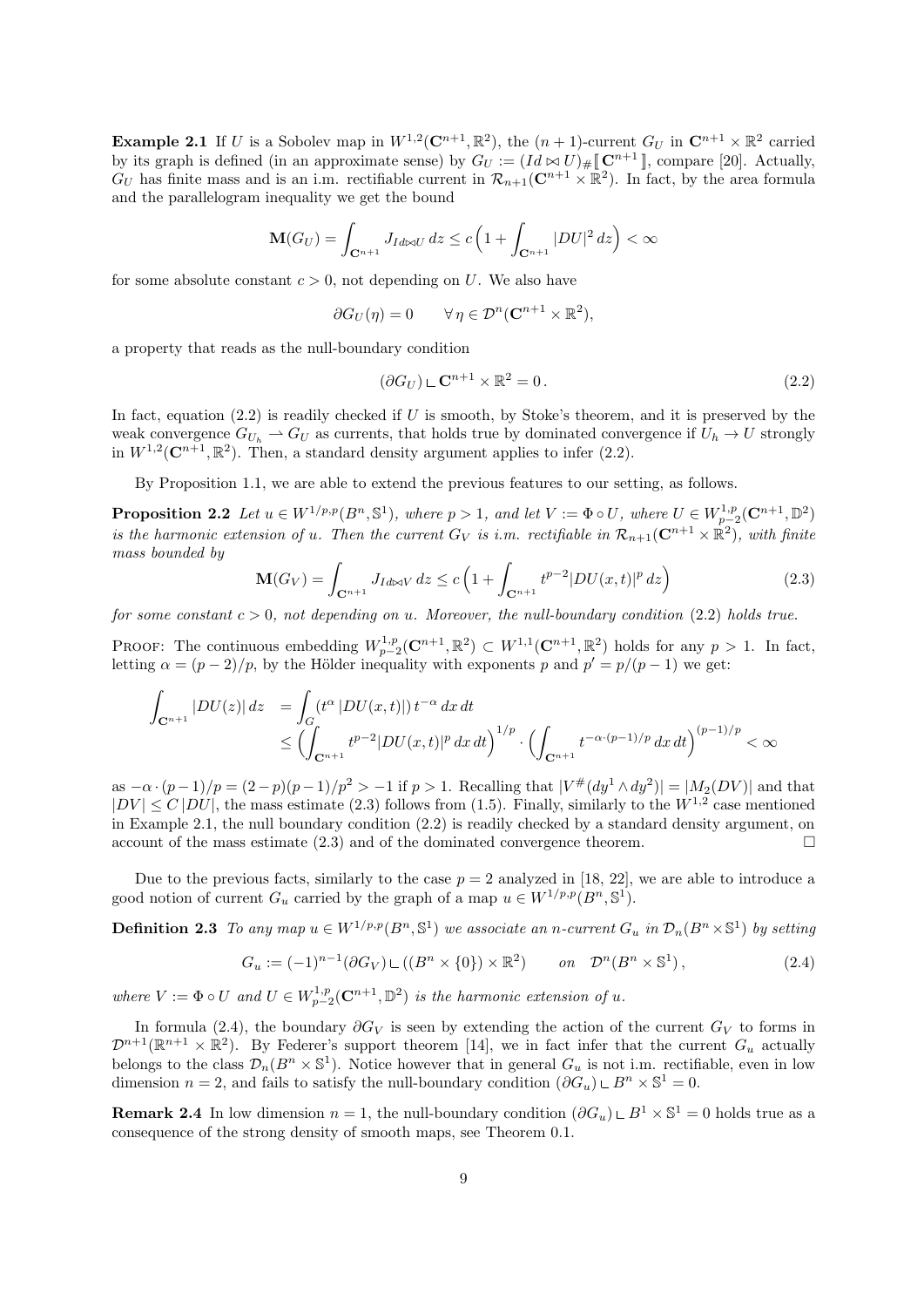CARTESIAN CURRENTS. Following [20, 23], we introduce for any  $p > 1$  and  $n \ge 1$  the class of Cartesian currents cart<sup>1/p,p</sup>( $B^n \times \mathbb{S}^1$ ). They are given by the class of currents  $T \in \mathcal{D}_n(B^n \times \mathbb{S}^1)$  that decompose as

$$
T = G_{u_T} + L_T \times \llbracket \mathbb{S}^1 \rrbracket \tag{2.5}
$$

for some  $u_T \in W^{1/p,p}(B^n, \mathbb{S}^1)$  and  $L_T \in \mathcal{R}_{n-1}(B^n)$  and that satisfy the null-boundary condition

$$
(\partial T) \sqcup B^n \times \mathbb{S}^1 = 0. \tag{2.6}
$$

Notice that condition  $(2.6)$  is automatically satisfied when  $n = 1$ , see Remark 2.4. Moreover, in general a current *T* in cart<sup>1/p,p</sup>( $B<sup>n</sup> \times \mathbb{S}<sup>1</sup>$ ) fails to have bounded mass and to be i.m. rectifiable current in  $\mathcal{R}_n(B^n \times \mathbb{S}^1)$ , if e.g.  $u_T \notin W^{1,1}(B^n,\mathbb{R}^2)$ . However, the following compactness property holds:

**Theorem 2.5** Let  $\{u_h\} \subset C^{\infty}(B^n, \mathbb{S}^1)$  such that  $\sup_h \mathcal{E}_{1/p,p}(u_h) < \infty$  for some  $p > 1$ . Then, there *exists a Cartesian current*  $T \in \text{cart}^{1/p,p}(B^n \times \mathbb{S}^1)$  *as in* (2.5) *such that, possibly passing to a not relabeled* subsequence,  $G_{u_h} \rightharpoonup T$  weakly in  $\mathcal{D}_n(B^n \times \mathbb{S}^1)$  and  $u_h \to u_T$  in  $L^p(B^n, \mathbb{R}^2)$ .

PROOF: According to Definition 2.3, let  $V_h := \Phi \circ U_h$ , where  $U_h \in W^{1,p}_{p-2}(\mathbb{C}^{n+1}, \mathbb{D}^2)$  is the harmonic extension of *uh*, so that for each *h*

$$
G_{u_h} = (-1)^{n-1} (\partial G_{V_h}) \sqcup ((B^n \times \{0\}) \times \mathbb{R}^2) \qquad \text{on} \quad \mathcal{D}^n (B^n \times \mathbb{S}^1).
$$
 (2.7)

Following [23], we now define a suitable map  $W_h$ :  $\tilde{\mathbf{C}}^{n+1} \to \mathbb{S}^2$ , where  $\tilde{\mathbf{C}}^{n+1} := B^n \times (-1,1)$  and  $\mathbb{S}^2 := \{y \in \mathbb{R}^3 : |y| = 1\}$  is the unit sphere. Denoting by  $\mathbb{S}^2_+ := \{y \in \mathbb{S}^2 : \pm y_3 \ge 0\}$  the upper and lower half-spheres, we consider a couple of bi-Lipschitz maps  $\Phi^{\pm} : \mathbb{D}^2 \to \mathbb{S}^2_{\pm}$  such that  $\Phi^{\pm}|_{\mathbb{S}^1}(z) = (z,0)$ , define

$$
W_h(x,t) := \begin{cases} \Phi^+ \circ V_h(x,t) & \text{if } t \ge 0\\ \Phi^- \circ V_h(x,-t) & \text{if } t \le 0 \end{cases} \qquad x \in B^n
$$

and denote  $G_{W_h} \in \mathcal{D}_{n+1}(\tilde{\mathbf{C}}^{n+1} \times \mathbb{S}^2)$  the current carried by the graph of  $W_h$ . According to (0.4), we shall thus work with the energy  $W \mapsto \mathcal{E}_{p-2}^p(W) := \int_{\widetilde{\mathbf{C}}_p^{n+1}} |t|^{p-2} |DW|^p dx dt$ .

Since  $\sup_h \mathcal{E}_{1/p,p}(u_h) < \infty$ , by the mass estimate (2.3) we infer that

$$
\sup_h \mathbf{M}(G_{W_h}) \le C \cdot \sup_h \mathcal{E}_{p-2}^p(W_h) < \infty
$$

so that  ${G_{W_h}}$  is a sequence of i.m. rectifiable currents in  $\mathcal{R}_{n+1}(\tilde{\mathbf{C}}^{n+1} \times \mathbb{S}^2)$  with equibounded masses. Furthermore, the following null-boundary condition holds:

$$
(\partial G_{W_h}) \,\mathop{\mathbb{L}} \widetilde{\mathbf{C}}^{n+1} \times \mathbb{S}^2 = 0 \qquad \forall \, h \,.
$$

In fact, each function  $W_h$  is the strong  $W_{p-2}^{1,p}$ -limit of a smooth sequence  $\{W_k^{(h)}\}$  ${C^{\infty}(\tilde{\mathbf{C}}^{n+1}, \mathbb{R}^2)}$ . By the mass estimate (2.3), on account of the dominated convergence theorem one has  $G_{W_k^{(h)}} \to G_{W_h}$  weakly  $\inf D_{n+1}(\mathbf{C}^{n+1}\times\mathbb{R}^2)$  as  $k\to\infty$ , whereas each graph current  $G_{W_k^{(h)}}$  satisfies the previous null-boundary condition, by Stokes theorem (see [20, Vol. I, Sec. 3.2.5] for a similar argument).

Therefore, by Federer-Fleming's closure theorem [16], a subsequence of *{G<sup>W</sup><sup>h</sup> }* weakly converges in  $\mathcal{D}_{n+1}(\mathbf{C}^{n+1} \times \mathbb{S}^2)$  to an i.m. rectifiable current  $T \in \mathcal{R}_{n+1}(\mathbf{C}^{n+1} \times \mathbb{S}^2)$  satisfying  $(\partial T) \cup \mathbf{C}^{n+1} \times \mathbb{S}^2 = 0$ .

Arguing as in [17], by the rectifiable slices theorem [31] it turns out that  $\tilde{T} = G_W + L \times [\mathbb{S}^2]$  for some function  $W \in W^{1,1}(\tilde{C}^{n+1}, \mathbb{S}^2)$ , with Jacobian  $J_W \in L^1(\tilde{C}^{n+1})$ , and some i.m. rectifiable current  $L \in \mathcal{R}_{n-1}(\tilde{\mathbf{C}}^{n+1})$ . Therefore,  $\tilde{T}$  is a Cartesian current in the class cart $(\tilde{\mathbf{C}}^{n+1} \times \mathbb{S}^2)$ , see [20].

Since moreover  $W_h \to W$  in  $L^p(\widetilde{\mathbf{C}}^{n+1}, \mathbb{R}^2)$ , by lower semicontinuity of the energy  $W \mapsto \mathcal{E}_{p-2}^p(W)$ it turns out that, in an obvious sense,  $W \in W_{p-2}^{1,p}(\tilde{\mathbf{C}}^{n+1}, \mathbb{S}^2)$ . Also, using that  $W_h(x, 0) = u_h(x)$ , a further subsequence of  $\{u_h\}$  strongly converges in  $L^p(B^n, \mathbb{R}^2)$  to some map  $u \in L^p(B^n, \mathbb{S}^1)$ , whence we get  $W(x, 0) = u(x)$  in the sense of the traces and therefore  $u \in W^{1/p,p}(B^n, \mathbb{S}^1)$ .

Furthermore, by the definition of  $W_h$ , it turns out that the current  $L$  is supported in the closure of  $B<sup>n</sup> \times \{0\}$ . Therefore, on account of definition (2.7), by a slicing argument we infer that the current  $T = G_u + L \times [\mathbb{S}^1]$  satisfies the null-boundary condition (2.6).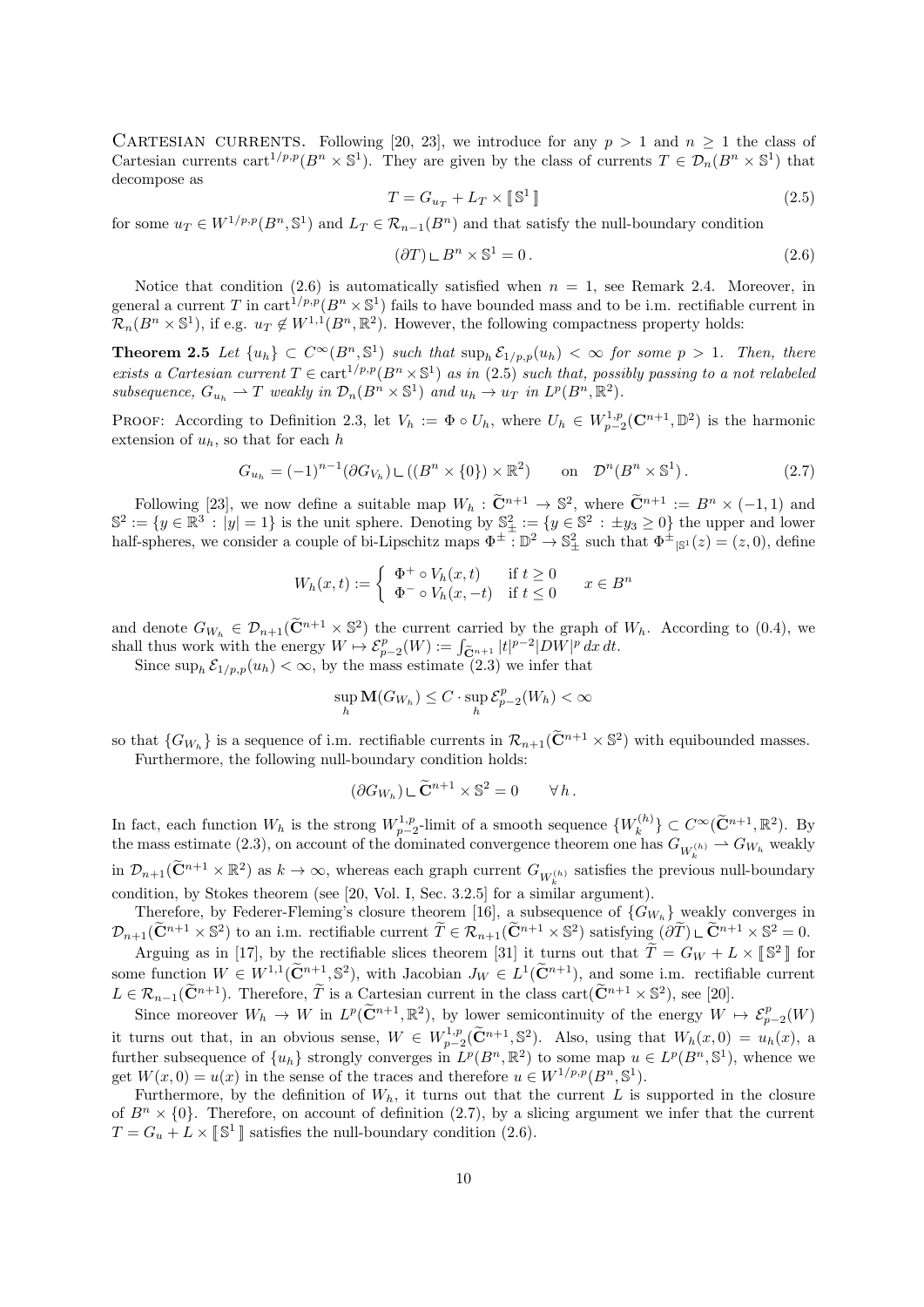In conclusion, *T* belongs to the class cart<sup>1/p,p</sup>( $B^n \times \mathbb{S}^1$ ) and actually  $G_{u_h} \to T$  weakly in  $\mathcal{D}_n(B^n \times \mathbb{S}^1)$ , as required.  $\Box$ 

DEGREE. For  $p > 1$ , denote now by  $W^{1/p,p}(\mathbb{R}, \mathbb{S}^1)$  the class of locally summable maps  $u : \mathbb{R} \to \mathbb{S}^1$  such that  $u(x) - P_u \in L^p(\mathbb{R}, \mathbb{R}^2)$  for some point  $P_u \in \mathbb{S}^1$ , and  $|u|_{1/p, p} < \infty$ , where

$$
|u|_{1/p,p}^p := \int_{\mathbb{R}} \int_{\mathbb{R}} \frac{|u(x) - u(y)|^p}{|x - y|^2} \, dx \, dy < \infty \, .
$$

The class  $W^{1/p,p}(\mathbb{R}, \mathbb{S}^1)$  is equipped with the norm  $||u - P_u||_{L^p} + |u|_{1/p,p}$ .

We define the *degree* of a map *u* in  $W^{1/p,p}(\mathbb{R}, \mathbb{S}^1)$  through the formula

$$
\deg u := \frac{1}{\pi} \int_{\mathbb{R}^2_+} V^\# (dy^1 \wedge dy^2) \tag{2.8}
$$

where  $\mathbb{R}^2_+ := \{(x, t) \in \mathbb{R}^2 \mid t > 0\}$  denotes the upper half plane,  $U \in W^{1,p}_{p-2}(\mathbb{R}^2_+,\mathbb{D}^2)$  is the harmonic extension of *u*, and  $V := \Phi \circ U$ , as before. We have:

**Proposition 2.6** *The degree of maps in*  $W^{1/p,p}(\mathbb{R}, \mathbb{S}^1)$  *is strongly continuous. Moreover,* deg  $u \in \mathbb{Z}$  *for*  $\text{each } u \in W^{1/p,p}(\mathbb{R}, \mathbb{S}^1).$ 

PROOF: Let  $u \in W^{1/p,p}(\mathbb{R}, \mathbb{S}^1)$ . Arguing as in the proof of Proposition 1.1, we have:

$$
\int_{\mathbb{R}^2_+} |V^\# (dy^1 \wedge dy^2)|\,dx\,dt \leq C_p \, \int_{\mathbb{R}^2_+} t^{p-2} \, |DU(x,t)|^p \,dx\,dt
$$

for some real constant  $C_p > 0$  depending on *p*. Let  $\{u_h\} \subset W^{1/p,p}(\mathbb{R}, \mathbb{S}^1)$  such that  $u_h \to u$  strongly in  $W^{1/p,p}$ . For each h, denote  $V_h := \Phi \circ U_h$ , where  $U_h \in W^{1,p}_{p-2}(\mathbb{R}^2_+, \mathbb{D}^2)$  is the harmonic extension of  $u_h$ . The strong convergence  $u_h \to u$  in  $W^{1/p,p}(\mathbb{R}, \mathbb{R}^2)$  implies the strong convergence  $V_h \to V$  in  $W^{1,p}_{p-2}(\mathbb{R}^2_+, \mathbb{R}^2)$ . Therefore, by the above estimate, the dominated convergence theorem yields

$$
\lim_{h \to \infty} \int_{\mathbb{R}^2_+} V_h^{\#}(dy^1 \wedge dy^2) = \int_{\mathbb{R}^2_+} V^{\#}(dy^1 \wedge dy^2)
$$

whence  $\deg u_h \to \deg u$ . Since moreover  $n = 1$ , there exists a sequence  $\{u_h\} \subset C^1(\mathbb{R}, \mathbb{S}^1)$  such that  $u_h \to u$  strongly in  $W^{1/p,p}$ . By means of a cut-off argument, for each *h* we readily find a smooth map  $W_h: \mathbb{R}^2 \to \mathbb{D}^2$  and a point  $P_h \in \mathbb{S}^1$  such that  $W_h(x,t) - P_h$  has compact support contained in  $\mathbb{R}^2_+$ , and

$$
\int_{\mathbb{R}^2_+} |W_h^{\#}(dy^1 \wedge dy^2) - V_h^{\#}(dy^1 \wedge dy^2)| < \frac{1}{2}.
$$

It is then readily checked that

$$
\int_{\mathbb{R}^2_+} W_h^{\#}(dy^1 \wedge dy^2) = d_h \cdot \pi
$$

for some  $d_h \in \mathbb{Z}$ . Therefore, we get  $\deg u_h = d_h$  for each *h*, whence  $\deg u \in \mathbb{Z}$ , as  $\deg u_h \to \deg u$ .  $\Box$ 

**Remark 2.7** Of course, due to the bubbling phenomenon, the degree fails to be continuous w.r.t. the weak sequential convergence in  $W^{1/p,p}$ . It suffices to consider a sequence  $\{u_h\} \subset C^1(\mathbb{R}, \mathbb{S}^1)$  with  $\sup_h \|u_h\|_{1/p,p} < \infty$ ,  $\deg u_h = 1$  for each h, and such that  $u_h \to P$  a.e., but  $G_{u_h} \to G_P + \delta_0 \times [\mathbb{S}^1]$  in  $\mathcal{D}_1(\mathbb{R} \times \mathbb{S}^1)$ , where  $G_P$  is the graph current of the constant map equal to some  $P \in \mathbb{S}^1$ .

Moreover, as in Definition 2.3, with  $n = 1$ , if  $u \in W^{1/p,p}(\mathbb{R}, \mathbb{S}^1)$  we can define the 1-current  $G_u$  in  $\mathcal{D}_1(\mathbb{R} \times \mathbb{S}^1)$  by setting

$$
G_u := (\partial G_V) \sqcup ((\mathbb{R} \times \{0\}) \times \mathbb{R}^2) \qquad \text{on} \quad \mathcal{D}^1(\mathbb{R} \times \mathbb{S}^1).
$$

Actually, using a cut-off argument on the function *V* , and arguing essentially as in the proof of Proposition 3.2 below, it can be checked that

$$
\deg u = \frac{1}{\pi} G_u(\pi_2^{\#} \omega_{\mathbb{S}^1}).
$$
\n(2.9)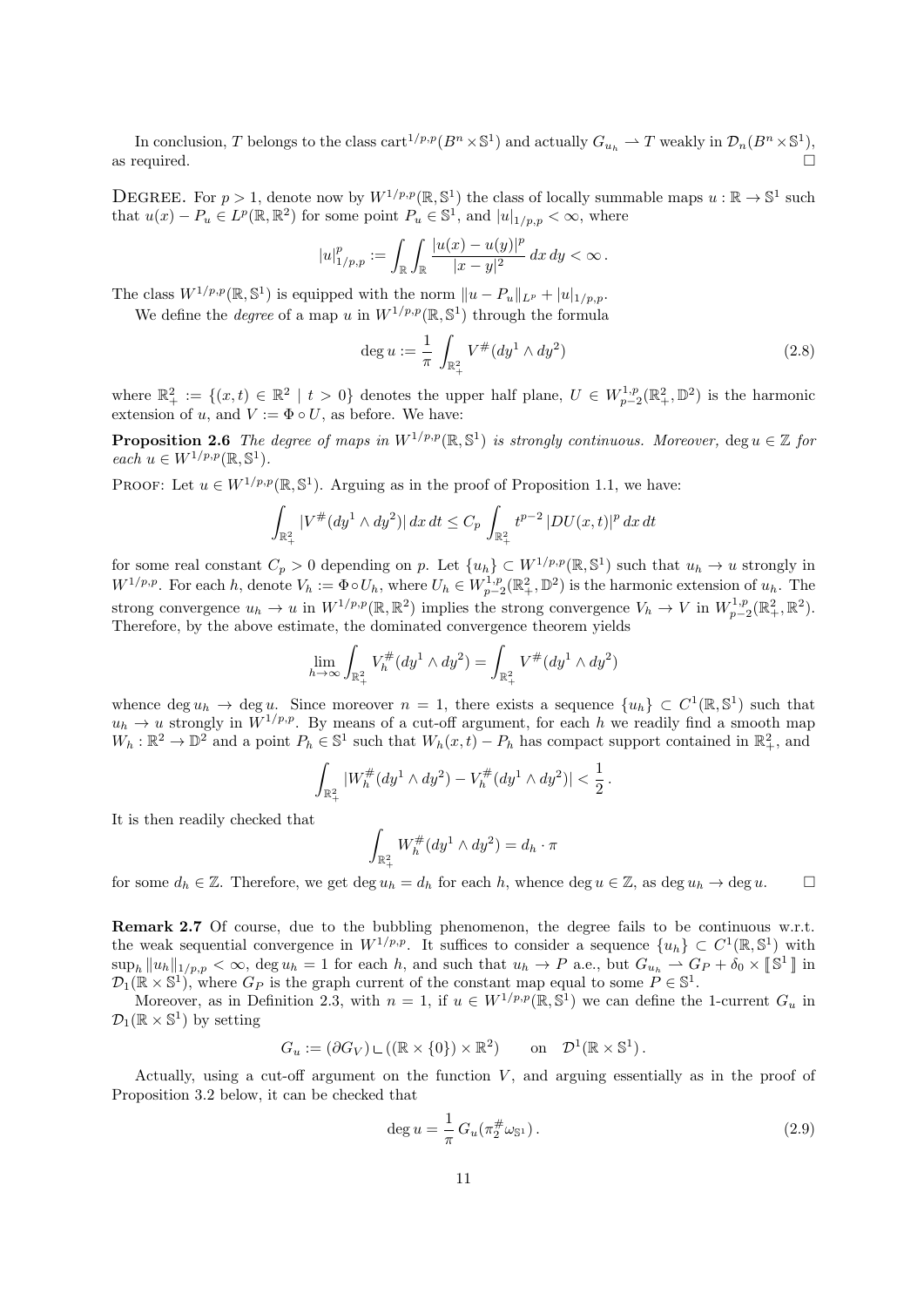#### **3 Singularities and minimal connections**

In this section, we describe in any dimension  $n \geq 2$  the singular set of maps  $u \in W^{1/p,p}(B^n, \mathbb{S}^1)$  in terms of homological tools. Namely, by means of the coarea formula, Theorem 1.2, we build up an  $(n-2)$ dimensional *integral flat chain*  $\mathbb{P}(u) \in \mathcal{D}_{n-2}(B^n)$  that in dimension  $n = 2$  agrees with the extension  $T: W^{1/p,p}(B^2, \mathbb{S}^1) \to W^{1,\infty}(B^2, \mathbb{R})^*$  of the distributional determinant by Bourgain-Brezis-Mironescu [7].

SINGULARITIES. Assume now  $n \geq 2$ , and let  $\omega_{\mathbb{S}^1}$  denote the *normalized volume* 1*-form* in  $\mathbb{S}^1$ 

$$
\omega_{\mathbb{S}^1} := \frac{1}{2\pi} \left( y^1 dy^2 - y^2 dy^1 \right) \tag{3.1}
$$

so that  $[\mathbb{S}^1](\omega_{\mathbb{S}^1}) = \int_{\mathbb{S}^1} \omega_{\mathbb{S}^1} = 1$ . Moreover, let  $\pi_1 : A \times \mathbb{R}^2 \to A$  and  $\pi_2 : A \times \mathbb{R}^2 \to \mathbb{R}^2$  denote the orthogonal projections onto the two factors, where  $A = B^n$  or  $A = \mathbb{C}^{n+1}$ .

**Definition 3.1** *The* singularities of a map *u* in  $W^{1/p,p}(B^n, \mathbb{S}^1)$ , where  $p > 1$ , are represented by the  $(n-2)$ *-dimensional current*  $\mathbb{P}(u)$  *in*  $\mathcal{D}_{n-2}(B^n)$  *defined by* 

$$
\mathbb{P}(u)(\phi) := \partial G_u(\pi_1^{\#} \phi \wedge \pi_2^{\#} \omega_{\mathbb{S}^1}), \qquad \phi \in \mathcal{D}^{n-2}(B^n)
$$

*where*  $G_u$  *is given by Definition* 2.3*.* 

We write explicitly the action of  $\mathbb{P}(u)$ , recovering in the case  $p = 2$  the definition of singularities introduced by Hang-Lin [25]. For this purpose, following [23], we choose a smooth decreasing cut-off function  $\eta : [0, 1] \to [0, 1]$  such that  $\eta(t) = 1$  for  $t \in [0, 1/4]$  and  $\eta(t) = 0$  for  $t \in [3/4, 1]$ , and for any form  $\phi \in \mathcal{D}^k(B^n)$  we denote by  $\phi$  the *k*-form in  $\mathbb{C}^{n+1}$  given by  $\phi := \phi \wedge \eta$ .

**Proposition 3.2** *For every*  $u \in W^{1/p,p}(B^n, \mathbb{S}^1)$  *and*  $\phi \in \mathcal{D}^{n-2}(B^n)$  *we have* 

$$
\mathbb{P}(u)(\phi) = \frac{1}{\pi} \int_{\mathbf{C}^{n+1}} d\widetilde{\phi} \wedge V^{\#}(dy^1 \wedge dy^2)
$$

*where the extension V is chosen as in Definition* 2*.*3*.*

PROOF: Since  $d\pi_2^{\#}\omega_{\mathbb{S}^1} = \pi_2^{\#}d\omega_{\mathbb{S}^1} = 0$ , as  $\omega_{\mathbb{S}^1}$  is a closed 1-form in  $\mathbb{S}^1$ , we compute

$$
\mathbb{P}(u)(\phi) = G_u(d\pi_1^{\#}\phi \wedge \pi_2^{\#}\omega_{\mathbb{S}^1}) = G_u(\pi_1^{\#}d\phi \wedge \pi_2^{\#}\omega_{\mathbb{S}^1}).
$$

Denote by  $\hat{\omega}_{\mathbb{S}^1}$  a 1-form in  $\mathcal{D}^1(\mathbb{R}^2)$  that agrees with the right-hand side of (3.1) on  $\mathbb{D}^2$ . By the definition  $(2.4)$ , using that *V* satisfies the null-boundary condition  $(2.2)$  we have

$$
\begin{array}{rcl}\n\partial G_V(\pi_1^\#d\widetilde{\phi}\wedge \pi_2^\# \widehat{\omega}_{\mathbb{S}^1}) & = & (-1)^{n-1} G_u(\pi_1^\#(d_x\widetilde{\phi}+d_t\widetilde{\phi})_{|t=0}\wedge \pi_2^\# \omega_{\mathbb{S}^1}) \\
& = & (-1)^{n-1} G_u(\pi_1^\#d\phi\wedge \pi_2^\# \omega_{\mathbb{S}^1})\,.\n\end{array}
$$

We thus obtain:

$$
\mathbb{P}(u)(\phi) = (-1)^{n-1} \partial G_V(\pi_1^{\#} d\widetilde{\phi} \wedge \pi_2^{\#} \widehat{\omega}_{\mathbb{S}^1}) = G_V(\pi_1^{\#} d\widetilde{\phi} \wedge d\pi_2^{\#} \widehat{\omega}_{\mathbb{S}^1}) = G_V(\pi_1^{\#} d\widetilde{\phi} \wedge \pi_2^{\#} d\widehat{\omega}_{\mathbb{S}^1}). \tag{3.2}
$$

Therefore, it suffices to observe that since  $V(\mathbb{C}^{n+1}) \subset \mathbb{D}^2$ , then

$$
V^{\#} d\widehat{\omega}_{\mathbb{S}^1} = \frac{1}{\pi} V^{\#} (dy^1 \wedge dy^2)
$$

and recall the action (2.1) of the current  $G_V$ , on account of Proposition 2.2.

CARTESIAN MAPS. By the previous notation, it turns out that a map  $u \in W^{1/p,p}(B^n, \mathbb{S}^1)$  has zero homological singularities, i.e., satisfies  $\mathbb{P}(u) = 0$ , if and only if the current  $G_u$  associated to its graph has no inner boundary, i.e.,

$$
\partial G_u = 0 \quad \text{on} \quad \mathcal{D}^{n-1}(B^n \times \mathbb{S}^1). \tag{3.3}
$$

For this reason, we give the following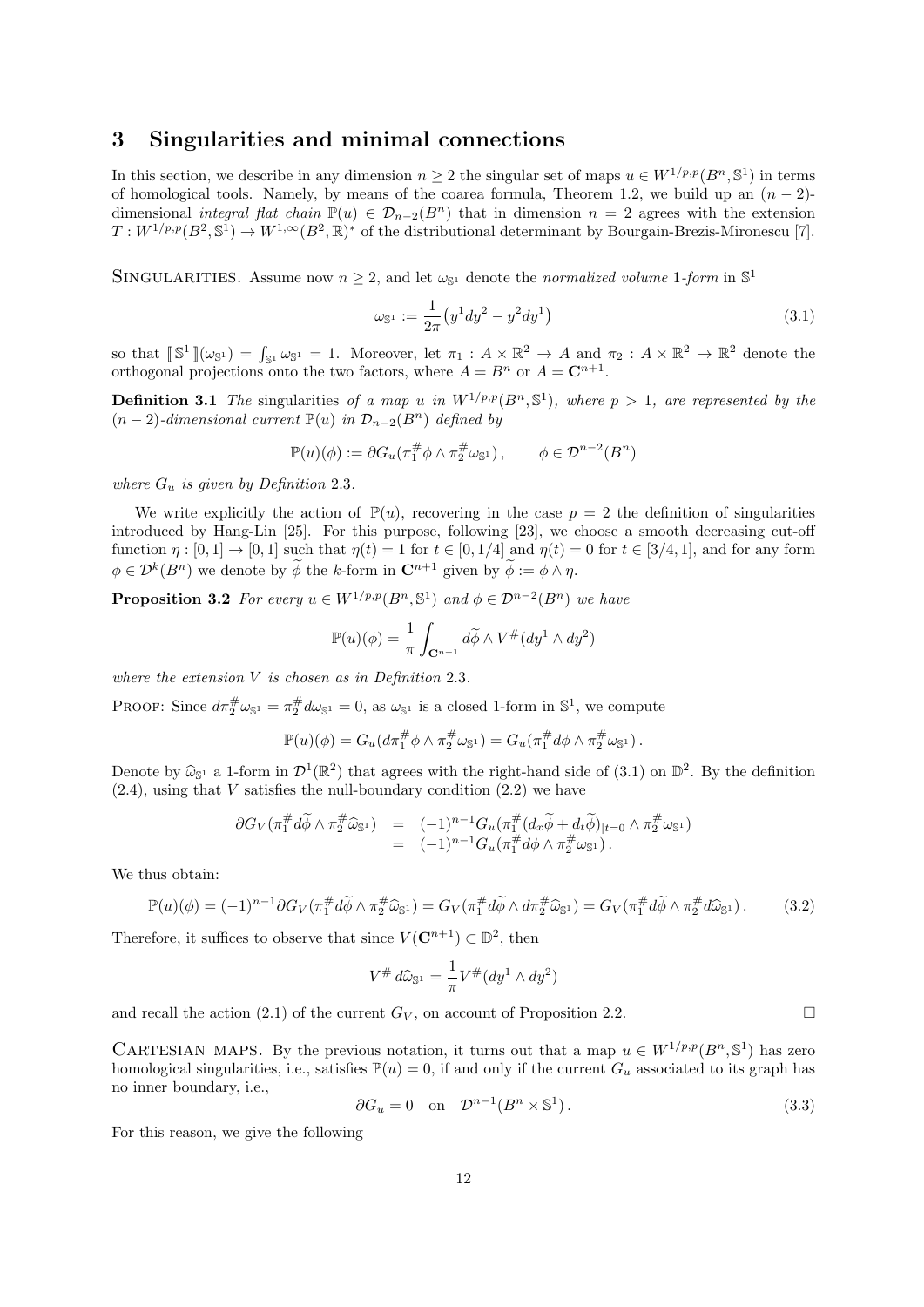**Definition 3.3** Let  $n \geq 1$  and  $p > 1$ . A map  $u \in W^{1/p,p}(B^n, \mathbb{S}^1)$  is said to be a Cartesian map *in* cart<sup>1/p,p</sup>( $B^n$ ,  $\mathbb{S}^1$ ) *if the current*  $G_u$  *satisfies the null-boundary condition* (3.3)*.* 

Notice that the strong convergence  $u_h \to u$  in  $W^{1/p,p}(B^n, \mathbb{R}^2)$  yields the weak convergence  $G_{u_h} \to G_u$ in  $\mathcal{D}_n(B^n \times \mathbb{S}^1)$ . Therefore, in low dimension  $n = 1$  we get the equality

$$
W^{1/p,p}(B^1,\mathbb{S}^1) = \text{cart}^{1/p,p}(B^1,\mathbb{S}^1)
$$

by the strong density of smooth maps, whereas in high dimension we clearly have:

$$
W^{1/p,p}(B^n, \mathbb{S}^1) \subsetneq \text{cart}^{1/p,p}(B^n, \mathbb{S}^1) \qquad \forall n \ge 2.
$$

When  $n \geq 2$ , condition  $\mathbb{P}(u_h) = 0$  clearly holds true if  $u_h : B^n \to \mathbb{S}^1$  is smooth, say Lipschitz, and the null-boundary condition (3.3) is preserved by the weak convergence  $G_{u_h} \to G_u$  in  $\mathcal{D}_n(B^n \times \mathbb{S}^1)$ , which implies the weak convergence  $\mathbb{P}(u_h) \to \mathbb{P}(u)$  in  $\mathcal{D}_{n-2}(B^n)$ . Therefore, we immediately obtain that

$$
W_S^{1/p,p}(B^n,\mathbb{S}^1) \subset \text{cart}^{1/p,p}(B^n,\mathbb{S}^1)
$$

where, we recall,  $W_S^{1/p,p}$  $S^{1/p,p}(B^n, \mathbb{S}^1)$  denotes the strong closure of smooth maps  $u \in C^{\infty}(B^n, \mathbb{S}^1)$  in the  $W^{1/p,p}$ -norm.

**Example 3.4** Coming back to Example 0.3, the map  $u(x) = x/|x|$  belongs to  $W^{s,p}(B^2, \mathbb{S}^1)$  if  $1 \le sp < 2$ . Following [20, Vol. I, Sec. 4.2.5], we have:

$$
(\partial G_u) \mathop{\llcorner} (B^2 \times \mathbb{S}^1) = -\delta_0 \times \llbracket \mathbb{S}^1 \rrbracket
$$

where **0** is the origin in  $\mathbb{R}^2$ . Therefore, on account of Definition 3.1 we infer that  $\mathbb{P}(u) = -\delta_0$ . If  $n \geq 3$ , the map  $u(x) = (x_1, x_2) / |(x_1, x_2)|$  belongs to  $W^{s,p}(B^n, \mathbb{S}^1)$  if  $1 \leq sp < 2$ , and this time

$$
(\partial G_u) \mathop{\llcorner} (B^n \times \mathbb{S}^1) = -[\![ \, \Delta \, ]\!] \times [\![ \, \mathbb{S}^1 \, ]\!]
$$

where the  $(n-2)$ -disk  $\Delta := \{x \in B^n \mid (x_1, x_2) = (0,0)\}\$ is oriented by  $e_3 \wedge \cdots \wedge e_n$ ,  $\{e_i\}_{i=1}^n$  being the canonical basis in  $\mathbb{R}^n$ . As a consequence, we get  $\mathbb{P}(u) = -[\![ \Delta ]\!]$ .

Instead, an example of Cartesian map according to Definition 3.3 is given e.g. by the content of [12, Lemma 5]. Taking in fact

$$
u(x) := (\cos \psi(x), \sin \psi(x)), \quad \psi : B^n \setminus \{0\} \to \mathbb{R}, \quad \psi(x) := \frac{1}{|x|^{\alpha}}
$$

it turns out that  $u \in W^{s,p}(B^n, \mathbb{S}^1)$  for every  $0 < s < 1$  and  $p > 1$  with  $1 \le sp < n$ , provided that  $0 < \alpha < (n - sp)/sp$ . Therefore, if  $0 < \alpha < n - 1$ , where  $n \geq 2$ , we have  $u \in W^{1/p,p}(B^n, \mathbb{S}^1)$  for every  $p > 1$ . Now, letting  $u_h = (\cos \psi_h, \sin \psi_h)$ , where  $\psi_h(x) := \max{\psi(x), h}$  and  $h \in \mathbb{N}^+$ , we infer that  $\{u_h\} \subset W^{1/p,p}(B^n, \mathbb{S}^1)$  is a sequence of Lipschitz maps strongly converging to *u* in  $W^{1/p,p}(B^n, \mathbb{R}^2)$ . Using that  $\mathbb{P}(u_h) = 0$  for each *h*, we infer that  $\mathbb{P}(u) = 0$ , whence  $u \in \text{cart}^{1/p,p}(B^n, \mathbb{S}^1)$  for any  $p > 1$ .

In Corollary 8.3, we shall prove the equality

$$
W_S^{1/p,p}(B^n, \mathbb{S}^1) = \text{cart}^{1/p,p}(B^n, \mathbb{S}^1) \quad \forall n \ge 2, \quad \forall p > 1
$$

so that for every map  $u \in W^{1/p,p}(B^n, \mathbb{S}^1)$ ,

$$
u \in W_S^{1/p,p}(B^n, \mathbb{S}^1) \iff \mathbb{P}(u) = 0.
$$

Moreover, we shall see that when  $u \notin W^{1/p,p}_{S}$  $S^{1/p,p}(B^n, \mathbb{S}^1)$ , the energy gap  $\mathcal{G}_{1/p,p}(u)$  in the relaxation process, see (0.7), can be described in terms of the *minimal integral connection* of the singularity  $\mathbb{P}(u)$ times a constant weight  $E_p$  only depending on the exponent  $p > 1$ , with  $E_2 = 2\pi$  in the easier case  $p = 2$ .

REAL AND INTEGRAL MASS. Let  $0 \leq k \leq n-2$  integers. Recall from [20]: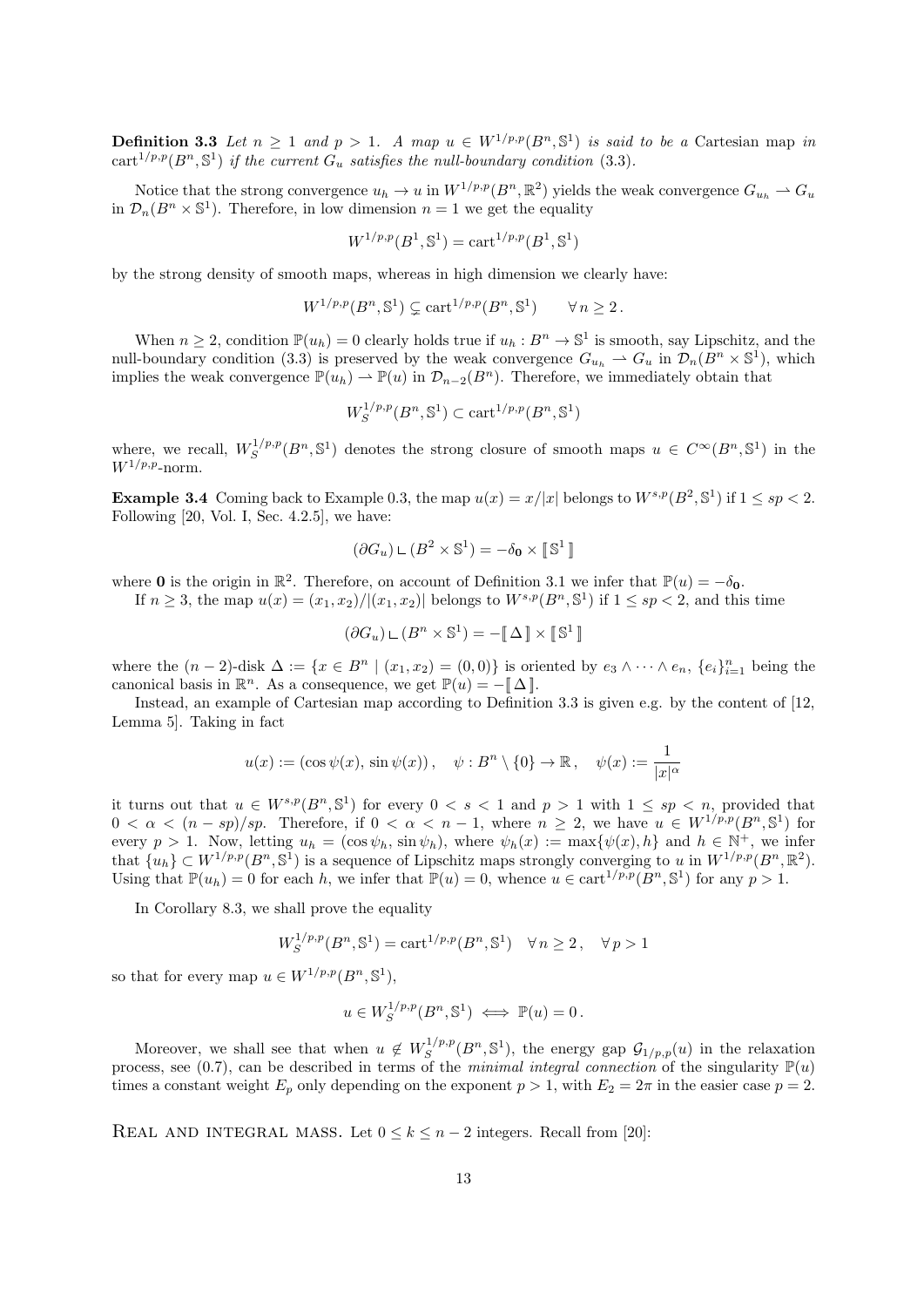**Definition 3.5** *For any current*  $\Gamma \in \mathcal{D}_k(B^n)$ *, we denote by* 

 $m_{r,B^n}(\Gamma) := \inf \{ \mathbf{M}(D) \mid D \in \mathcal{D}_{k+1}(B^n), \quad (\partial D) \cup B^n = \Gamma \}$  $m_i B_n(\Gamma) := \inf \{ M(L) \mid L \in \mathcal{R}_{k+1}(B^n), \quad (\partial L) \subseteq B^n = \Gamma \}$ 

*the* real mass *and* integral mass *of* Γ relative to *Bn, respectively.*

In case  $m_{i,B^n}(\Gamma) < \infty$ , an i.m. rectifiable current  $L \in \mathcal{R}_{k+1}(B^n)$  is an *integral minimal connection for the mass* of  $\Gamma$  *allowing connections to the boundary* of  $B^n$ , if  $(\partial L) \square B^n = \Gamma$  and  $\mathbf{M}(L) = m_{i,B^n}(\Gamma)$ . In general, one has  $m_r B_n(\Gamma) \leq m_i B_n(\Gamma)$ . However, by Federer's theorem [14], for  $k = 0$ , or by Hardt-Pitts' result [26], when  $k = n - 2$ , if  $m_{i,B^n}(\Gamma) < \infty$  one has

$$
m_{r,B^n}(\Gamma)=m_{i,B^n}(\Gamma).
$$

Following [23], we now introduce for every  $u \in W^{1/p,p}(B^n, \mathbb{S}^1)$  the current  $\mathbb{D}(u) \in \mathcal{D}_{n-1}(B^n)$  given by

$$
\mathbb{D}(u)(\gamma) := G_V(\pi_1^\# \widetilde{\gamma} \wedge \pi_2^\# d\widehat{\omega}_{\mathbb{S}^1}), \qquad \gamma \in \mathcal{D}^{n-1}(B^n)
$$
\n(3.4)

where the extension *V* is chosen as in Definition 2.3 and the  $(n-1)$ -form  $\tilde{\gamma}$  in  $\mathbb{C}^{n+1}$  is given as above by  $\widetilde{\gamma} := \gamma \wedge \eta$ . Since we have

$$
\mathbf{M}(\mathbb{D}(u)) \le \int_{\mathbf{C}^{n+1}} |V^{\#}(dy^1 \wedge dy^2)| dx dt
$$

by Proposition 1.1 we infer that  $\mathbb{D}(u)$  has finite mass, namely:

$$
\mathbf{M}(\mathbb{D}(u)) \le C \int_{\mathbf{C}^{n+1}} t^{p-2} |DU(x,t)|^p dx dt \qquad (3.5)
$$

for some real constant  $C > 0$  only depending on *n* and *p*.

Furthermore, on account of formula (3.2), in Proposition 3.2 we have actually obtained that

$$
\mathbb{P}(u) = (\partial \mathbb{D}(u)) \sqcup B^n.
$$

Therefore, it turns out that  $\mathbb{P}(u)$  is an  $(n-2)$ -dimensional *real flat chain*, and

$$
m_{r,B^n}(\mathbb{P}(u)) \leq \mathbf{M}(\mathbb{D}(u)) < \infty.
$$

MINIMAL INTEGRAL CONNECTION. By means of the coarea formula, Theorem 1.2, we now obtain that if  $u \in \mathcal{R}_{1/p,p}(B^n, \mathbb{S}^1)$  the current  $\mathbb{P}(u)$  of the singularities is an *integral flat chain*. If e.g.  $n = 2$ , this implies that  $\mathbb{P}(u)$  is a finite sum of Dirac masses.

**Proposition 3.6** Let  $u \in \mathcal{R}_{1/p,p}(B^n, \mathbb{S}^1)$ , where  $n \geq 2$  and  $p > 1$ . Then there exists  $L \in \mathcal{R}_{n-1}(B^n)$  with  $\mathbf{M}(L) < \infty$  such that  $\mathbb{P}(u) = (\partial L) \sqcup B^n$ .

PROOF: Choose a regular value  $y \in \mathbb{D}^2$  of the extension  $V \in W^{1,p}_{p-2}(\mathbb{C}^{n+1},\mathbb{D}^2)$  such that  $(1.6)$  holds, so that  $\mathcal{M} := V^{-1}(\{y\})$  is a countably  $(n-1)$ -rectifiable set of  $\mathbb{C}^{n+1}$ . Consider the current  $\tilde{L} \in \mathcal{D}_{n-1}(\mathbb{C}^{n+1})$ given by

$$
\widetilde{L}(\omega) := \int_{\mathcal{M}} \langle \omega, \xi \rangle d\mathcal{H}^{n-1}, \qquad \omega \in \mathcal{D}^{n-1}(\mathbf{C}^{n+1})
$$

where  $\xi := \eta/|\eta|$  and  $\eta$  is the  $(n-1)$ -vector  $\eta := *V^{\#}(dy^1 \wedge dy^2)$ , where  $*$  is the *Hodge operator* in  $\mathbb{R}^{n+1}$ . Therefore, when *n* = 2 the 1-vector field *η* agrees with the D-field introduced by Brezis-Coron-Lieb [9].

Since  $\xi$  is an orienting unit  $(n-1)$ -vector field of the approximate tangent  $(n-1)$ -space to *M* at *H*<sup>*n*−1</sup>  $\subset$  *M*-a.e. *z* ∈ **C**<sup>*n*+1</sup>, it turns out that  $\tilde{L}$  is i.m. rectifiable in  $\mathcal{R}_{n-1}(\mathbf{C}^{n+1})$ , with finite mass bounded by the right-hand side of formula (1.6). In addition, by (2.4) and Definition 3.1 it turns out that

$$
(\partial \widetilde{L}) \sqcup (B^n \times \{0\}) = \mathbb{P}(u) .
$$

It then suffices to take *L* equal to the push forward of  $\tilde{L}$  through the orthogonal projection of  $\mathbb{C}^{n+1}$  onto  $B^n \times \{0\}$ .  $B^n \times \{0\}.$ 

We now recall that any map *u* in  $W^{1/p,p}(B^n, \mathbb{S}^1)$  is the strong limit of a sequence  $\{u_h\}$  in the class  $\mathcal{R}_{1/p,p}(B^n, \mathbb{S}^1)$ , see Theorem 0.2. Arguing as e.g. in [20, Vol. II, Sec. 4.2.5], we thus prove the following: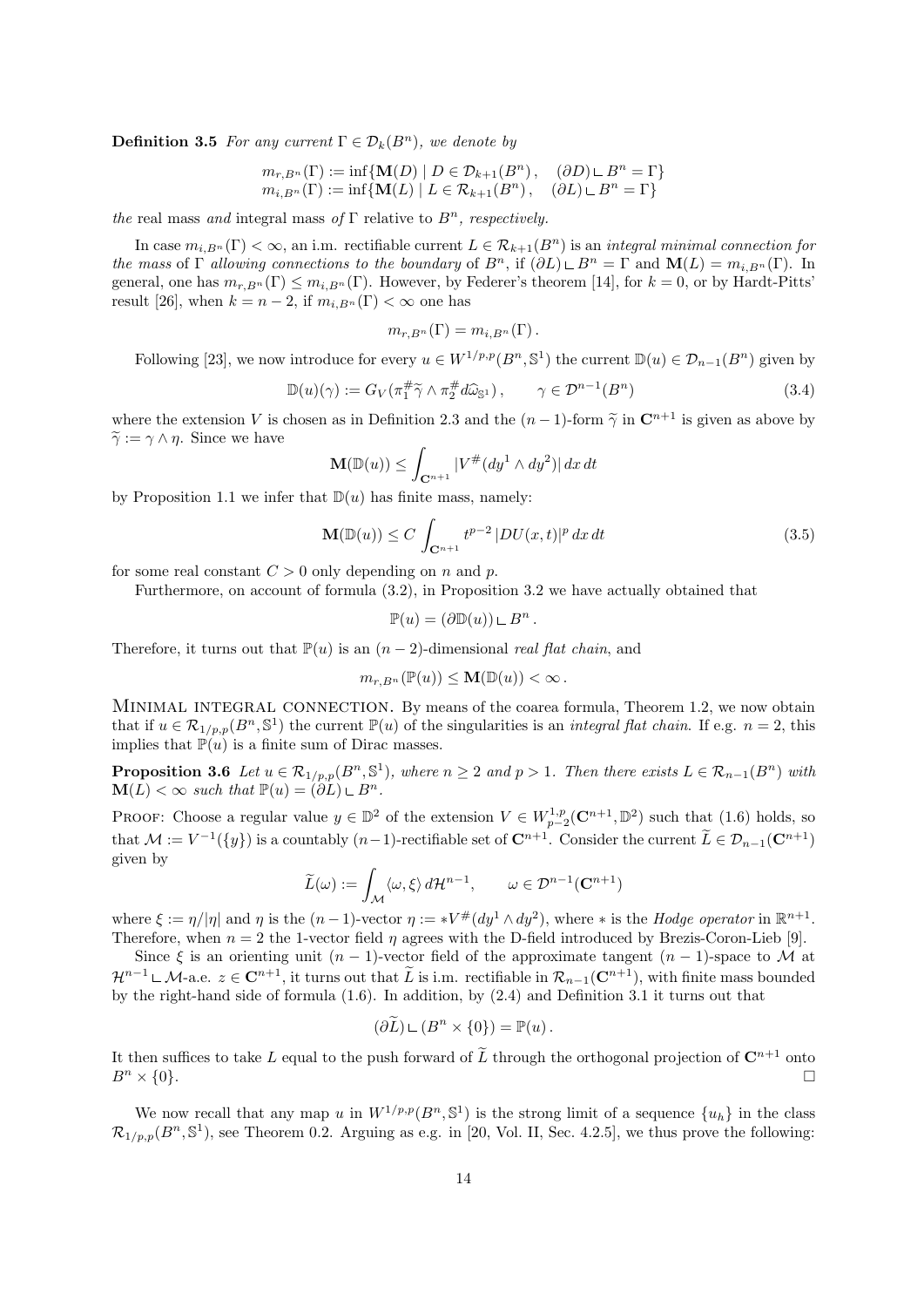**Proposition 3.7** For any  $n \geq 2$  and  $p > 1$ , let  $u \in W^{1/p,p}(B^n, \mathbb{S}^1)$  and  $\{u_h\} \subset \mathcal{R}_{1/p,p}(B^n, \mathbb{S}^1)$  such that  $u_h \to u$  *strongly in*  $W^{1/p,p}(B^n,\mathbb{R}^2)$ *. Then* 

- (i)  $\mathbf{M}(\mathbb{D}(u) \mathbb{D}(u_h)) \to 0$  *as*  $h \to \infty$ ;
- (ii) *there exists*  $L \in \mathcal{R}_{n-1}(B^n)$  *such that*  $\mathbb{P}(u) = (\partial L) \sqcup B^n$ ;
- (iii) *if*  $L_{u_h, u}$  *denotes an i.m. rectifiable current of least mass in*  $\mathcal{R}_{n-1}(B^n)$  *such that*

$$
(\partial L_{u_h, u}) \sqcup B^n = \mathbb{P}(u) - \mathbb{P}(u_h), \qquad (3.6)
$$

*then*  $\mathbf{M}(L_{u_h,u}) \to 0$  *as*  $h \to \infty$ *.* 

PROOF: Since  $m_i B_n(\mathbb{P}(u_h)) < \infty$ , for every  $h \in \mathbb{N}$  there exists an i.m. rectifiable current  $L_h \in \mathcal{R}_{n-1}(B^n)$ such that  $\mathbb{P}(u_h) = (\partial L_h) \cup B^n$  and  $m_{i,B^n}(\mathbb{P}(u_h)) = \mathbf{M}(L_h)$ . By the bound (3.5), since the strong convergence of  $u_h \to u$  is equivalent to the strong convergence of  $U_h \to U$  in  $W_{p-2}^{1,p}(\mathbb{C}^{n+1}, \mathbb{R}^2)$ , using the dominated convergence theorem we obtain property (i). Therefore, possibly passing to a (not relabeled) subsequence we may and do assume that

$$
m_{r,B^n}(\mathbb{P}(u_{h+1}) - \mathbb{P}(u_h)) \le 2^{-h} \qquad \forall \, h \in \mathbb{N}
$$

and again that

$$
\mathbb{P}(u_{h+1}) - \mathbb{P}(u_h) = (\partial \widetilde{L}_h) \sqcup B^n,
$$

where  $\widetilde{L}_h$  is an integral minimal connection of  $\mathbb{P}(u_{h+1}) - \mathbb{P}(u_h)$ . Therefore, by Hardt-Pitts' result [26]

$$
\mathbf{M}(\widetilde{L}_h) = m_{i,B^n}(\mathbb{P}(u_{h+1}) - \mathbb{P}(u_h)) = m_{r,B^n}(\mathbb{P}(u_{h+1}) - \mathbb{P}(u_h)) \leq 2^{-h}.
$$

Therefore, the current  $L := L_0 + \sum_{h=0}^{\infty} \tilde{L}_h$  is i.m. rectifiable in  $\mathcal{R}_{n-1}(B^n)$ , whereas due to the weak convergence  $\mathbb{P}(u_h) \to \mathbb{P}(u)$  in  $\mathcal{D}_{n-2}(B^n)$  we get

$$
(\partial L) \sqcup B^n = (\partial L_0) \sqcup B^n + \sum_{h=0}^{\infty} (\partial \widetilde{L}_h) \sqcup B^n = \mathbb{P}(u_0) + \sum_{h=0}^{\infty} (\mathbb{P}(u_{h+1}) - \mathbb{P}(u_h)) = \mathbb{P}(u).
$$

We thus obtain property (ii), whereas property (iii) readily follows.  $\Box$ 

**Remark 3.8** If  $n = 2$ , and replacing  $B^2$  with  $\mathbb{S}^2$ , our definition of singular set  $\mathbb{P}(g) \in \mathcal{D}_0(\mathbb{S}^2)$  of maps  $g \in W^{1/p,p}(\mathbb{S}^2, \mathbb{S}^1)$  agrees essentially with the extension  $T: W^{1/p,p}(\mathbb{S}^2, \mathbb{S}^1) \to W^{1,\infty}(\mathbb{S}^2, \mathbb{R})^*$  of the distributional determinant  $Det(\nabla g)$  by Bourgain-Brezis-Mironescu [7]. Therefore, if e.g.  $u \in W^{1/p,p}(B^2, \mathbb{S}^1)$ is constant in a neighborhood of  $\partial B^2$ , arguing as in [7] for the case of maps in  $W^{1/p,p}(\mathbb{S}^2,\mathbb{S}^1)$ , we obtain the existence of two sequences  $(P_i)$ ,  $(N_i) \subset B^2$  such that

$$
\mathbb{P}(u) = \sum_{i=1}^{\infty} (\delta_{P_i} - \delta_{N_i}), \qquad m_i(\mathbb{P}(u)) = \sum_{i=1}^{\infty} |P_i - N_i| < \infty
$$

where the integral mass of the integral flat chain  $\mathbb{P}(u) \in \mathcal{D}_0(B^2)$  is given by

$$
m_i(\mathbb{P}(u)) := \min\{\mathbf{M}(L) \mid L \in \mathcal{R}_1(B^2), \ \partial L = \mathbb{P}(u)\}.
$$

For our purposes, we finally point out the following:

**Remark 3.9** Let  $T \in \text{cart}^{1/p,p}(B^n \times \mathbb{S}^1)$ , so that  $(2.5)$  holds. It is readily checked that

$$
(2.6) holds \iff \mathbb{P}(u_T) = -(\partial L_T) \sqcup B^n. \tag{3.7}
$$

Therefore, on account of property (ii) in Proposition 3.7, it turns out that the class of Cartesian currents with underlying map *u<sup>T</sup>* equal to *u*

$$
\mathcal{T}_u^{1/p,p} := \{ T \in \text{cart}^{1/p,p}(B^n \times \mathbb{S}^1) \mid u_T = u \text{ in (2.5)} \}
$$
\n(3.8)

is non-empty for every  $u \in W^{1/p,p}(B^n \times \mathbb{S}^1)$  and  $p > 1$ .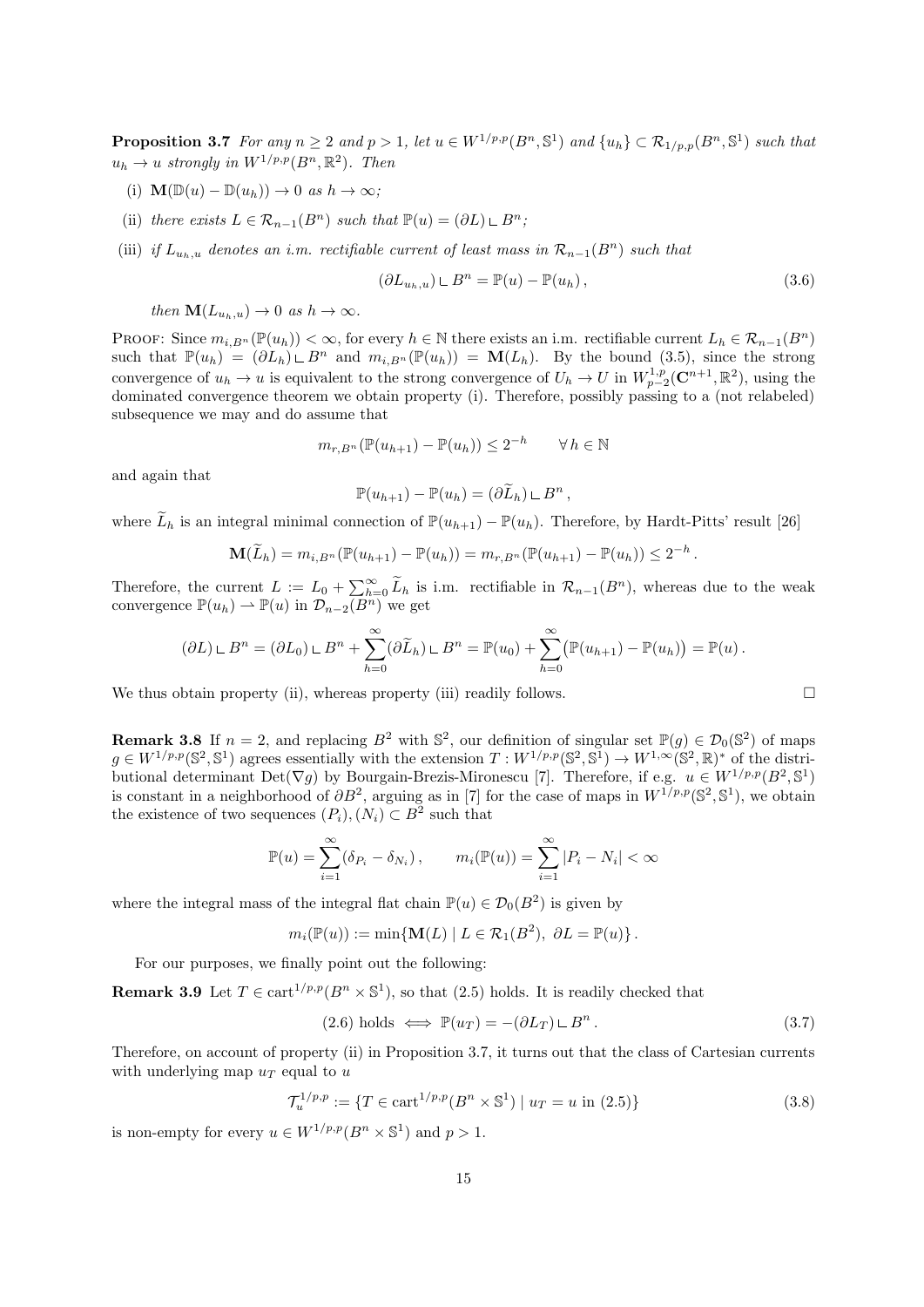# **4 Energy concentration**

In this section, we discuss a minimum problem that turns out to be strictly related to the energy concentration phenomenon in the relaxation process on the class  $W^{1/p,p}(B^n, \mathbb{S}^1)$ .

A MINIMUM PROBLEM. For any  $p > 1$ , denote by

$$
\mathcal{F}_p := \{ u \in W^{1/p,p}(\mathbb{R}, \mathbb{S}^1) \mid \deg u = 1 \}
$$

see (2.8) and Proposition 2.6, and let

$$
E_p := \inf \{ \mathcal{E}_{1/p,p}(u,\mathbb{R}) \mid u \in \mathcal{F}_p \}
$$
\n
$$
(4.1)
$$

where, similarly as before, for any  $u \in W^{1/p,p}(\mathbb{R}, \mathbb{S}^1)$  we let

$$
\mathcal{E}_{1/p,p}(u,\mathbb{R}) := \mathcal{E}_{p-2}^p(U,\mathbb{R}^2_+) = \int_{\mathbb{R}^2_+} t^{p-2} |DU(x,t)|^p \, dx \, dt < \infty \,, \quad U := \text{Ext}(u)
$$

Ext(*u*) being the energy minimizer among all functions  $U \in W_{p-2}^{1,p}(\mathbb{R}^2_+,\mathbb{D}^2)$  such that  $U(x,0) = u(x)$  on  $\mathbb{R} \times \{0\}$  in the sense of the traces.

**Remark 4.1** The energy functional  $U \mapsto \mathcal{E}_{p-2}^p(U,\mathbb{R}^2_+)$  is scale-invariant for each  $p > 1$ . More precisely, if  $U_{(r)}(x,t) := U(rx,rt)$ , where  $U = \text{Ext}(u)$  for some map  $u \in W^{1/p,p}(\mathbb{R}, \mathbb{S}^1)$ , the trace  $u_{(r)}$  of  $U_{(r)}$  on  $t = 0$ belongs to  $W^{1/p,p}(\mathbb{R}, \mathbb{S}^1)$  and  $\mathcal{E}_{p-2}^p(U_{(r)}, \mathbb{R}^2_+) = \mathcal{E}_{p-2}^p(U, \mathbb{R}^2_+)$  for each  $r > 0$ , whence  $U_{(r)} = \text{Ext}(u_{(r)})$ .

By convexity of the integrand, the functional  $u \mapsto \mathcal{E}_{1/p,p}(u,\mathbb{R})$  is sequentially lower semicontinuous in  $\mathcal{F}_p$ . However, the class  $\mathcal{F}_p$  is not closed w.r.t. the weak convergence, see Remark 2.7, so that (a part from the case  $p = 2$ , see Appendix A) we expect that the minimum in (4.1) fails to be attained. Notwithstanding, we have:

**Proposition 4.2** *For every*  $p > 1$ *, the energy minimum in* (4.1) *is a real positive constant*  $E_p > 0$ *.* 

PROOF: Arguing as in the proof of Proposition 1.1 in the case  $n = 1$ , but this time with  $\mathbb{R}^2_+$  instead of **C**<sup>2</sup>, for every  $p > 1$  and  $u \in W^{1/p,p}(\mathbb{R}, \mathbb{S}^1)$  we get the estimate

$$
\int_{\mathbb{R}^2_+} |V^\# (dy^1 \wedge dy^2)| \, dx \, dt \le C_p \int_{\mathbb{R}^2_+} t^{p-2} \, |DU(x, t)|^p \, dx \, dt
$$

for some real constant  $C_p > 0$  only depending on *p*. On account of definition (2.8), this yields that

$$
\pi \leq \Bigl|\int_{\mathbb{R}_+^2} V^\# (dy^1 \wedge dy^2)\Bigr| \leq C_p \cdot \mathcal{E}_{1/p,p}(u,\mathbb{R})
$$

for each  $u \in \mathcal{F}_p$ , whence  $E_p \geq \pi / C_p > 0$ , as required.

When  $p = 2$ , in Example A.1 from the first appendix we compute the weight  $E_2 = 2\pi$ . Therefore, extending the result obtained in [23] in the case  $p = 2$ , the explicit formula for the relaxed energy (0.6) is expected to be:

$$
\widetilde{\mathcal{E}}_{1/p,p}(u) = \mathcal{E}_{1/p,p}(u) + E_p \cdot m_{i,B^n}(\mathbb{P}(u)) < \infty
$$

for every  $u \in W^{1/p,p}(B^n, \mathbb{S}^1)$ ,  $n \geq 2$ , and  $p > 1$ . This property will be proved in Theorem 8.2 below.

ENERGY MINIMUM WITH FIXED DEGREE. In the sequel, for each map  $u \in W^{1/p,p}(\mathbb{R}, \mathbb{S}^1)$  and each open set  $A \subset \mathbb{R}$  we define the energy of *u* on *A* by means of the restriction  $u_{A}$ , i.e.,

$$
\mathcal{E}_{1/p,p}(u,A) := \mathcal{E}_{p-2}^p(U, A \times (0,1)) = \int_{A \times (0,1)} t^{p-2} |DU(x,t)|^p dx dt, \quad U = \text{Ext}(u_{|A})
$$
 (4.2)

where  $\text{Ext}(u_{|A})$  is the energy minimizer among all maps  $U \in W^{1,p}_{p-2}(A \times (0,1), \mathbb{R}^2) \cap L^{\infty}$  such that  $U(x,0) = u(x)$  on  $A \times \{0\}$ . Notice that in general  $\mathcal{E}_{1/p,p}(u, A) \leq \mathcal{E}_{p-2}^{p^k}(\text{Ext}(u), A \times (0,1)),$  where  $\text{Ext}(u)$ is the energy minimizer in  $W_{p-2}^{1,p}(\mathbb{R}^2_+, \mathbb{D}^2)$ , so that  $\mathcal{E}_{1/p,p}(u,\mathbb{R}) := \mathcal{E}_{p-2}^p(\text{Ext}(u), \mathbb{R}^2_+).$ 

Recalling the definition (2.8), Proposition 2.6, and (4.1), we now prove: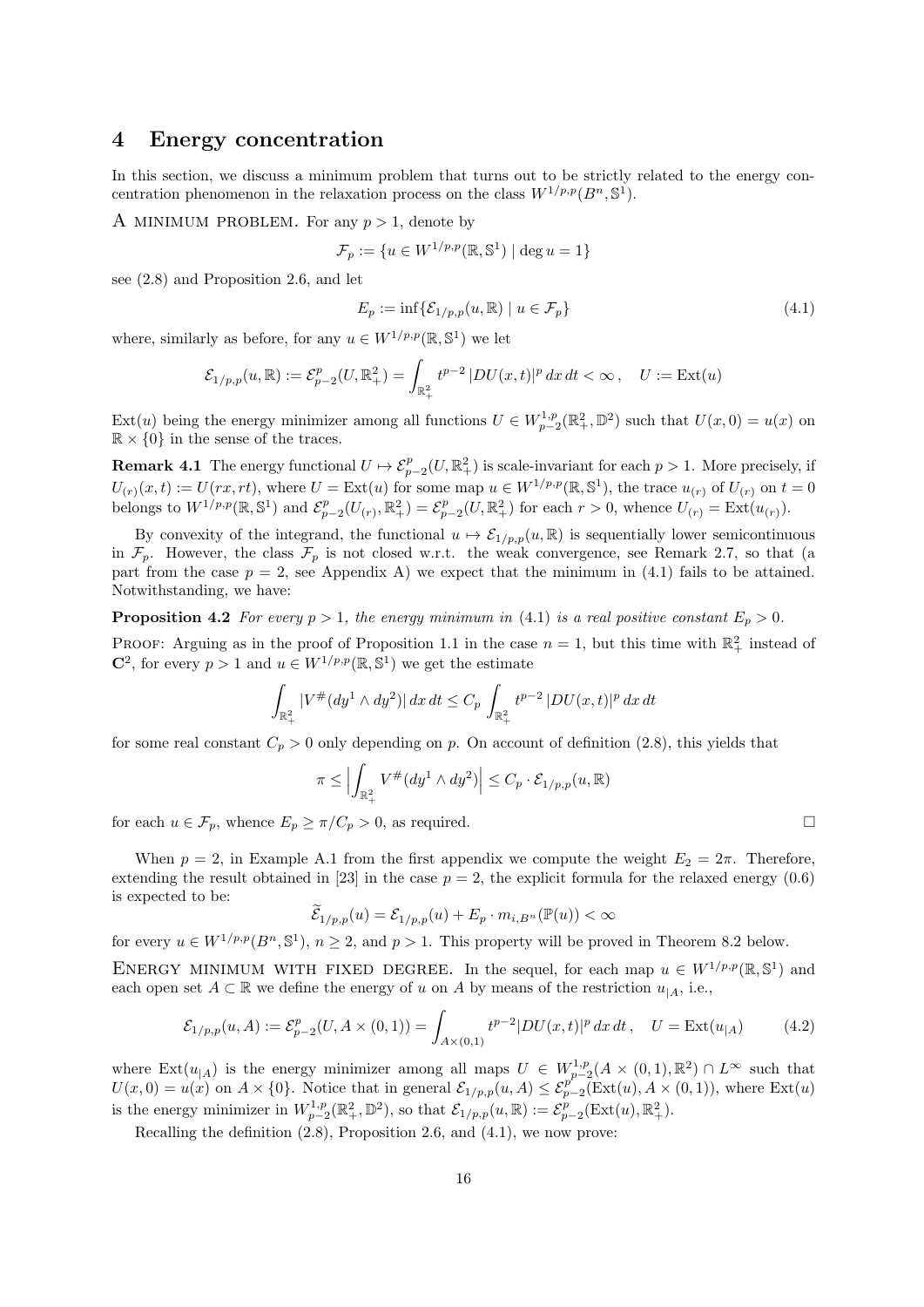**Proposition 4.3** *For any*  $p > 1$  *and*  $d \in \mathbb{Z}$ *, we have* 

$$
\inf \{ \mathcal{E}_{1/p,p}(u,\mathbb{R}) \mid u \in \mathcal{F}_p(d) \} = |d| \cdot E_p \tag{4.3}
$$

 $where \mathcal{F}_p(d) := \{ u \in W^{1/p,p}(\mathbb{R}, \mathbb{S}^1) \mid \deg u = d \}.$ 

PROOF: We prove in two steps the inequalities " $\leq$ " and " $\geq$ " in (4.3), where the case  $d \in \{0, 1, -1\}$ trivially follows, whence it clearly suffices to consider the case  $d \in \mathbb{N}^+$ , with  $d \geq 2$ .

STEP 1: THE INEQUALITY " $\leq$ ". Let  $P_S := (0, -1)$ , the "south pole" in  $\mathbb{S}^1$ . We make use of the following

**Lemma 4.4** For each  $\varepsilon > 0$  we can find a map  $u_{\varepsilon} \in W^{1/p,p}(\mathbb{R}, \mathbb{S}^1)$  such that  $u_{\varepsilon}(x) = P_S$  if  $|x| \geq 1$ ,  $\deg u_{\varepsilon} = 1$ *, and*  $\mathcal{E}_{1/p,p}(u_{\varepsilon}, \mathbb{R}) \leq E_p + \varepsilon$ *.* 

**PROOF:** Let  $u \in \mathcal{F}_p = \mathcal{F}_p(1)$  such that  $\mathcal{E}_{1/p,p}(u,\mathbb{R}) < E_p + \varepsilon/2$ . Since  $u - P_u \in L^p(\mathbb{R}, \mathbb{S}^1)$  for some  $P_u \in \mathbb{S}^1$ , by left composition with a rotation in the target space we can choose  $P_u = P_S$ . Let now  $U = \text{Ext}(u)$ , and for each  $h \in \mathbb{N}^+$  define

$$
U_h(x,t) = \phi(|(x,t)| - h) U(x,t) + (1 - \phi(|(x,t)| - h)) \cdot P_S
$$

for some smooth decreasing cut-off function  $\phi : \mathbb{R} \to \mathbb{R}$  with  $\phi(\rho) = 1$  for  $\rho \leq 0$  and  $\phi(\rho) = 0$  for  $\rho \geq 1$ . We have that  $U_h \to U$  strongly in  $W_{p-2}^{1,p}(\mathbb{R}^2_+,\mathbb{R}^2)$ , whence for *h* sufficiently large we get

$$
|\mathcal{E}_{p-2}^p(U_h,\mathbb{R}^2_+) - \mathcal{E}_{p-2}^p(U,\mathbb{R}^2_+)| < \varepsilon/2 \,.
$$

By scale invariance of the energy, Remark 4.1, it suffices to define  $u_{\varepsilon}(x) = u_h(x/(h+1))$  for *h* large.  $\square$ 

Now, by gluing together *d* "copies" of the map  $u_{\varepsilon}$  from Lemma 4.4, i.e., by letting  $u_{\varepsilon,d}(x) = u_{\varepsilon}(x+2i)$ if *x* ∈ (2*i*, 2*i*+1) for *i* = 0, . . . , *d* − 1, and  $u_{\varepsilon,d}(x) = P_S$  elsewhere in ℝ, we find a map  $u \in \mathcal{F}_p(d)$  satisfying  $\mathcal{E}_{1/p,p}(u_{\varepsilon,d},\mathbb{R}) \leq d \cdot E_p + d \cdot \varepsilon$ . Therefore, inequality " $\leq$ " in (4.3) follows by letting  $\varepsilon \to 0$ .

STEP 2: THE INEQUALITY "<sup>2</sup>". Assume by contradiction that there exists  $u \in \mathcal{F}_p(d)$  such that

$$
\mathcal{E}_{1/p,p}(u,\mathbb{R}) = (E_p - \eta) d \tag{4.4}
$$

for some constant  $\eta > 0$ . By a density argument, a truncation procedure as in the previous lemma, by scale invariance of the energy, and by using a left composition with a rotation, we may and do assume that  $u \in C^{\infty}(\mathbb{R}, \mathbb{S}^1)$  with  $u(x) \equiv P_S$  for  $|x| \geq 1$ . Let  $C = u^{-1}(\{P_S\})$  and  $A = \mathbb{R} \setminus C$ , so that A is a bounded open subset in *B*<sup>1</sup> .

Let  ${A_i}$  denote the (at most countable) family of connected components (open intervals) of *A*. For each j, we let  $u_j$  denote the function equal to u on  $A_j$  and to  $P_S$  on  $\mathbb{R}\setminus A_j$ . We have  $u_j \in W^{1/p,p}(\mathbb{R}, \mathbb{S}^1)$ , whence the degree  $d_j \in \mathbb{Z}$  of  $u_j$  is well-defined, and by (2.9) we readily infer that  $\sum_j d_j = d$ .

We now see that  $d_j \in \{0, -1, +1\}$  for each j. Since in fact  $u_j \equiv P_S$  in  $\mathbb{R} \setminus A_j$  and  $u_j(x) \neq P_S$  for each *x* ∈ *A*<sub>*j*</sub>, it cannot happen that  $|d_i|$  ≥ 2, otherwise for topological reasons the continuous map *u<sub>j</sub>* should cover the whole circle  $\mathbb{S}^1$  at least once outside  $A_j$ , a contradiction.

We thus may assume (after a relabeling) that  $d_j = 1$  and hence  $u_j \in \mathcal{F}_p$  for each for  $j = 1, \ldots, d$ . Using that  $\mathcal{E}_{1/p,p}(u,\mathbb{R}) \geq \sum_{j=1}^{d} \mathcal{E}_{1/p,p}(u_j,\mathbb{R})$ , by (4.4) we find for some  $j = 1, \ldots, d$ 

$$
\mathcal{E}_{1/p,p}(u_j,\mathbb{R}) \leq \frac{1}{d} \mathcal{E}_{1/p,p}(u,\mathbb{R}) = E_p - \eta, \qquad \eta > 0
$$

so that by  $(4.1)$  we get contradiction in the formula  $(4.4)$ , as required.

### **5 A lower semicontinuous energy on currents**

In this section, we introduce a suitable functional  $T \mapsto E_{1/p,p}(T)$  on Cartesian currents that agrees with the energy  $\mathcal{E}_{1/p,p}(u)$  if  $T = G_u$  for some map  $u \in \text{cart}^{1/p,p}(B^n, \mathbb{S}^1)$ , see (5.1). Our functional turns out to be lower semicontinuous along weakly converging sequences of smooth graphs, Theorem 5.1.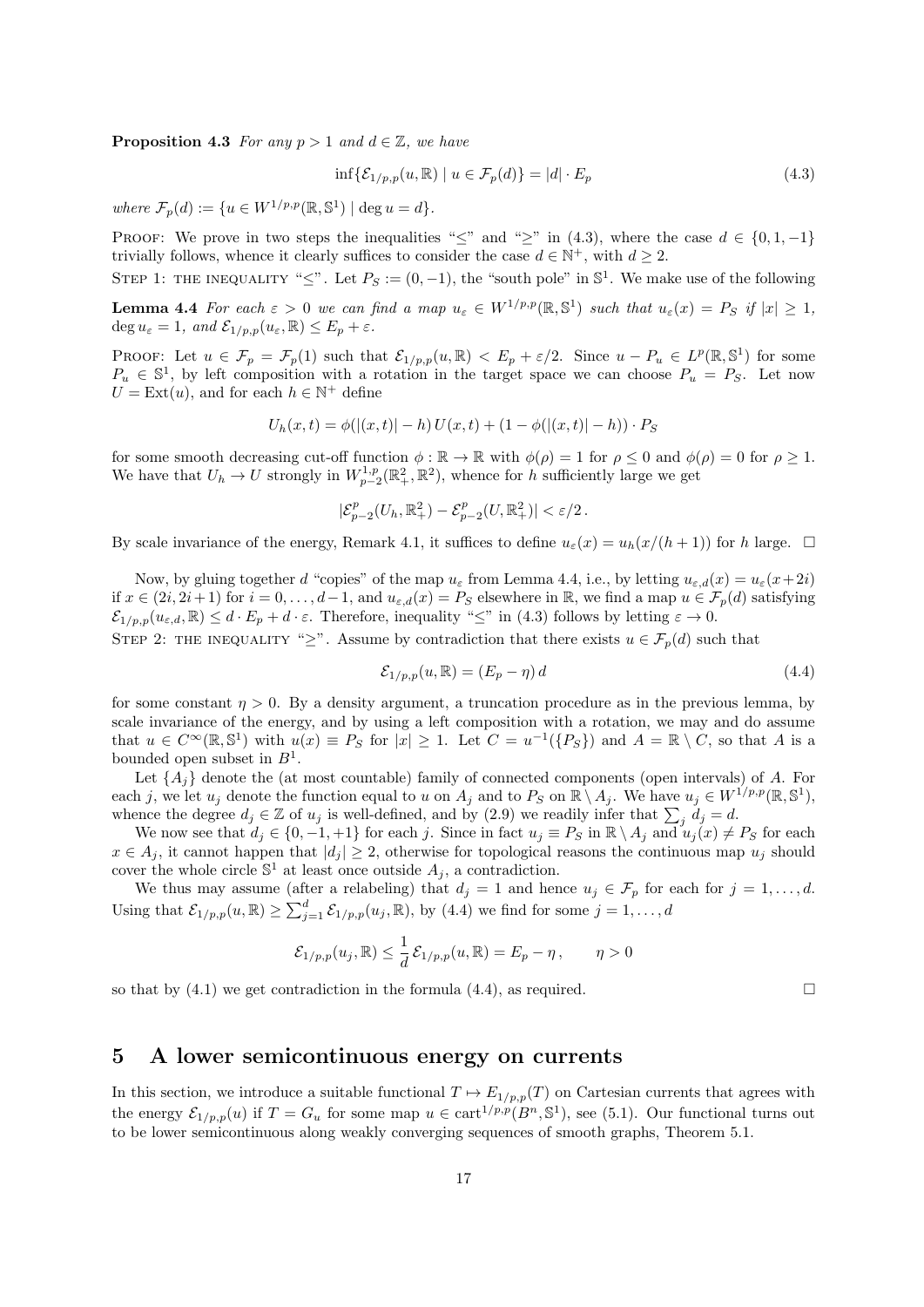For any  $p > 1$ , if  $T \in \text{cart}^{1/p,p}(B^n \times \mathbb{S}^1)$  as in (2.5), we define

$$
E_{1/p,p}(T) := \mathcal{E}_{1/p,p}(u_T) + E_p \cdot \mathbf{M}(L_T) \quad \text{if} \quad T = G_{u_T} + L_T \times [\mathbb{S}^1] \tag{5.1}
$$

where  $E_p > 0$  is the real constant given by (4.1). The localized energy on open sets  $A \subset B^n$  is

$$
E_{1/p,p}(T, A) := \mathcal{E}_{1/p,p}(u, A) + E_p \cdot \mathbf{M}(L \sqcup A), \quad u = u_T, \ L = L_T
$$

where  $\mathcal{E}_{1/p,p}(u, A)$  is defined again by (4.2), the function  $\text{Ext}(u_{|A})$  being the energy minimizer among all maps  $U \in W^{1,p}_{p-2}(A \times (0,1), \mathbb{R}^2) \cap L^{\infty}$  such that  $U(x,0) = u(x)$  on  $A \times \{0\}$ . We recall that in general  $\mathcal{E}_{p-2}^p(\text{Ext}(u), A \times (0,1)) \geq \mathcal{E}_{1/p,p}(u, A)$ , and that if *A*<sub>1</sub>, *A*<sub>2</sub> are pairwise disjoint open sets in *B*<sup>*n*</sup>

$$
\mathcal{E}_{1/p,p}(u, A_1 \cup A_2) \ge \mathcal{E}_{1/p,p}(u, A_1) + \mathcal{E}_{1/p,p}(u, A_2), \quad A_1 \cap A_2 = \emptyset.
$$
\n(5.2)

The following lower semicontinuity property holds true for any *p >* 1 and in any dimension *n*.

**Theorem 5.1** Let  $T \in \text{cart}^{1/p,p}(B^n \times \mathbb{S}^1)$ . Let  $\{u_h\} \subset C^{\infty}(B^n, \mathbb{S}^1)$  such that  $\sup_h \mathcal{E}_{1/p,p}(u_h) < \infty$ ,  $G_{u_h} \rightharpoonup T$  weakly in  $\mathcal{D}_n(B^n \times \mathbb{S}^1)$ , and  $u_h \to u_T$  in  $L^p(B^n, \mathbb{R}^2)$ . Then we have:

$$
E_{1/p,p}(T) \le \liminf_{h \to \infty} \mathcal{E}_{1/p,p}(u_h). \tag{5.3}
$$

PROOF: We divide the proof in three steps. In Step 1, we first consider the case of low dimension  $n = 1$ . In Step 2, we deal with the case  $n = 2$ , using a dimension reduction argument and Step 1. In Step 3, we treat the case of high dimension  $n \geq 3$  by induction.

STEP 1: THE CASE  $n = 1$ . If  $T \in \text{cart}^{1/p,p}(B^1 \times \mathbb{S}^1)$ , in formula (2.5) we have  $L = L_T \in \mathcal{R}_0(B^1)$ , hence *L* is a finite sum of Dirac masses with integer weight, namely

$$
L = \sum_{i=1}^{m} d_i \, \delta_{x_i} \,, \quad \mathbf{M}(L) = \sum_{i=1}^{m} |d_i| \tag{5.4}
$$

where the  $x_i$ 's are distinct points in  $B^1$  and  $d_i \in \mathbb{Z} \setminus \{0\}$  for each *i*. Choose a family of open intervals  $\{A_i \mid i = 1, \ldots, m\}$ , each  $A_i$  centered at the point  $x_i$ , with pairwise disjoint closures  $A_i$  which are also well contained in  $B^1$ . Due to the continuous embedding of  $W^{1/p,p}(B^1, \mathbb{S}^1)$  in the class VMO, see e.g. [7], for each  $\varepsilon > 0$  we can select each  $A_i$  small enough in such a way that:

- i) the map  $u_T$  has small oscillation on each  $A_i$  and small energy,  $\mathcal{E}_{1/p,p}(u_T, A_i) < \varepsilon/m$ ;
- ii) for  $1 = 1, \ldots, m$ , we can find a map  $v_i \in W^{1/p, p}(\mathbb{R}, \mathbb{S}^1)$  such that

$$
||v_i||_{W^{1/p,p}(\mathbb{R}\setminus\overline{A}_i,\mathbb{R}^2)} + ||u_T - v_i||_{W^{1/p,p}(A_i,\mathbb{R}^2)} < \frac{\varepsilon}{m};
$$

iii) setting  $\Omega = B^1 \setminus \bigcup \{ \overline{A}_i \mid i = 1, \ldots, m \}$ , we have

$$
\mathcal{E}_{1/p,p}(u_T) \leq \mathcal{E}_{1/p,p}(u_T,\Omega) + \sum_{i=1}^m \mathcal{E}_{1/p,p}(u_T,A_i) + \varepsilon;
$$

iv) on account of Proposition 4.3, if  $\varepsilon > 0$  is small enough we have deg  $v_i = 0$  for each *i*.

By lower semicontinuity of the energy  $u \mapsto \mathcal{E}_{1/p,p}(u,\Omega)$ , we thus get

$$
\liminf_{h \to \infty} \mathcal{E}_{1/p,p}(u_h, \Omega) \geq \mathcal{E}_{1/p,p}(u_T, \Omega) \geq \mathcal{E}_{1/p,p}(u_T) - \sum_{i=1}^m \mathcal{E}_{1/p,p}(u, A_i) - \varepsilon \geq \mathcal{E}_{1/p,p}(u_T) - 2\varepsilon. \tag{5.5}
$$

Now, for each *i* we have that  $G_{u_h} \sqcup (A_i \times \mathbb{S}^1) \to G_{u_T} \sqcup (A_i \times \mathbb{S}^1) + d_i \, \delta_{x_i}$  in  $\mathcal{D}_1(A_i \times \mathbb{S}^1)$ . Moreover, using that  $\{u_h\}$  has equibounded energy, for *h* large enough we can find a smooth function  $v_h(i) \in W^{1/p,p}(\mathbb{R}, \mathbb{S}^1)$ such that

$$
||u_h - v_h(i)||_{W^{1/p,p}(A_i, \mathbb{R}^2)} \le a_h, \quad ||v_i - v_h(i)||_{W^{1/p,p}(\mathbb{R}\setminus\overline{A}_i, \mathbb{R}^2)} \le a_h
$$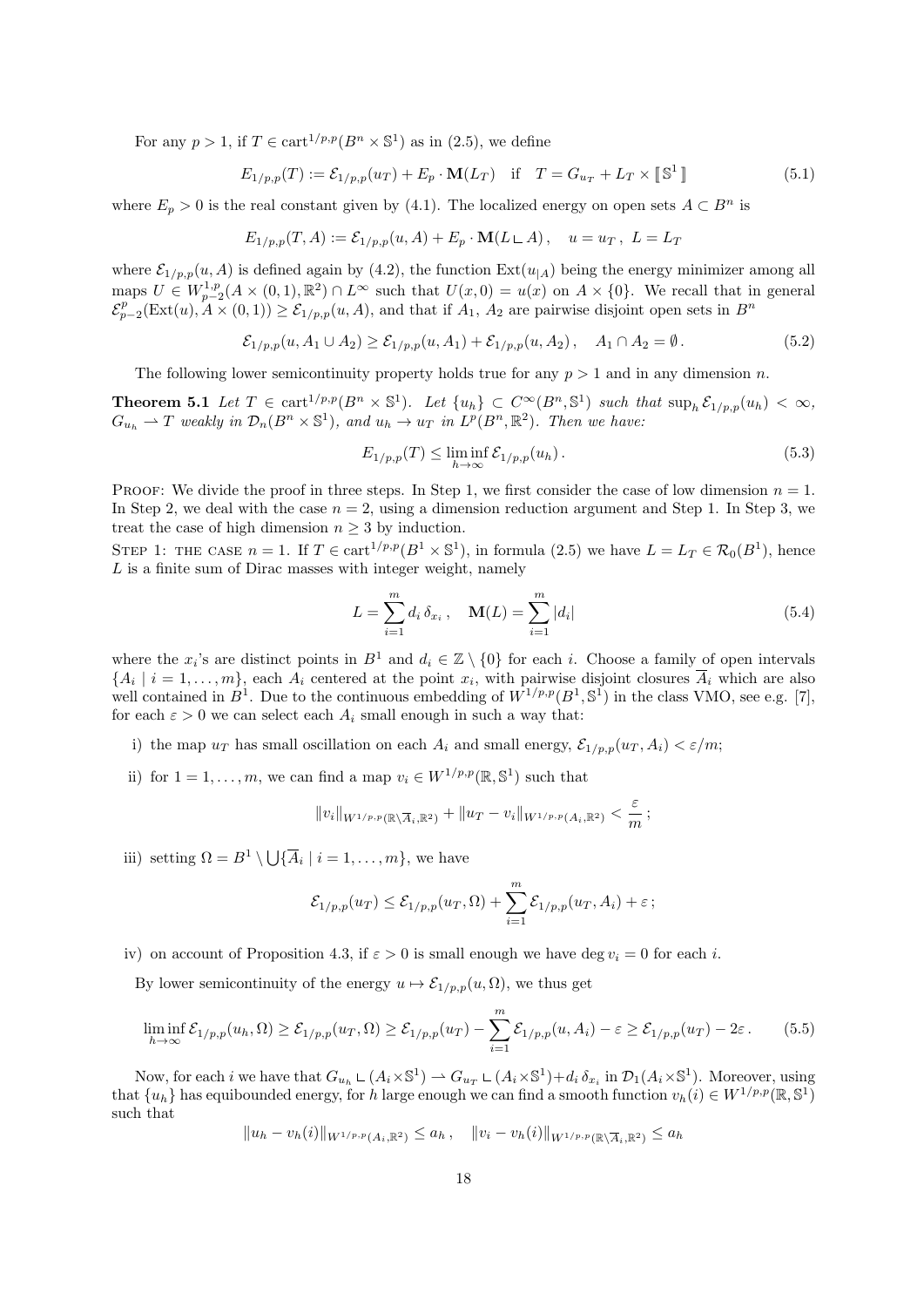where  $a_h \to 0$ . This yields that  $G_{v_h(i)} \to G_{v_i} + d_i \, \delta_{x_i}$  in  $\mathcal{D}_1(\mathbb{R} \times \mathbb{S}^1)$ .

On account of (2.9), and using that deg  $v_i = 0$ , we thus infer that  $\deg(v_h(i)) \to d_i$  as  $h \to \infty$ , whence Proposition 4.3 yields that  $\mathcal{E}_{1/p,p}(v_h(i), \mathbb{R}) \ge E_p \cdot |d_i|$  for *h* large. As a consequence, for *h* large we get

$$
\mathcal{E}_{1/p,p}(u_h, A_i) \ge E_p \cdot |d_i| - \varepsilon/m \qquad \forall \, i = 1, \dots, m \,. \tag{5.6}
$$

By the estimates  $(5.5)$  and  $(5.6)$ , using that by  $(5.2)$ 

$$
\mathcal{E}_{1/p,p}(u_h) \geq \mathcal{E}_{1/p,p}(u_h,\Omega) + \sum_{i=1}^m \mathcal{E}_{1/p,p}(u_h,A_i) \qquad \forall h
$$

we thus get

$$
\liminf_{h \to \infty} \mathcal{E}_{1/p,p}(u_h) \ge \mathcal{E}_{1/p,p}(u_T) + E_p \cdot \sum_{i=1}^m |d_i| - 3\varepsilon
$$

and hence, letting  $\varepsilon \to 0$ , the lower semicontinuity inequality (5.3) follows on account of (5.1) and (5.4). Finally, the inequality

$$
\liminf_{h \to \infty} \mathcal{E}_{1/p,p}(u_h, A) \ge E_{1/p,p}(T, A)
$$

is similarly obtained for any open subset  $A \subset B^1$ .

STEP 2: THE CASE  $n = 2$ . Denote for simplicity  $u_T = u_\infty$ ,  $T_h := G_{u_h}$ ,  $T_\infty := G_{u_\infty} + L_T \times \mathbb{S}^1$ .

Choose a direction  $\nu \in S^1_+ := \{x \in \mathbb{R}^2 : |x| = 1, x_1 \ge 0\}$ , denote by  $\pi_{\nu}$  the 1-D space spanned by *ν*, and fix an orienting unit vector  $\tau(\nu)$  of the 1-D subspace of  $\mathbb{R}^2$  orthogonal to  $\pi_\nu$ . For any non-empty and open subset *A* of  $B^2$ , denote by  $A_\nu$  the orthogonal projection of *A* onto  $\pi_\nu$ , and for any  $y \in A_\nu$ 

$$
A_y^{\nu} := \{ z \in \mathbb{R} \mid y \nu + z \tau(\nu) \in A \}
$$

the (non-empty) section of *A* corresponding to *y*. Accordingly, for any function  $u_h: A \to \mathbb{S}^1$  and any  $y \in A_{\nu}$ , the sliced function  $(u_h)^{\nu}_{y}: A_{y}^{\nu} \to \mathbb{S}^1$  is defined by

$$
(u_h)_y^{\nu}(z) := u_h(y \nu + z \tau(\nu)), \quad h \in \overline{\mathbb{N}}.
$$

Taking  $\Omega := B^2$ , for any  $h \in \overline{\mathbb{N}}$  the 1-dimensional slice (cf. [20, Vol. I, Sec. 2.2.5])

$$
(T_h)'_y := T_h \sqcup \Omega_y^{\nu} \times \mathbb{S}^1
$$

defines a Cartesian current in cart<sup>1/p,p</sup>( $\Omega_y^{\nu} \times \mathbb{S}^1$ ) for  $\mathcal{H}^1$ -a.e.  $y \in \Omega_{\nu}$ , and actually

$$
(T_h)^{\nu}_y = G_{(u_h)^{\nu}_y}, \quad (T_\infty)^{\nu}_y = G_{(u_\infty)^{\nu}_y} + (L_T \mathop{\perp} \Omega^{\nu}_y) \times [\![ \mathbb{S}^1 ]\!].
$$

Moreover, by the definition (5.1), the energy of the sliced current  $(T_h)_{y}^{\nu}$  is given for  $\mathcal{L}^1$ -a.e.  $y \in A_{\nu}$  by

$$
E_{1/p,p}((T_h)_{y}^{\nu}, A_{y}^{\nu}) := \mathcal{E}_{1/p,p}((u_h)_{y}^{\nu}, A_{y}^{\nu}) \quad \forall h \in \mathbb{N}
$$
  

$$
E_{1/p,p}((T_{\infty})_{y}^{\nu}, A_{y}^{\nu}) := \mathcal{E}_{1/p,p}((u_{\infty})_{y}^{\nu}, A_{y}^{\nu}) + E_p \cdot \mathbf{M}(L_T \sqcup A_{y}^{\nu}).
$$

Therefore, setting

$$
E_{1/p,p}(T_h, A; \nu) := \int_{\pi_{\nu}} E_{1/p,p}((T_h)'_y, A''_y) dy, \qquad h \in \overline{\mathbb{N}} \tag{5.7}
$$

by the inequalities

$$
\mathcal{E}_{1/p,p}(u_h, A) \ge \int_{A_{\nu}} \mathcal{E}_{1/p,p}((u_h)_{y}^{\nu}, A_{y}^{\nu}) dy \quad \forall \, h \in \overline{\mathbb{N}}, \qquad \mathbf{M}(L_T \sqcup A) \ge \int_{A_{\nu}} \mathbf{M}(L_T \sqcup A_{y}^n) dy
$$

we infer that

$$
E_{1/p,p}(T_h, A) \ge E_{1/p,p}(T_h, A; \nu) \qquad \forall h \in \overline{\mathbb{N}}.
$$
\n
$$
(5.8)
$$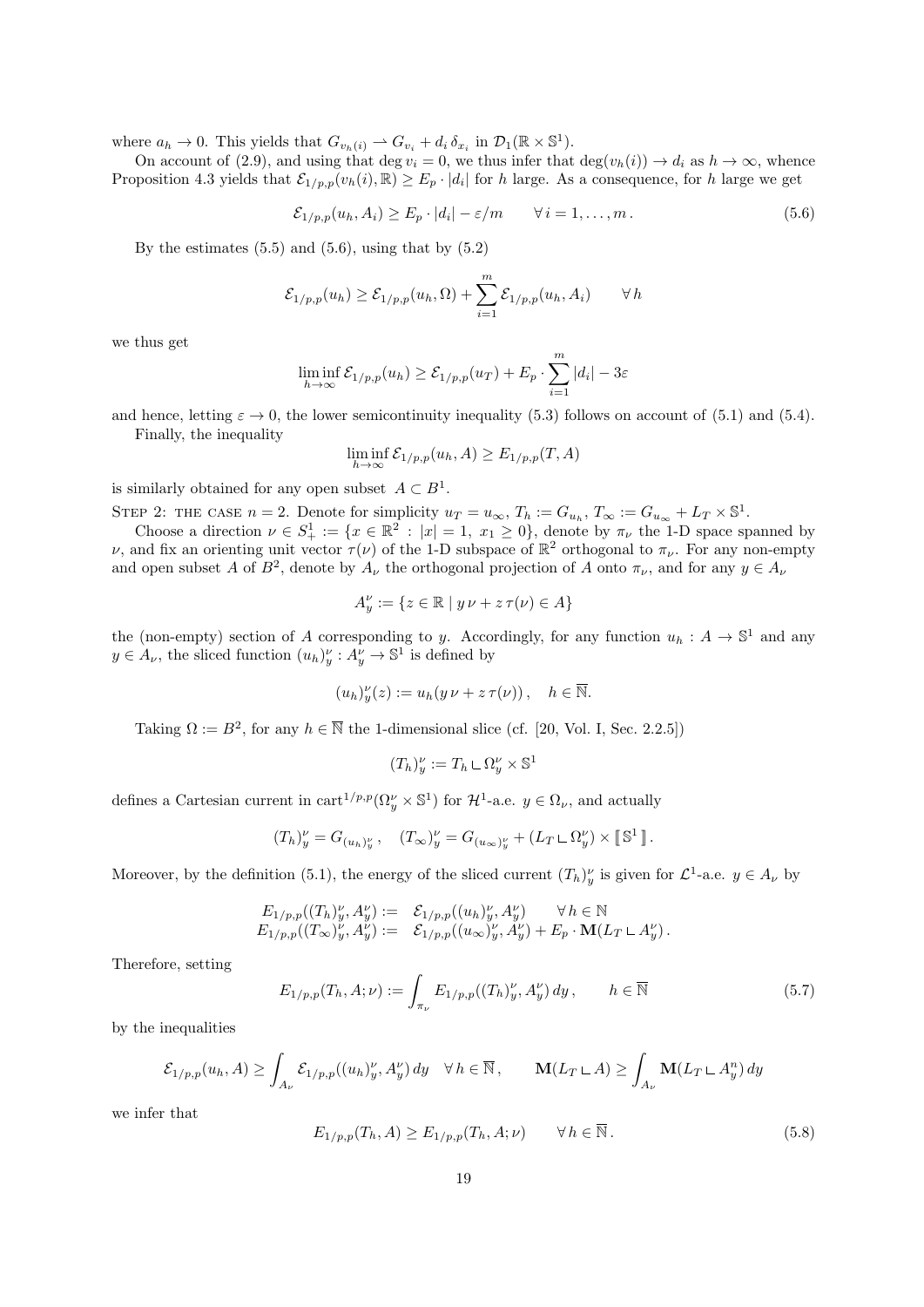Moreover, using that

$$
\lim_{h \to \infty} \int_{\pi_{\nu}} \int_{A_y^{\nu}} |(u_h)_y^{\nu} - (u_{\infty})_y^{\nu}|^p \, dz \, dy = \lim_{h \to \infty} \int_{A} |u_h - u_{\infty}|^p \, dx = 0
$$

we can find a strictly increasing sequence  $\{h(k)\}\subset\mathbb{N}$  such that

$$
\liminf_{h \to \infty} E_{1/p,p}(T_h, A; \nu) = \lim_{k \to \infty} E_{1/p,p}(T_{h(k)}, A; \nu)
$$

and the sliced currents  $(T_{h(k)})_y^{\nu}$  converge to  $(T_{\infty})_y^{\nu}$  weakly in  $\mathcal{D}_1(A_y^{\nu} \times \mathbb{S}^1)$  as  $k \to \infty$  for  $\mathcal{H}^1$ -a.e.  $y \in \pi_{\nu}$ . By Step 1, we thus have for any such *y*

$$
\liminf_{k \to \infty} E_{1/p,p}((T_{h(k)})_y^{\nu}, A_y^{\nu}) \ge E_{1/p,p}((T_{\infty})_y^{\nu}, A_y^{\nu}). \tag{5.9}
$$

Integrating both sides of (5.9) on  $\pi_{\nu}$ , using Fatou's lemma, (5.7), and (5.8) we thus get for any  $\nu \in S^1_+$ 

$$
\liminf_{h \to \infty} E_{1/p,p}(T_h, A) \ge \liminf_{k \to \infty} E_{1/p,p}(T_{h(k)}, A; \nu) \ge E_{1/p,p}(T_{\infty}, A; \nu).
$$
\n(5.10)

Consider now the Radon measure

$$
\lambda := \mathcal{L}^3 \sqcup \mathbf{C}^3 + \theta \mathcal{H}^1 \sqcup (\mathrm{set} \, L_T \times \{0\})
$$

where  $\theta$  is the density function of the i.m. rectifiable current  $L_T \in \mathcal{R}_1(B^2)$  corresponding to the weak limit current *T*, and set  $L_T$  is the 1-rectifiable subset of  $B^2$  given by the *points with positivity density*  $\theta$ .

Let  $\{\nu^{(i)}\}_i \subset S^1_+$  be a countable dense sequence. Setting for  $(x, t) \in B^n \times J$ , where  $J := [0, 1]$ ,

$$
\varphi_i(x,t) := \begin{cases} t^{p-2} |D \operatorname{Ext}(u_{\infty})_{y}^{\nu^{(i)}}(x,t)|^p & \text{if } (x,t) \in \mathbb{C}^3 \setminus (\operatorname{set} L_T \times \{0\}), & x = y \nu^{(i)} + z \tau(\nu^{(i)}) \\ E_p & \text{if } x \in \operatorname{set} L_T, \quad t = 0 \end{cases}
$$

we obtain for each *i* and each open set  $A \subset B^2$ :

$$
E_{1/p,p}(T_{\infty}, A; \nu^{(i)}) = \int_{A \times J} \varphi_i d\lambda.
$$

By  $(5.2)$  and by the superadditivity of the lim inf operator, using  $(5.10)$  we thus get

$$
\liminf_{h \to \infty} E_{1/p,p}(T_h) \ge \sum_i \int_{A_i \times J} \varphi_i \, d\lambda \tag{5.11}
$$

for any finite family of pairwise disjoint open sets  $A_i \subset B^2$ . We now recall that by [2, Lemma 2.35]

$$
\int_{B^2 \times J} \sup_{i \in \mathbb{N}} \varphi_i d\lambda = \sup \left\{ \sum_{i \in I} \int_{A_i \times J} \varphi_i d\lambda \right\}
$$

where the supremum is taken over all finite sets of indices  $I \subset \mathbb{N}$  and all families  $\{A_i\}_{i \in I}$  of pairwise disjoint open sets with compact closure in  $B^2$ . By  $(5.11)$ , we then conclude that

$$
\liminf_{h\to\infty} \mathcal{E}_{1/p,p}(u_h) = \liminf_{h\to\infty} E_{1/p,p}(T_h) \ge \int_{B^2 \times J} \sup_{i \in \mathbb{N}} \varphi_i \, d\lambda = E_{1/p,p}(T_\infty) \, .
$$

Finally, the inequality

$$
\liminf_{h \to \infty} \mathcal{E}_{1/p,p}(u_h, A) \ge E_{1/p,p}(T_{\infty}, A)
$$

is similarly obtained for any open subset  $A \subset B^2$ , as required.

STEP 3: THE CASE  $n \geq 3$ . Arguing as e.g. in the proof of [2, Thm. 5.4], we apply a reduction argument to the case *n −* 1 in a similar way to Step 2, and an induction argument on the dimension *n*. We omit any further detail.  $\Box$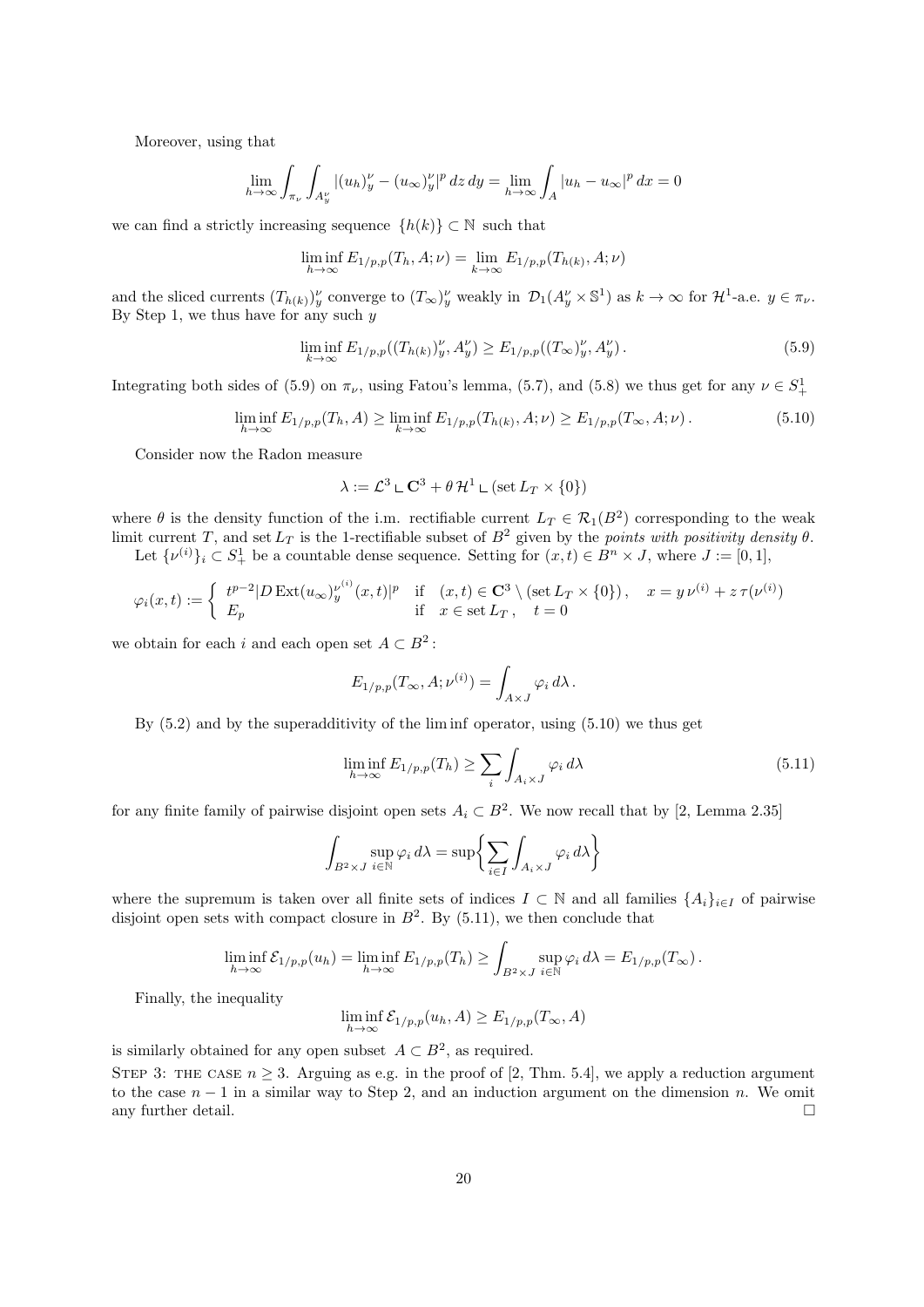### **6 Approximate dipoles**

In this section, we provide in low dimension  $n = 2$  the approximation of dipoles for  $W^{1/p,p}$ -maps with values in  $\mathbb{S}^1$ , see [9, 19], and [20, Vol. II, Sec. 4.2.3]. Using an argument similar to [23], we first show how to remove *homologically trivial* point singularities in dimension  $n = 2$ .

REMOVING POINT SINGULARITIES. If  $p > 1$ ,  $0 < s < 1$ , and  $1 \le sp < 2$ , by the continuous embedding  $W^{s,p}(B^n, \mathbb{S}^1) \subset W^{1/p,p}(B^n, \mathbb{S}^1)$ , it turns out that Definitions 2.3 and 3.1 concerning the graph current  $G_u$  and the singularity  $\mathbb{P}(u)$  extend to maps  $u \in W^{s,p}(B^n, \mathbb{S}^1)$ . We have:

**Proposition 6.1** *Let*  $p > 1$ ,  $0 < s < 1$ , and  $1 \le sp < 2$ . Let  $u \in \mathcal{R}_{s,p}(B^2, \mathbb{S}^1)$  be such that  $\mathbb{P}(u) = 0$ , *so that* (3.3) *holds, with*  $n = 2$ . Then there exists a sequence of smooth maps  $\{u_h\} \subset C^\infty(B^2, \mathbb{S}^1)$  which *converges to u strongly in Ws,p .*

PROOF: Since we use a local argument, we may assume that *u* has only one singularity at the origin, i.e., *u* ∈  $C^{\infty}(B^2 \setminus \{0\}, \mathbb{S}^1)$ . For  $0 < r < 1$ , we denote

$$
Q_r := B_r^3 \cap \mathbf{C}^3, \qquad F_r := Q_r \cap (B^2 \times \{0\}),
$$
  
\n
$$
\partial^+ Q_r := \partial B_r^3 \cap \{z = (x, t) \in \mathbf{C}^3 \mid t > 0\}.
$$

Let  $U = \text{Ext}(u) \in W^{1,p}_{\gamma(s)}$ <sup>1,*p*</sup><sub> $\gamma(s,p)$ </sub> (**C**<sup>3</sup>,  $\mathbb{R}^2$ ), where  $\gamma(s,p)$  is given by (0.3). According to (0.4), for any Borel set  $\Omega \subset \mathbf{C}^3$  we let

$$
\mathcal{E}^p_{\gamma(s,p)}(U,\Omega):=\int_\Omega t^{\gamma(s,p)}|DU(x,t)|^p\,dx\,dt\,,\qquad \gamma=\gamma(s,p):=p(1-s)-1\,.
$$

Given  $\varepsilon > 0$ , let  $0 < R = R(\varepsilon) \ll 1$  be such that  $\mathcal{E}_{\infty}^p$ *γ*(*s,p*) (*U, QR*) *≤ ε*. Since

$$
\mathcal{E}_{\gamma(s,p)}^p(U, Q_R \setminus Q_{R/2}) = \int_{R/2}^R dr \int_{\partial^+ Q_r} t^{\gamma(s,p)} |DU|^p d\mathcal{H}^2
$$

there exists  $r = r_{\varepsilon} \in [R/2, R]$  such that

$$
\mathcal{E}^p_{\gamma(s,p)}(U,\partial^+Q_r) := \int_{\partial^+Q_r} t^{\gamma(s,p)} |DU|^p \, d\mathcal{H}^2 \le \frac{4}{R} \mathcal{E}^p_{\gamma(s,p)}(U,Q_R \setminus Q_{R/2}) \le \frac{4\varepsilon}{R} \,. \tag{6.1}
$$

In order to remove the singularity of *u*, we have to show that

$$
\{w \in W^{s,p}(B_r^2, \mathbb{R}^2) \cap C^0(\bar{B}_r^2, \mathbb{S}^1) \mid w_{|\partial B_r^2} = u_{|\partial B_r^2}\} \neq \emptyset,
$$
\n(6.2)

i.e., that  $u_{|\partial B_r^2}$  is homotopic to a constant map in  $\mathbb{S}^1$ . Since the first homotopy group  $\pi_1(\mathbb{S}^1) \simeq \mathbb{Z}$  is commutative, it suffices to show that  $du_{|\partial B_r^2} \# \omega_{\mathbb{S}^1} = 0$ . This property holds true since by condition (3.3) we get:

$$
\int_{\partial B_r^2} u_{|\partial B_r^2}^{\#} \omega_{\mathbb{S}^1} = G_{u_{|\partial B_r^2}}(\pi_2^{\#} \omega_{\mathbb{S}^1}) = \partial G_{u_{|\partial F_r^2}}(\pi_2^{\#} \omega_{\mathbb{S}^1})
$$
\n
$$
= G_{u_{|\partial F_r^2}}(d\pi_2^{\#} \omega_{\mathbb{S}^1}) = G_{u_{|\partial F_r^2}}(\pi_2^{\#} d\omega_{\mathbb{S}^1}) = 0.
$$
\n(6.3)

As a consequence, there exists a smooth extension  $u_r : B_r^2 \to \mathbb{S}^1$  of  $u_{|\partial B_r^2}$  with finite  $W^{s,p}$ -norm.

Let  $V_r: Q_r \to \mathbb{D}^2$  a minimizer of the energy  $V \mapsto \mathcal{E}^p_{\gamma(s,p)}(V,Q_r)$  among the maps in  $W^{1,p}_{\gamma(s,p)}$  $\frac{\gamma^{1,p}}{\gamma(s,p)}(Q_r,\mathbb{R}^2)$ satisfying the boundary conditions

$$
\begin{cases}\nV = U & \text{on} \quad \partial^+ Q_r \\
V = u_r & \text{on} \quad F_r\n\end{cases}
$$

Let  $0 < \delta < r$  to be fixed later. Define  $U_r : \mathbb{C}^3 \to \mathbb{D}^2$  by

$$
U_r(z) := \begin{cases} V_r\left(\frac{r}{\delta}z\right) & \text{if } |z| \le \delta \\ U\left(r\frac{z}{|z|}\right) & \text{if } \delta \le |z| \le r \\ U(z) & \text{if } |z| \ge r \end{cases}
$$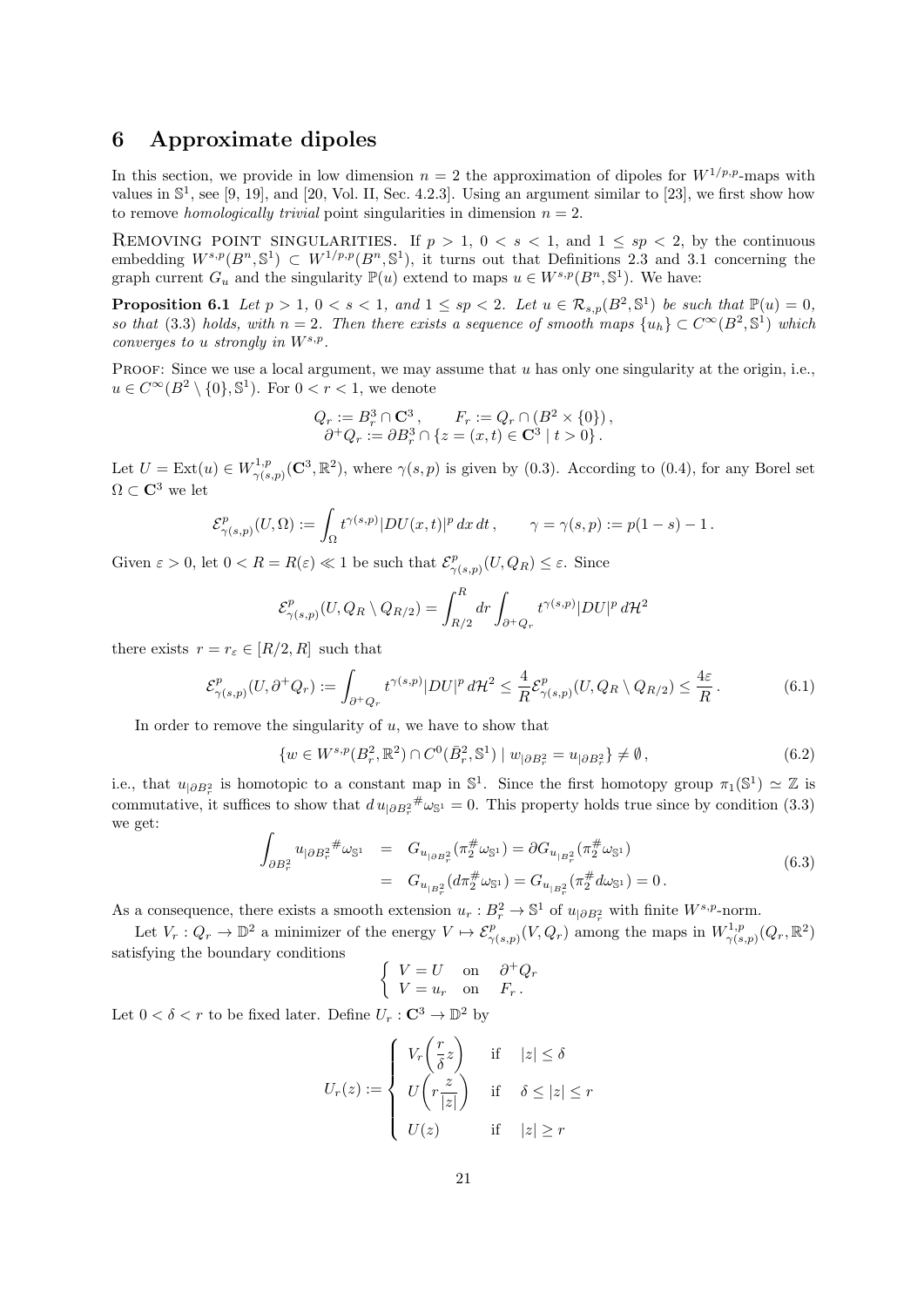so that  $U_r \in W^{1,p}_{\gamma(s)}$  $V^{1,p}_{\gamma(s,p)}(\mathbf{C}^3,\mathbb{R}^2)$  is continuous and with trace  $u_r(x) := U_r(x,0)$  in  $W^{s,p}(B^2,\mathbb{S}^1)$ . We have

$$
\mathcal{E}^p_{\gamma(s,p)}(U_r, Q_\delta) = \left(\frac{\delta}{r}\right)^{2-sp} \mathcal{E}^p_{\gamma(s,p)}(V_r, Q_r).
$$

Moreover, as in the case  $s = 1/2$  and  $p = 2$ , we can estimate

$$
\mathcal{E}^p_{\gamma(s,p)}(U_r, Q_r \setminus Q_\delta) \le cr \mathcal{E}^p_{\gamma(s,p)}(U, \partial^+ Q_r) \tag{6.4}
$$

for some absolute constant  $c > 0$ . Therefore, by (6.1), using that  $r < R$ , and taking  $\delta = \delta(\varepsilon)$  sufficiently small, since  $2 - sp > 0$  we get:

$$
\mathcal{E}^p_{\gamma(s,p)}(U_r) \leq \mathcal{E}^p_{\gamma(s,p)}(U) + 4c\varepsilon + \left(\frac{\delta}{r}\right)^{2-sp} \mathcal{E}^p_{\gamma(s,p)}(V_r, Q_r) \leq \mathcal{E}^p_{\gamma(s,p)}(U) + (4c+1)\varepsilon.
$$

Letting  $\varepsilon \to 0$  we infer that  $U_{r_{\varepsilon}} \to U$  in  $W_{\gamma(s)}^{1,p}$  $v_{\gamma(s,p)}^{1,p}(\mathcal{C}^3,\mathbb{R}^2)$  and finally that  $u_{r_\varepsilon} \to u$  in  $W^{s,p}(B^2,\mathbb{R}^2)$ , with  $u_{r_{\varepsilon}} \in W^{s,p}(B^2, \mathbb{S}^1)$  continuous. By a standard argument as e.g. in [29], we finally approximate  $u_{r_{\varepsilon}}$  by smooth functions in  $C^{\infty}(B^2, \mathbb{S}^1)$ , as required.

THE DIPOLE CONSTRUCTION. We now restrict to the case  $sp = 1$ , where we adapt some results from [21], to which we refer for further details. To fix the notation, let  $a_+, a_- \in B^2$  and  $L \in \mathcal{R}_1(B^2)$ the 1-current integration over the segment joining  $a_-\text{ to }a_+$ , with mass  $\mathbf{M}(L) = l := |a_+ - a_-| \in (0,1)$ , oriented so that the boundary  $\partial L = \delta_{a_{+}} - \delta_{a_{-}}$ . We assume for simplicity

$$
a_+ := (l,0), \qquad a_- := (0,0).
$$

Also, if  $P \in \mathbb{S}^1$ , we let  $G_P$  denote the current carried by the graph of the map equal to P on  $B^2$ . In the sequel we also denote  $D^2 := \{(x, t) \in \mathbb{R}^2 \mid x^2 + t^2 < r^2\}$  and

$$
B^+ := \overline{D}^2 \cap \mathcal{C}^2, \qquad \partial^+ B := \partial D^2 \cap \{(x, t) \in \mathcal{C}^2 \mid t > 0\},
$$
  

$$
J := \partial B^+ \setminus \partial^+ B = [-1, 1] \times \{0\}.
$$

We first notice that by Lemma 4.4, taking a left composition with a rotation, we readily obtain:

**Proposition 6.2** For every  $P \in \mathbb{S}^1$  there exists a family  $\{f^P_\varepsilon\}_{\varepsilon>0}$  of Lipschitz functions  $f^P_\varepsilon : B^+ \to \mathbb{D}^2$ such that  $f_{\varepsilon|\partial^+B}^P \equiv P$ ,  $f_{\varepsilon}^P(J) \subset \mathbb{S}^1$ ,  $f_{\varepsilon\#}^P[B^+] = [\mathbb{D}^2]$ ,  $f_{\varepsilon\#}^P[J] = [\mathbb{S}^1]$ , and

$$
\mathcal{E}_{1/p,p}(f_{\varepsilon}^P, B^+) \le E_p + \frac{\varepsilon}{2}.
$$

In Lemma 6.3, we extend a result proved in [21] when  $p = 2$ . For  $0 < \delta < 1$  and  $0 < m \le 1$ , let

$$
\varphi_\delta^m(y) := \min\{my, m(l-y), \delta\}, \qquad 0 \le y \le l.
$$

Consider the map  $\phi_{\delta}^{m} : (0, l) \times B^{+} \to \mathbb{C}^{3}$ 

Ω *m δ*

$$
\phi_{\delta}^{m}(z) := (x_1, \varphi_{\delta}^{m}(x_1)x_2, \varphi_{\delta}^{m}(x_1)t), \qquad z = (x_1, x_2, t)
$$

and define

$$
\begin{array}{rcl}\n:= & \phi_{\delta}^{m}((0,l)\times B^{+}) \\
= & \{(x_{1},x_{2},t)\in \mathbf{C}^{3}\mid (x_{2})^{2}+t^{2}<\varphi_{\delta}^{m}(x_{1})^{2}\,,\quad 0
$$

**Lemma 6.3** *Let*  $V : (0, l) \times B^+ \to \mathbb{R}^2$  *be a*  $W_{p-2}^{1,p}$  *function and let* 

$$
V_{\delta}^m(z) := V \circ (\phi_{\delta}^m)^{-1}(z), \qquad z \in \Omega_{\delta}^m.
$$

*Then there exists an absolute constant c >* 0 *such that*

$$
\int_{\Omega_{\delta}^{m}} t^{p-2} |DV_{\delta}^{m}|^{p} dz \leq \int_{(0,l)\times B^{+}} t^{p-2} |D_{(x_{2},t)}V|^{p} dz + c\delta^{p} \int_{(0,l)\times B^{+}} t^{p-2} |D_{x_{1}}V|^{2} dz \n+ cm^{p} \int_{((0,\delta/m)\cup(l-\delta/m,l))\times B^{+}} t^{p-2} |D_{(x_{2},t)}V|^{p} dz.
$$
\n(6.5)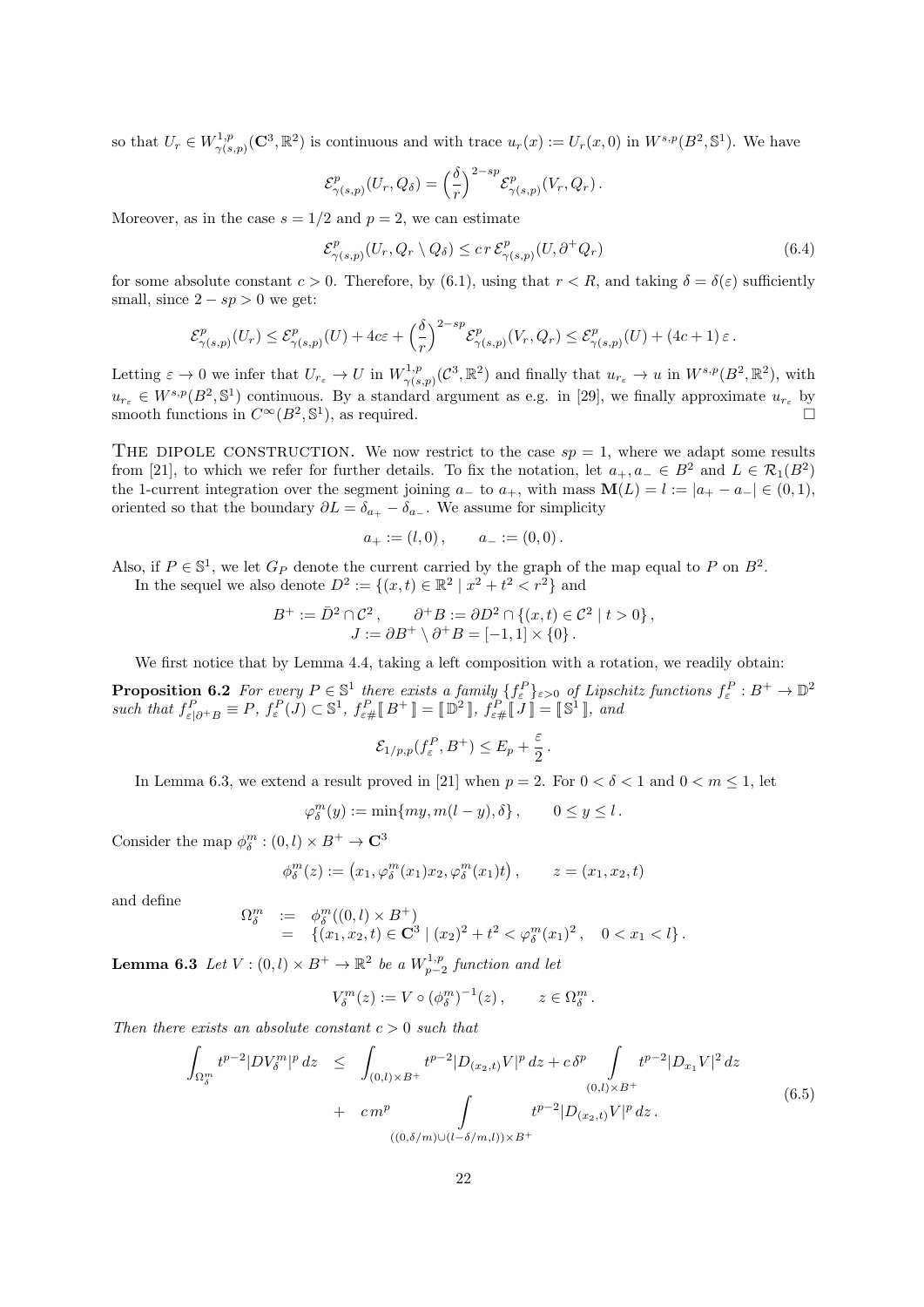**PROOF:** It suffices to notice that with  $s = \varphi_\delta^m(x_1)t$ , then  $s^{p-2}|\det D\phi_\delta^m(\phi_\delta^m(x,t))| = t^{p-2}\varphi_\delta^m(x_1)^p$ . We then argue by a change of variables as in the case  $p = 2$  considered in [20, Vol. II, Sec. 4.2.3].

Approximate dipoles. We then obtain the following

**Theorem 6.4** For every  $P \in \mathbb{S}^1$ , there exists a sequence of maps  $\{u_{\varepsilon}\} \subset C^1(B^2 \setminus \{a_-, a_+\}, \mathbb{S}^1)$  such that  $G_{u_h} \rightharpoonup G_P + L \times \mathbb{S}^1$  *weakly in*  $\mathcal{D}_2(B^2 \times \mathbb{S}^1)$  *and* 

$$
\mathcal{E}_{1/p,p}(u_h) \to l \cdot E_p, \qquad l := |a_+ - a_-|.
$$

**PROOF:** For  $\varepsilon > 0$  small, first define  $W_{\varepsilon} : (0, l) \times B^+ \to \mathbb{R}^2$  by  $W_{\varepsilon}(x_1, x_2, t) := f_{\varepsilon}^P(x_2, t)$ , where  $f_{\varepsilon}^P$  is given by Proposition 6.2, so that  $W_{\varepsilon}$  is a smooth function. Then apply Lemma 6.3 with  $V := W_{\varepsilon}$  and *m* = 1, to obtain a map  $W_{\varepsilon,\delta} := W_{\varepsilon} \circ (\phi_{\delta}^1)^{-1}$ . Finally set

$$
U_{\varepsilon}(z) := \begin{cases} W_{\varepsilon,\delta}(z) & \text{if } z \in \Omega_{\delta}^1 \\ P & \text{otherwise} \end{cases}
$$

so that  $U_{\varepsilon}$  belongs to  $C^1(\mathbb{C}^3 \setminus \{a_-, a_+\}, \mathbb{R}^2)$ , the trace  $u_{\varepsilon}(x) := U_{\varepsilon}(x,0)$  belongs to  $W^{1/p,p}(B^2, \mathbb{S}^1)$ , and by (6.5)

$$
l \cdot E_p \le \mathcal{E}_{p-2}^p(U_\varepsilon) \le l \cdot \mathcal{E}_{p-2}^p(f_\varepsilon^P, B^+) + \frac{\varepsilon}{2}
$$

if  $\delta$  is sufficiently small in dependence of  $\varepsilon$  and of the Lipschitz constant of  $W_{\varepsilon}$ . The assertion then follows from Proposition 6.2, letting  $u_h = u_{\varepsilon_h}$  with  $\varepsilon_h \searrow 0$ .

THE DIPOLE PROBLEM. Notice that the function  $u_{\varepsilon}$  in Theorem 6.4 has degree deg( $u_{\varepsilon}, a\pm$ ) =  $\pm 1$ , where the degree is defined in the classical sense by taking the restriction of  $u<sub>\varepsilon</sub>$  to small circles around the singularities  $a_{\pm}$ . Equivalently, according to Example 3.4 we have:  $\mathbb{P}(u_{\varepsilon}) = -\delta_{a_{+}} + \delta_{a_{-}}$ . As a consequence, we readily obtain:

**Proposition 6.5** *Let*  $p > 1$  *and*  $\mathcal{G}_p$  *denote the class of maps*  $u \in W^{1/p,p}(\mathbb{R}^2, \mathbb{S}^1)$  *which are smooth outside the points*  $a_{\pm}$  *and such that*  $\deg(u, a_{\pm}) = \pm 1$ *. Then* 

$$
\inf \{ \mathcal{E}_{1/p,p}(u,\mathbb{R}^2) \mid u \in \mathcal{G}_p \} = l \cdot E_p, \qquad l = |a_+ - a_-|.
$$

PROOF: Inequality " $\leq$ " follows from Theorem 6.4, extending  $u_{\varepsilon}$  as the constant function *P* on  $\mathbb{R}^2 \setminus B^2$ . On the other hand, for every  $u \in \mathcal{G}_p$  and for a.e.  $x_1 \in (0, l)$ , the restriction  $u_{x_1}(y) := u(x_1, y)$  is a map in  $W^{1/p,p}(\mathbb{R}, \mathbb{S}^1)$  with degree one, whence  $\mathcal{E}_{1/p,p}(u_{x_1}, \mathbb{R}) \ge E_p$ , by (4.1). Integrating on  $y \in (0, l)$ , we get

$$
\mathcal{E}_{1/p,p}(u,\mathbb{R}^2) \ge \int_0^l \mathcal{E}_{1/p,p}(u_{x_1},\mathbb{R}) dx_1 \ge l \cdot E_p
$$

which yields the inequality "*≥*".

Proposition 6.5 is in accordance with the case  $N = 1$  of [7, Thm. 2.4], where the authors analyzed the dipole problem for maps in  $W^{N/p,p}(\mathbb{S}^{N+1}, \mathbb{S}^N)$ .

### **7 Approximation by smooth graphs**

In this section, and in the appendices B and C, we prove the following strong density result:

**Theorem 7.1** *Let*  $n \geq 2$  *and*  $p > 1$ *. For every*  $T \in \text{cart}^{1/p,p}(B^n \times \mathbb{S}^1)$ *, there exists a sequence of smooth* maps  $\{u_h\}$  in  $C^{\infty}(B^n, \mathbb{S}^1)$  such that  $G_{u_h} \rightharpoonup T$  weakly in  $\mathcal{D}_n(B^n \times \mathbb{S}^1)$  and

$$
\lim_{h\to\infty} \mathcal{E}_{1/p,p}(u_h) = E_{1/p,p}(T).
$$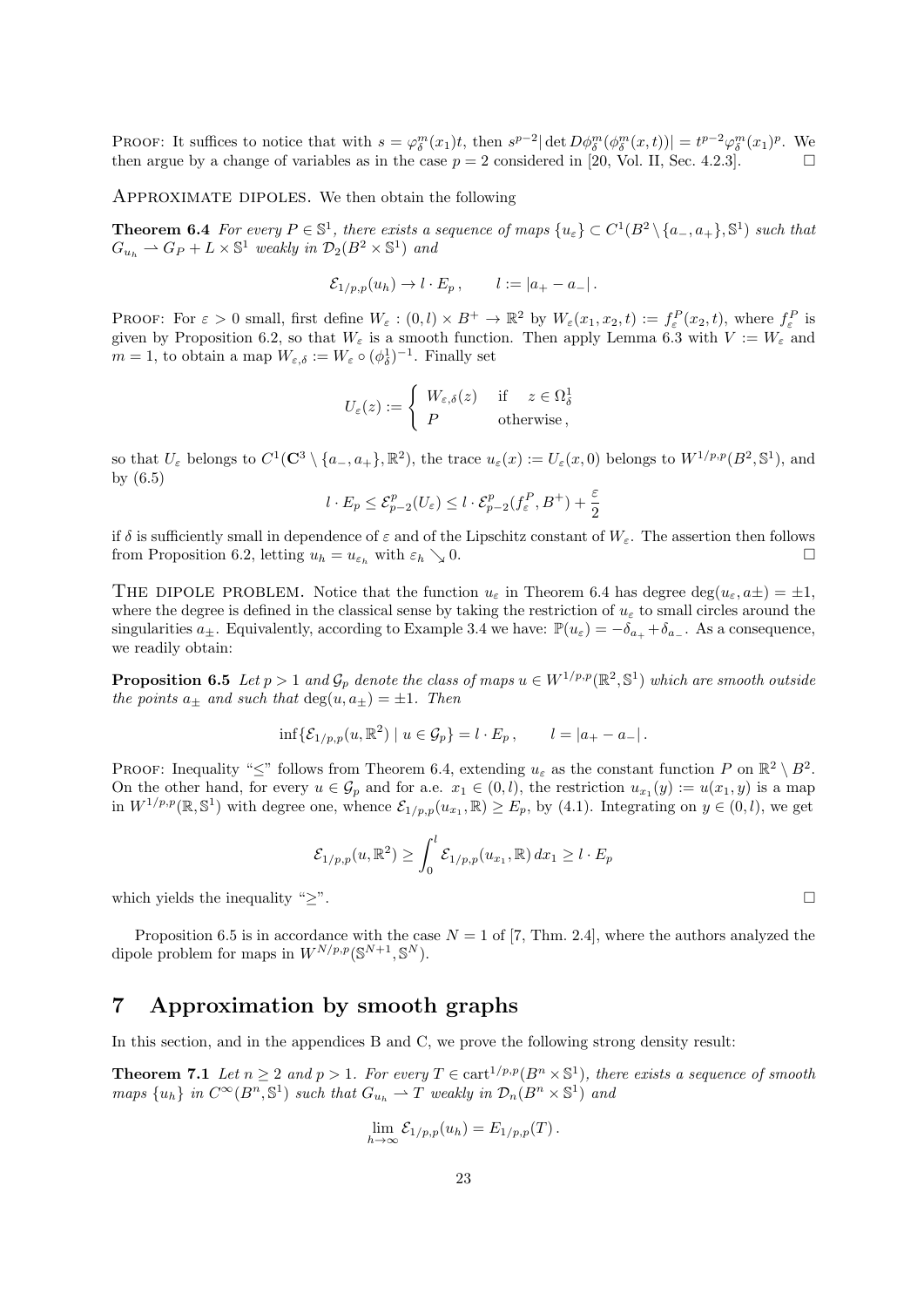**PROOF:** We make use of a readaptation of the proof for the case  $p = 2$  taken from [23], in the simpler case where the target space is the circle  $\mathbb{S}^1$ . We divide the proof in four steps.

STEP 1: REDUCTION TO FINITE MASS SINGULARITIES. Let  $T \in \text{cart}^{1/p,p}(B^n \times \mathbb{S}^1)$ , so that  $(2.5)$  holds and hence  $\mathbb{P}(u_T) = -(\partial L_T) \sqcup B^n$ , see (3.7). By Proposition 3.7, we readily infer:

**Lemma 7.2** There exists a sequence  $\{u_h\}$  in  $\mathcal{R}_{1/p,p}(B^n,\mathbb{S}^1)$  strongly converging to  $u = u_T$  in  $W^{1/p,p}$ *such that if*  $L_{u_h, u}$  *is given by* (3.6)*, then* 

$$
T_h := G_{u_h} + (L_{u_h, u} + L_T) \times \mathbb{S}^1
$$

belongs to cart<sup>1/p,p</sup>( $B^n \times \mathbb{S}^1$ ), all the boundary masses  $\mathbf{M}(\partial(L_{u_h,u} + L_T))$  are finite,  $T_h \to T$  weakly in  $\mathcal{D}_n(B^n \times \mathbb{S}^1)$ *, and*  $E_{1/p,p}(T_h) \to E_{1/p,p}(T)$  *as*  $h \to \infty$ *.* 

As a consequence, we can assume that  $u_T \in \mathcal{R}_{1/p,p}(B^n, \mathbb{S}^1)$  and that  $\mathbb{P}(u_T)$  has finite mass, whence  $T = G_{u_T} + L \times [\mathbb{S}^1]$ , where  $L \in \mathcal{R}_{n-1}(B^n)$  satisfies  $(\partial L) \cup B^n = -\mathbb{P}(u_T)$ . Therefore, by Federer's boundary rectifiability theorem [14], we infer that the boundary current  $\partial L$  is i.m. rectifiable in  $\mathcal{R}_{n-2}(B^n)$ .

STEP 2: APPROXIMATION BY POLYHEDRAL CHAINS. We can thus write  $L = \sum_{q=1}^{m} L_q$  where the  $L_q$ 's are integral  $(n-1)$ -currents in  $B<sup>n</sup>$  with pairwise disjoint supports. Using Federer's strong polyhedral approximation theorem [14], for every  $\varepsilon > 0$  and  $q = 1, \ldots, m$  we find an integral polyhedral  $(n-1)$ -chain  $P_q^{\varepsilon}$  with support contained in a small neighborhood of radius  $c \varepsilon$  of the support of the  $L_q$ 's, and a function  $U_{\varepsilon} \in C^1(\mathbb{C}^{n+1}, \mathbb{R}^2)$ , with trace  $u_{\varepsilon}(x) := U_{\varepsilon}(x,0) \in \mathcal{R}_{1/p,p}(B^n, \mathbb{S}^1)$ , such that if

$$
T_{\varepsilon} := G_{u_{\varepsilon}} + \sum_{q=1}^{m} P_q^{\varepsilon} \times \mathbb{S}^1,
$$

then  $T_{\varepsilon} \in \text{cart}^{1/p,p}(B^n \times \mathbb{S}^1)$ ,  $T_{\varepsilon}$  converges weakly in  $\mathcal{D}_n(B^n \times \mathbb{S}^1)$  to *T* as  $\varepsilon \to 0$ , and

$$
E_{1/p,p}(T_{\varepsilon})=\mathcal{E}_{1/p,p}(u_{\varepsilon})+E_p\cdot \sum_{q=1}^m \mathbf{M}(P_q^{\varepsilon})\to \mathcal{E}_{1/p,p}(u_T)+E_p\cdot \mathbf{M}(L)=E_{1/p,p}(T).
$$

Moreover, since the  $L_q$ 's have disjoint supports, we may and do choose the polyhedral chains  $P_q^{\varepsilon}$  in such a way that for every small  $\varepsilon > 0$  they have pairwise disjoint supports contained in  $B^n$ , and  $u_{\varepsilon}$  is locally Lipschitz on  $B^n \setminus \bigcup_{q=1}^m \operatorname{spt} \partial P_q^{\varepsilon}$ , i.e., outside the  $(n-2)$ -skeleton of each  $P_q^{\varepsilon}$ . Also, possibly dividing the simplices of a triangulation of  $P_q^{\varepsilon}$ , we may and do assume that every polyhedral  $(n-1)$ -chain  $P_q^{\varepsilon}$  is the union of a finite number of oriented  $(n-1)$ -simplices  $\Delta$  which only intersect at the boundary points.

STEP 3: APPROXIMATING DIPOLES. In dimension  $n = 2$ , we apply Proposition 6.2. In high dimension  $n \geq 3$ , we apply Proposition 7.3, that is proved in Appendix B. For this purpose, we fix some notation. For  $n \geq 3$ , we let  $\Delta$  denote the  $(n-1)$ -simplex in  $B<sup>n</sup>$  given by the convex hull

$$
\Delta := \text{coh}(\{0_{\mathbb{R}^n}, l \, e_1, l \, e_2, \dots, l \, e_{n-1}\}), \qquad 0 < l < 1,\tag{7.1}
$$

 $(e_1, \ldots, e_n)$  being the standard basis in  $\mathbb{R}^n$ . Denote by

$$
z = (x, t) = (\widetilde{x}, x_n, t), \qquad \widetilde{x} = (x_1, \ldots, x_{n-1})
$$

a generic point *z* in  $\mathbb{C}^{n+1}$ . Also, for  $\delta > 0$  and  $0 < m \ll 1$ , we let

$$
\varphi_\delta^m(y) := \min\{my, \delta\} \, , \qquad y \ge 0 \, ,
$$

we denote by

$$
y(\widetilde{x}) := \text{dist}(\widetilde{x}, \partial \Delta)
$$

the distance of  $\tilde{x}$  from the boundary of the  $(n-1)$ -simplex  $\Delta$ , and we set

$$
\phi_\delta^m(z):=\big(\widetilde{x},\,\varphi_\delta^m(y(\widetilde{x}))x_n,\,\varphi_\delta^m(y(\widetilde{x}))t\big)
$$

so that if

$$
\Omega_0^m := \phi_\delta^m(\Delta \times B^+), \qquad B^+ := \{(x_n, t) \in B^2 \mid t > 0\},
$$

then  $\Omega_{\delta}^{m}$  is a small "neighbor" of the  $(n-1)$ -simplex  $\Delta \times \{0\}$  in  $\mathbb{C}^{n+1}$ .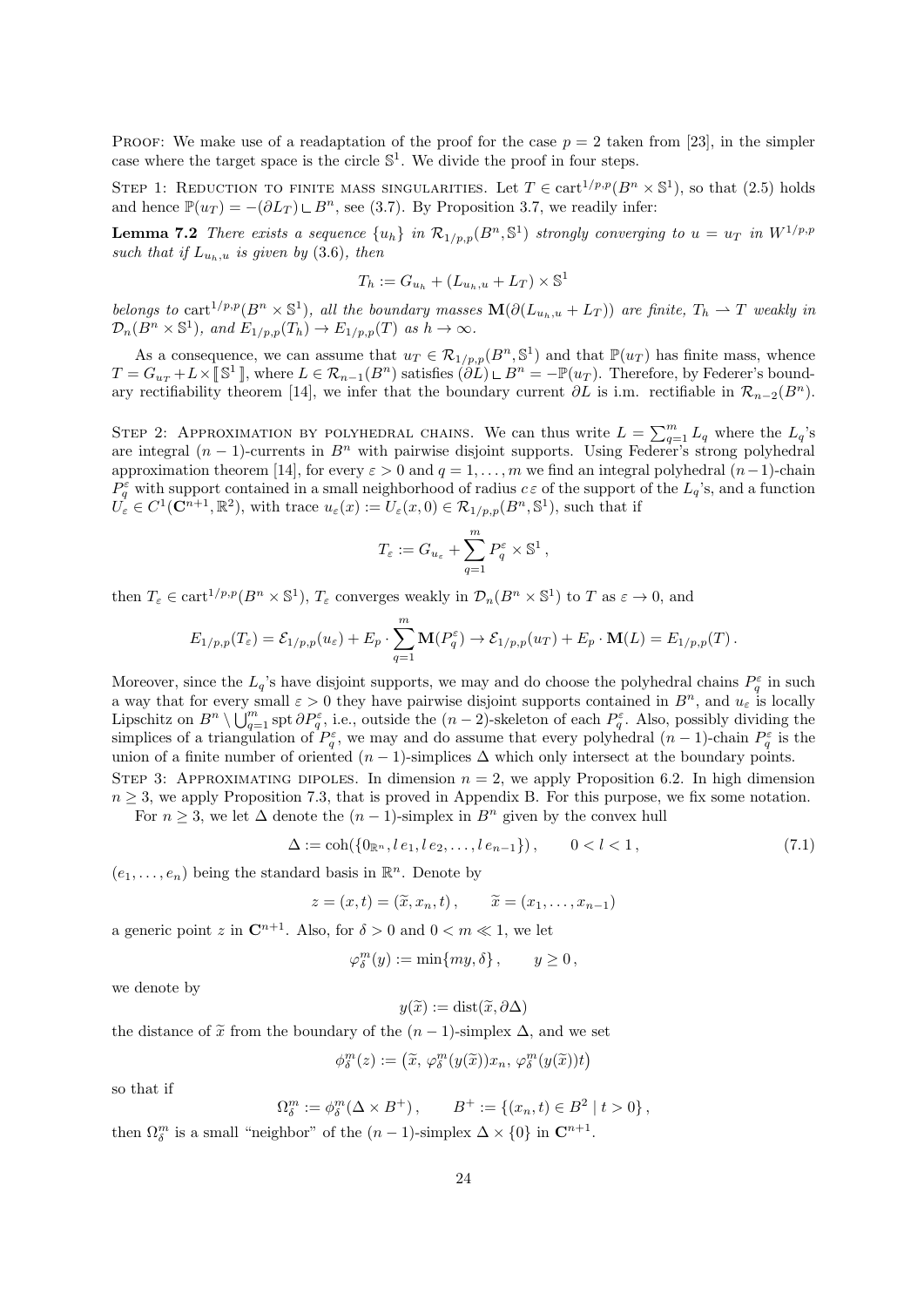**Proposition 7.3** Let  $U \in W_{p-2}^{1,p}(\mathbb{C}^{n+1}, \mathbb{R}^2)$  be a map which is smooth in the interior of  $\Omega_{\delta_0}^{m_0}$ , for some *fixed small*  $m_0, \delta_0 > 0$ *, and such that the trace*  $u(x) := U(x,0)$  *belongs to*  $W^{1/p,p}(B^n, \mathbb{S}^1)$ *. Then for every*  $\varepsilon > 0$ ,  $0 < \delta < \delta_0$ , and  $0 < m < m_0$ , there exists a map  $U_{\varepsilon} : \mathbb{C}^{n+1} \to \mathbb{R}^2$  with trace  $u_{\varepsilon}(x) := U_{\varepsilon}(x,0)$ *in*  $W^{1/p,p}(B^n, \mathbb{S}^1)$  *such that*  $U_{\varepsilon}$  *is smooth in the closure of*  $\Omega_{\delta}^m$ *, except for the*  $(n-2)$ *-skeleton of a triangulation of*  $\Delta$ *. Moreover*,  $G_{u_{\varepsilon}} \rightharpoonup G_u + [\![\Delta]\!] \times [\![\mathbb{S}^1]\!]$  *weakly in*  $\mathcal{D}_n(B^n \times \mathbb{S}^1)$  *as*  $\varepsilon \to 0$  *and* 

$$
\mathcal{E}_{1/p,p}(u_{\varepsilon}) \le \mathcal{E}_{1/p,p}(u) + E_p \cdot \mathcal{H}^{n-1}(\Delta) + \varepsilon. \tag{7.2}
$$

Once we have applied Proposition 6.2, when  $n = 2$ , or Proposition 7.3, when  $n \geq 3$ , in order to approximate the dipoles  $P_q \times \mathbb{S}^1$ , by a diagonal argument we find a sequence  $\{u_{\varepsilon}\}\$ in  $R_{1/p,p}(B^n \times \mathbb{S}^1)$ whose graphs  $G_{u_{\varepsilon}}$  weakly converge to T in  $\mathcal{D}_n(B^n \times \mathbb{S}^1)$ , with  $E_{1/p,p}(G_{u_{\varepsilon}}) \to E_{1/p,p}(T)$ . Moreover, by the construction it turns out that  $u_{\varepsilon}$  is smooth except on a singular set  $\Sigma_{\varepsilon}$  of  $B^n$  given by the  $(n-2)$ skeleton of a triangulation of the union of the polyhedral  $(n-1)$ -chains  $P_q$ , and that  $\mathbb{P}(u_{\varepsilon}) = 0$ , i.e.,  $u_{\varepsilon}$ is a Cartesian map in cart<sup> $1/p,p$ </sup> $(B<sup>n</sup>, \mathbb{S}<sup>1</sup>)$ .

STEP 4: REMOVING THE SINGULARITIES. In order to remove the  $(n-2)$ -dimensional singular set  $\Sigma_{\varepsilon}$ , in low dimension  $n = 2$  we apply Proposition 6.1. In high dimension  $n \geq 3$ , we make use of the following variant of a result from [23], that is proved in Appendix C.

**Proposition 7.4** *Under the previous hypotheses, for ε >* 0 *small enough there exists a sequence of smooth maps*  $\{u_h^{(\varepsilon)}\}$  $\{e\}$ <sub>*h*</sub> $\}$   $\subset C^{\infty}(B^n, \mathbb{S}^1)$  *which converges to*  $u_{\varepsilon}$  *strongly in*  $W^{1/p,p}(B^n, \mathbb{R}^2)$  *as*  $h \to \infty$ .

The proof of Theorem 7.1 is then completed by a diagonal argument.  $\Box$ 

# **8 Relaxed energy**

In this section, we provide in any dimension  $n \geq 2$  the explicit formula for the relaxed energy (0.6) in the class  $W^{s,p}(B^n, \mathbb{S}^1)$  for any  $0 < s < 1$  and  $p > 1$ . We then give a partial result concerning for the case  $1 < s < 2$ . Recalling that in dimension  $n \geq 2$  we have  $W_S^{s,p}(B^n, \mathbb{S}^1) = W^{s,p}(B^n, \mathbb{S}^1)$  if and only if  $sp < 1$ or  $sp \geq 2$ , see Theorem 0.1, in the sequel we assume  $1 \leq sp < 2$  and  $p > 1$ , by firstly considering the case  $s = 1/p$ , Theorem 8.2, where we apply previous results proved in this paper.

For the sake of completeness, we first collect some properties concerning the class cart<sup>1/p,p</sup>( $B<sup>n</sup> \times \mathbb{S}$ <sup>1</sup>) from Definition 3.3, which where already proved in [23] when  $p = 2$ 

CARTESIAN CURRENTS. Using Theorems 2.5, 5.1, and 7.1, we obtain:

**Theorem 8.1** *Let*  $n > 2$  *and*  $p > 1$ *. Then:* 

- $i)$  *for every*  $T \in \text{cart}^{1/p,p}(B^n \times \mathbb{S}^1)$  *there exists a smooth sequence*  $\{u_h\} \subset C^{\infty}(B^n, \mathbb{S}^1)$  *such that*  $u_h \to u_T$  strongly in  $L^p(B^n, \mathbb{R}^2)$ ,  $G_{u_h} \to T$  weakly in  $\mathcal{D}_n(B^n \times \mathbb{S}^1)$ , and  $\mathcal{E}_{1/p,p}(u_h) \to E_{1/p,p}(T)$ ,
- ii) the class cart<sup>1/p,p</sup>( $B<sup>n</sup> \times \mathbb{S}$ <sup>1</sup>) is closed along weakly converging sequences of currents with equibounded *energies;*
- iii) the functional  $T \mapsto E_{1/p,p}(T)$  is sequentially lower semicontinuous in the class  $\text{cart}^{1/p,p}(B^n \times \mathbb{S}^1)$ .

PROOF: Property i) is Theorem 7.1. As to property ii), assume that  $\{T_h\} \subset \text{cart}^{1/p,p}(B^n \times \mathbb{S}^1)$  is such that  $\sup_h E_{1/p,p}(T_h) < \infty$ . By applying Theorem 7.1, for each *h* we find a sequence  $\{v_k^{(h)}\}$  ${n \choose k}$  ⊂  $C^{\infty}(B^n, \mathbb{S}^1)$  such that  $G_{v_k^{(h)}} \rightharpoonup T_h$  weakly in  $\mathcal{D}_n(B^n \times \mathbb{S}^1)$  and  $\mathcal{E}_{1/p,p}(v_k^{(h)})$  $k^{(h)}$ <sub>k</sub> $\rightarrow$   $E_{1/p,p}(T_h)$  as  $k \rightarrow \infty$ . Letting  $v_h := v_h^{(h)}$  $b_h^{(n)}$ , we have  $\sup_h \mathcal{E}_{1/p,p}(v_h) < \infty$ , whence by Theorem 2.5 a (not relabeled) subsequence is such that  $G_{v_h} \to T$ weakly in  $\mathcal{D}_n(B^n \times \mathbb{S}^1)$  for some  $T \in \text{cart}^{1/p,p}(B^n \times \mathbb{S}^1)$ . We now recall that the weak convergence restricted to currents in  $\mathcal{R}_n(B^n \times \mathbb{S}^1)$  with no inner boundary is metrizable, being equivalent to the flat metric convergence, see [30, Thm. 31.2]. Therefore, by a diagonal argument we find that a subsequence of  ${T_h}$  weakly converges to *T*.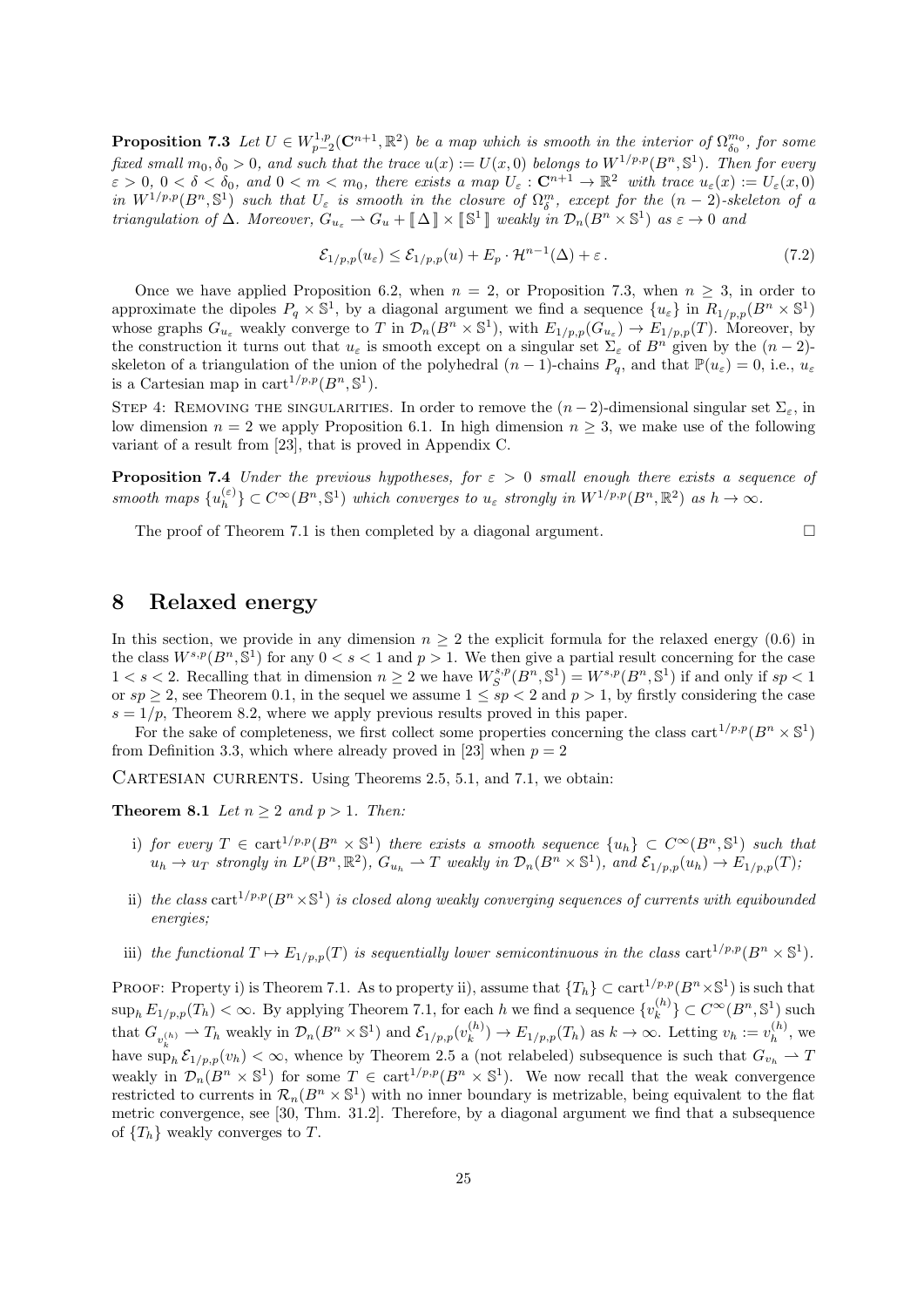As to property iii), assume now that  $\{T_h\} \subset \text{cart}^{1/p,p}(B^n \times \mathbb{S}^1)$  satisfies  $\sup_h E_{1/p,p}(T_h) < \infty$  and  $T_h \rightharpoonup T$  for some  $T \in \text{cart}^{1/p,p}(B^n \times \mathbb{S}^1)$ . As before, we find a sequence  $\{v_h\} \subset C^{\infty}(B^n, \mathbb{S}^1)$  such that  $G_{v_h} \rightharpoonup T$  weakly in  $\mathcal{D}_n(B^n \times \mathbb{S}^1)$  and

$$
\liminf_{h\to\infty} \mathcal{E}_{1/p,p}(v_h) \leq \liminf_{h\to\infty} E_{1/p,p}(T_h).
$$

On account of Theorem 5.1, we thus get

$$
E_{1/p,p}(T) \le \liminf_{h \to \infty} E_{1/p,p}(T_h).
$$

We omit any further detail.  $\square$ 

AN EXPLICIT FORMULA. Assume now  $sp = 1$  and  $p > 1$ . The following theorem implies that *every map in*  $W^{1/p,p}(B^n, \mathbb{S}^1)$  *belongs to the*  $W^{1/p,p}$ *-weak sequential closure of smooth maps in*  $C^{\infty}(B^n, \mathbb{S}^1)$ *.* 

**Theorem 8.2** Let  $n \ge 2$  and  $p > 1$ . For every  $u \in W^{1/p,p}(B^n, \mathbb{S}^1)$  the relaxed energy  $\widetilde{\mathcal{E}}_{1/p,p}(u)$  is finite, *and we have:*

$$
\widetilde{\mathcal{E}}_{1/p,p}(u) = \mathcal{E}_{1/p,p}(u) + E_p \cdot m_{i,B^n}(\mathbb{P}(u)) < \infty
$$

*where*  $E_p > 0$  *is given by the minimum problem* (4.1)*, and*  $m_{i,B^n}(\mathbb{P}(u))$  *is the integral mass relative to*  $B^n$  *of the current*  $\mathbb{P}(u) \in \mathcal{D}_{n-2}(B^n)$  *of the singularities of u, see Definitions* 3.1 *and* 3.5*.* 

PROOF: We claim that for every  $u \in W^{1/p,p}(B^n, \mathbb{S}^1)$ 

$$
\widetilde{\mathcal{E}}_{1/p,p}(u) = \inf \{ E_{1/p,p}(T) \mid T \in \mathcal{T}_u^{1/p,p} \} < \infty \tag{8.1}
$$

where the class  $\mathcal{T}_u^{1/p,p}$  of Cartesian currents with underlying function *u* is defined in (3.8).

In fact, in Remark 3.9 we have seen that the class  $\mathcal{T}_u^{1/p,p}$  is non-empty, whereas by Theorem 7.1, for any  $T \in \mathcal{T}_u^{1/p,p}$  we find a smooth sequence  $\{u_h\} \subset C^{\infty}(B^n, \mathbb{S}^1)$  such that  $G_{u_h} \rightharpoonup T$  weakly in  $\mathcal{D}_n(B^n \times \mathbb{S}^1)$ and  $\mathcal{E}_{1/p,p}(u_h) \to E_{1/p,p}(T)$ . Since  $u_h \to u_T$  in  $L^p(B^n,\mathbb{R}^2)$  and  $u_T = u$ , we infer that the inequality " $\leq$ " holds in (8.1), and hence that  $\mathcal{E}_{1/p,p}(u) < \infty$ .

On the other hand, if  $\{u_h\} \subset \widehat{C}^{\infty}(B^n, \mathbb{S}^1)$  satisfies  $\sup_h \mathcal{E}_{1/p,p}(u_h) < \infty$ , and  $u_h \to u$  in  $L^p(B^n, \mathbb{R}^2)$ , by Theorem 2.5 we find a (not relabeled) subsequence such that  $G_{u_h} \rightharpoonup T$  weakly in  $\mathcal{D}_n(B^n \times \mathbb{S}^1)$  to some  $T \in \mathcal{T}_u^{1/p,p}$ . By Theorem 5.1, we have that  $E_{1/p,p}(T) \leq \liminf_h \mathcal{E}_{1/p,p}(u_h)$ , whence the inequality "*≥*" holds too in (8.1).

Now, using again Proposition 3.7, we know that  $\mathbb{P}(u)$  is an integral flat chain in  $\mathcal{D}_{n-2}(B^n)$ , whence there exists  $L_u \in \mathcal{R}_{n-2}(B^n)$  such that

$$
(\partial L_u) \perp B^n = -\mathbb{P}(u)
$$
 and  $\mathbf{M}(L_u) = m_{i,B^n}(\mathbb{P}(u)).$ 

Setting then  $T_u := G_u + L_u \times [\mathbb{S}^1]$ , by (3.7) we infer that the null-boundary condition (2.6) holds, whence by (2.5) it turns out that  $T_u \in \mathcal{T}_u^{1/p,p}$ . By the definition in (5.1) we thus get

$$
\inf \{ E_{1/p,p}(T) \mid T \in \mathcal{T}_u^{1/p,p} \} = E_{1/p,p}(T_u) = \mathcal{E}_{1/p,p}(u) + E_p \cdot \mathbf{M}(L_u)
$$

which implies the explicit formula for the relaxed energy, on account of  $(8.1)$ .

Coming back to Definition 3.3, we thus readily obtain:

**Corollary 8.3** *For any*  $p > 1$ *, we have:* 

$$
W_S^{1/p,p}(B^n, \mathbb{S}^1) = \text{cart}^{1/p,p}(B^n, \mathbb{S}^1) \quad \forall n \ge 2.
$$

THE CASE  $0 \lt s \lt 1$ ,  $1 \lt sp \lt 2$ . In these ranges of *s* and *p*, the strong density of smooth maps fails to hold, see Theorem 0.1. Since  $sp > 1$ , by the continuous embedding  $W^{s,p}(B^n, \mathbb{S}^1) \subset W^{s,1/s}(B^n, \mathbb{S}^1)$ the graph current  $G_u$  in  $\mathcal{D}_n(B^n \times \mathbb{S}^1)$  and the singular set  $\mathbb{P}(u)$ , an integral flat chain in  $\mathcal{D}_{n-2}(B^n)$ , are well defined for each map  $u \in W^{s,p}(B^n, \mathbb{S}^1)$ .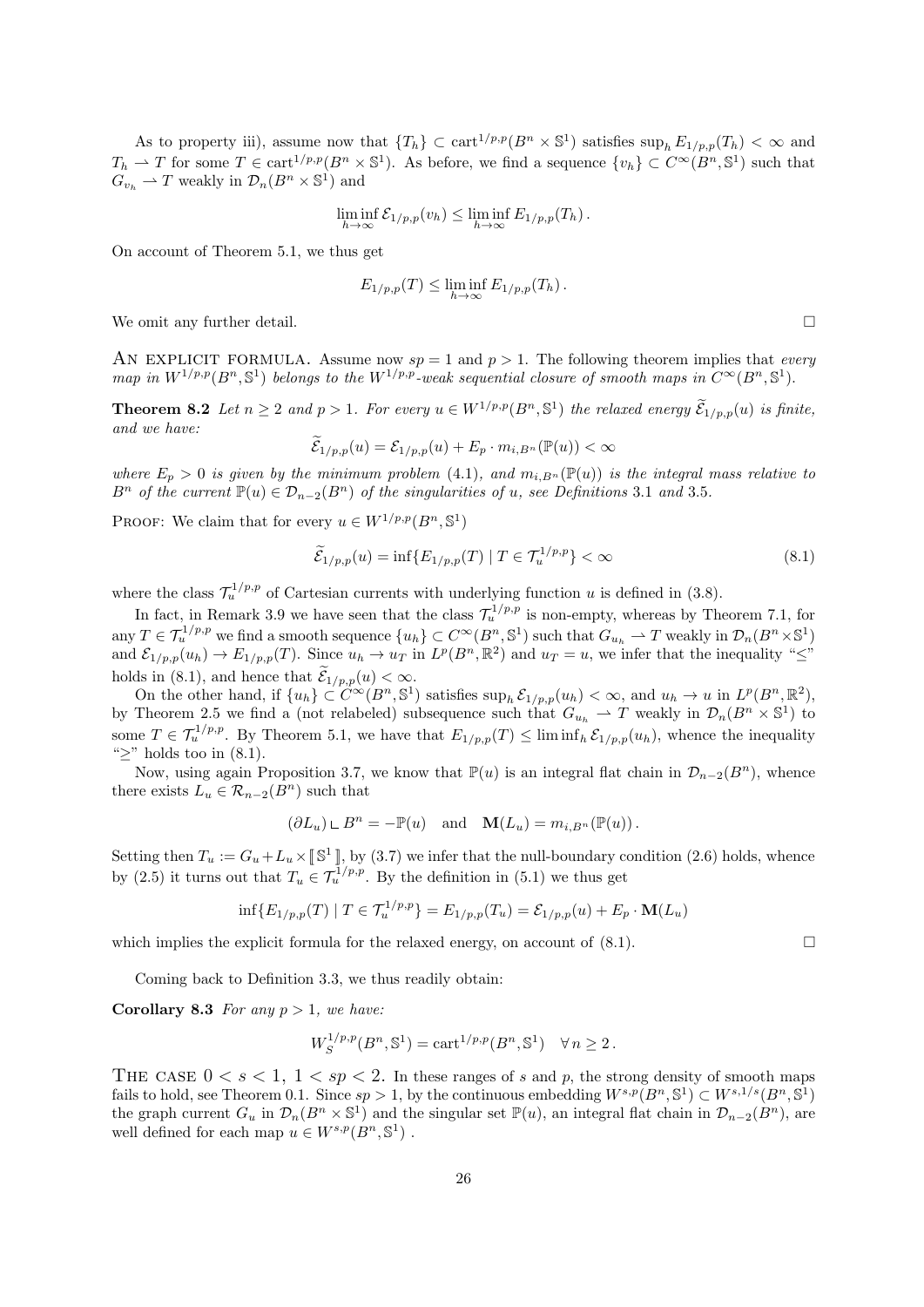However, in dimension  $n = 2$ , differently to the scale invariance property for the case  $sp = 1$ , see Remark 4.1, letting  $\gamma(s, p)$  as in (0.3), if  $U \in W^{1,p}_{\gamma(s)}$  $U^{1,p}_{\gamma(s,p)}(\mathbb{R}^2_+, \mathbb{R}^2)$  and  $U_{(r)}(x,t) := U(rx,rt)$  we get

$$
\mathcal{E}^p_{\gamma(s,p)}(U_{(r)},\mathbb{R}^2_+)=r^{sp-1}\mathcal{E}^p_{\gamma(s,p)}(U,\mathbb{R}^2_+)\qquad \forall\, r>0\,.
$$

Therefore, since  $sp > 1$  we have  $\mathcal{E}_{\sim}^p$  $\frac{p}{\gamma(s,p)}(U_{(r)}, \mathbb{R}^2_+) \to 0$  as  $r \to 0^+.$ 

On account of Theorem 8.2, by the above facts we infer that the relaxed energy  $\widetilde{\mathcal{E}}_{s,p}(u)$  is finite if and only if  $\mathbb{P}(u) = 0$ , in which case it agrees with the energy  $\mathcal{E}_{s,p}(u)$ . More precisely, we have:

**Theorem 8.4** *Let*  $n \geq 2$ ,  $0 < s < 1$ , and  $p > 1$ , with  $1 < sp < 2$ . Then for every  $u \in W^{s,p}(B^n, \mathbb{S}^1)$ 

$$
\widetilde{\mathcal{E}}_{s,p}(u) = \begin{cases} \mathcal{E}_{s,p}(u) & \text{if } \mathbb{P}(u) = 0 \\ +\infty & \text{if } \mathbb{P}(u) \neq 0. \end{cases}
$$

PROOF: The implication

$$
\mathbb{P}(u) = 0 \quad \Longrightarrow \quad \widetilde{\mathcal{E}}_{s,p}(u) = \mathcal{E}_{s,p}(u) < \infty
$$

is a consequence of the following approximation result:

**Proposition 8.5** Under the previous values of s, p, and n, if  $u \in W^{s,p}(B^n, \mathbb{S}^1)$  satisfies  $\mathbb{P}(u) = 0$ , there exists a sequence  $\{u_h\} \subset C^{\infty}(B^n, \mathbb{S}^1)$  such that  $u_h \to u$  in  $L^p(B^n, \mathbb{R}^2)$  and  $\mathcal{E}_{s,p}(u_h) \to \mathcal{E}_{s,p}(u)$  as  $h \to \infty$ .

PROOF: Since  $G_u \in \text{cart}^{1/p,p}(B^n \times \mathbb{S}^1)$ , arguing as in Steps 1–2 of the proof of Theorem 7.1 we find a sequence of maps  $u_{\varepsilon}$  satisfying  $\mathbb{P}(u_{\varepsilon}) = 0$ , which are smooth except on a singular set  $\Sigma_{\varepsilon}$  of  $B^n$  given by the  $(n-2)$ -skeleton of a finite triangulation in  $B^n$ , and with  $u_{\varepsilon} \to u$  strongly in  $W^{s,p}(B^n,\mathbb{R}^2)$  as  $\varepsilon \to 0$ . We then apply Proposition 6.2, when  $n = 2$ , or Proposition C.1 from Appendix C, in high dimension  $n \geq 3$ , in order to remove the homologically trivial singularities. Further details are omitted.

Conversely, we now show that

$$
\widetilde{\mathcal{E}}_{s,p}(u) < \infty \quad \Longrightarrow \quad \mathbb{P}(u) = 0 \, .
$$

Let  $\{u_h\} \subset C^{\infty}(B^n, \mathbb{S}^1)$  such that  $\sup_h \mathcal{E}_{s,p}(u_h) < \infty$  and  $u_h \to u$  in  $L^p(B^n, \mathbb{R}^2)$ . Since by the continuous embedding  $\sup_h \mathcal{E}_{1/p,p}(u_h) < \infty$  and  $u \in W^{1/p,p}(B^n, \mathbb{S}^1)$ , by Theorem 2.5 we find a (not relabeled) subsequence such that  $G_{u_h} \rightharpoonup T$  weakly in  $\mathcal{D}_n(B^n \times \mathbb{S}^1)$  to some  $T \in \mathcal{T}_u^{1/p,p}$ .

Assume by contradiction that  $\mathbb{P}(u) \neq 0$ . Then,  $T = G_u + L \times [\mathbb{S}^1]$  for some  $L \in \mathcal{R}_{n-1}(B^n)$  with positive mass,  $\mathbf{M}(L) > 0$ . Therefore, if  $\mathcal{L} := \text{set } L$  is the set of points of positive density for *L*, we have  $\mathcal{H}^{n-1}(\mathcal{L}) > 0.$ 

For  $\mathcal{H}^{n-1}$ -a.e.  $x \in \mathcal{L}$ , we denote by  $I_x$  the line segment given by the intersection of  $B^n$  with the straight line of  $\mathbb{R}^n$  containing *x* and orthogonal to the approximate tangent  $(n-1)$ -space to  $\mathcal L$  at *x*. Then, by a slicing argument, the 1-dimensional restriction of  $G_{u_h}$  to  $I_x \times \mathbb{S}^1$  yields (possibly passing to a subsequence) a sequence of graphs of smooth maps  $u_{h|I_x}: I_x \to \mathbb{S}^1$  with equibounded  $\mathcal{E}_{s,p}$ -energies.

Moreover, denoting by

$$
U_h^{(x)} := \text{Ext}(u_{h|I_x}) : I_x \times (0,1) \to \mathbb{R}^2
$$

the extension of  $u_{h|I_x}$  in  $W_{\gamma(s)}^{1,p}$  $\gamma^{1,p}_{(\gamma(s,p))}(I_x \times (0,1), \mathbb{R}^2)$ , where  $\gamma(s,p)$  is given by  $(0.3)$ , we have

$$
\sup_h \int_{I_x \times (0,1)} t^{\gamma(s,p)} |DU_h^{(x)}(y,t)|^p dy dt = C < \infty.
$$

Therefore, using that  $t^{p-2} = t^{sp-1} \cdot t^{\gamma(s,p)}$ , for  $0 < r < 1$  we estimate:

$$
\int_{I_x \times (0,r)} t^{p-2} |DU_h^{(x)}(y,t)|^p \, dy \, dt \le r^{sp-1} \int_{I_x \times (0,r)} t^{\gamma(s,p)} |DU_h^{(x)}(y,t)|^p \, dy \, dt \le Cr^{sp-1} \quad \forall \, h \tag{8.2}
$$

where  $Cr^{sp-1} \rightarrow 0$  as  $r \rightarrow 0^+$ , since  $sp > 1$ .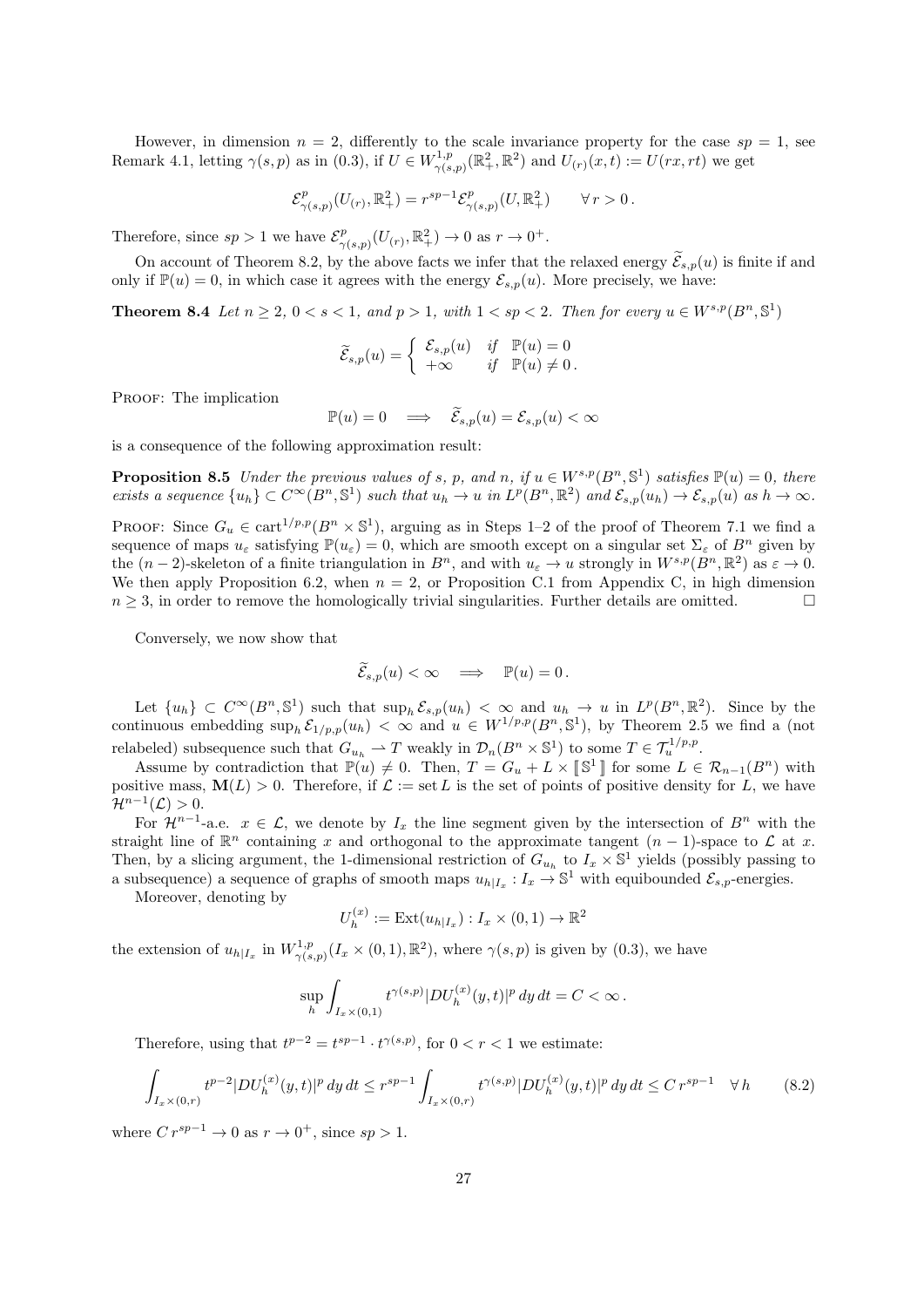On the other hand, by a slicing argument, the 1-currents  $G_{u_h|_{I_x}}$  have to converge near the point *x* to the current  $G_{u_{|I_x}} + \sigma \delta_x \times \mathbb{S}^1$ , where  $\sigma \in \mathbb{Z} \setminus \{0\}$  agrees (up to the sign) with the density of the current *L* at *x*. Therefore, by lower semicontinuity, Theorem 5.1, we have

$$
\liminf_{h \to \infty} \mathcal{E}_{1/p,p}(u_{h|I_x}, I_x) \ge E_p > 0
$$
\n(8.3)

where  $E_p$  is given by (4.1). Since (8.3) is in contradiction with (8.2), we must have  $\mathbf{M}(L) = 0$ , which yields  $\mathbb{P}(u) = 0$ , by (3.7), as required.

Notice that by Theorems 8.2 and 8.4, when  $n \geq 2$ ,  $0 < s < 1$ , and  $p > 1$ , with  $sp \geq 1$ , one has:

$$
W_S^{s,p}(B^n, \mathbb{S}^1) = \{ u \in W_S^{s,p}(B^n, \mathbb{S}^1) \mid \mathbb{P}(u) = 0 \}.
$$
\n(8.4)

THE CASE  $1 < s < 2, 1 < sp < 2$ . These are the ranges of s and p for which the strong density of smooth maps fails to hold, see Theorem 0.1, but *s >* 1. Therefore, our definition of energy (0.5), with  $\mathcal{E}^p_{\sim}$  $\gamma_{(s,p)}(U)$  given by (0.4), does not make sense, see Remark 8.7. However, we obtain a partial result:

**Corollary 8.6** Let  $u \in W^{s,p}(B^n, \mathbb{S}^1)$ , where  $1 < p < 2$ ,  $1 < s < 2$ ,  $1 < sp < 2$ , and  $n \ge 2$ . Assume that there exists a sequence  $\{u_h\} \subset C^{\infty}(B^n, \mathbb{S}^1)$  converging a.e. to u and such that  $\sup_h \|u_h\|_{s,p} < \infty$ . Then,  $\mathbb{P}(u) = 0.$ 

PROOF: Since  $sp > 1$ , we have already seen that the current  $G_u$  and the singular set  $\mathbb{P}(u)$  are well defined. This time, by means of a Gagliardo-Niremberg type inequality, see [5, Appendix D], the continuous embedding  $W^{s,p}(B^n, \mathbb{S}^1) \subset W^{r,q}(B^n, \mathbb{S}^1)$  holds for any  $0 < r < 1$  and  $q > p$  such that  $rq = sp$ , with  $||u||_{r,q} \leq C ||u||_{s,p}^{r/s}$ . This yields that  $\sup_h \mathcal{E}_{r,q}(u_h) < \infty$ , whence u has finite relaxed energy,  $\widetilde{\mathcal{E}}_{r,q}(u) < \infty$ . Since  $rq > 1$  and  $0 < r < 1$ , by Theorem 8.4 we conclude that  $\mathbb{P}(u) = 0$ .

**Remark 8.7** In order to prove the converse statement in Corollary 8.6, coming back to [27], one may observe that when  $1 < s < 2$  the class  $W^{s,p}(B^n)$  is given by the traces on  $t = 0$  of Sobolev functions *U* in  $W^{1,p}(B^n \times (0, +\infty))$  with approximate second gradient  $D^2U$  a measurable function satisfying

$$
\int_{B^n \times (0,+\infty)} t^{\gamma} |D^2 U(x,t)|^p dx dt < \infty , \quad \gamma = p(2-s) - 1.
$$

Similarly as before, one may thus introduce on maps  $u \in W^{s,p}(B^n, \mathbb{S}^1)$  the energy  $\mathcal{E}_{s,p}(u)$  as e.g.

$$
\mathcal{E}_{s,p}(u) := \int_{\mathbf{C}^{n+1}} t^{p(2-s)-1} |D^2 U(x,t)|^p \, dx \, dt < \infty \,, \quad U = \text{Ext}(u) \,. \tag{8.5}
$$

A positive answer to the following Open Question would imply the validity of formula (8.4) for any *p >* 1 and  $s > 0$ , with  $1 \le sp < 2$ .

**Open Question:** Let  $1 < p < 2$ ,  $1 < sp < 2$ ,  $1 < s < 2$ , and  $n \geq 2$ . If  $u \in W^{s,p}(B^n, \mathbb{S}^1)$  satisfies condition  $\mathbb{P}(u) = 0$ , then there exists a sequence  $\{u_h\} \subset C^{\infty}(B^n, \mathbb{S}^1)$  converging to *u* a.e. and such that  $\mathcal{E}_{s,p}(u_h) \to \mathcal{E}_{s,p}(u)$ , where the energy is given by (8.5) and Ext(*u*) is an energy minimizer among the smooth maps  $\tilde{U}$  from  $\mathbb{C}^{n+1}$  to  $\mathbb{D}^2$  with trace on  $t = 0$  equal to  $u$ .

# **Appendix A Harmonic maps**

The Euler-Lagrange system associated to the minimum problem (4.1) reads as

$$
\operatorname{div}(|t\,DU(x,t)|^{p-2}\,DU) = 0\,,\qquad (x,t)\in\mathbb{R}^2_+
$$

and finding the energy minimum  $E_p$  in (4.1) is a difficult task. However, when  $p = 2$  we reduce to the harmonic map equation  $\Delta U(x,t) = 0$  and one has  $E_2 = 2\pi$ , an energy minimizer  $u_2 \in W^{1/2,2}(\mathbb{R}, \mathbb{S}^1)$ being given by the trace on  $t = 0$  of the function  $U_2 : \mathbb{R}_+^2 \to \mathbb{D}^2$ 

$$
U_2(x,t):=\left(\frac{2}{x^2+(t+1)^2}\,x,\,\frac{1-(x^2+t^2)}{x^2+(t+1)^2}\right)
$$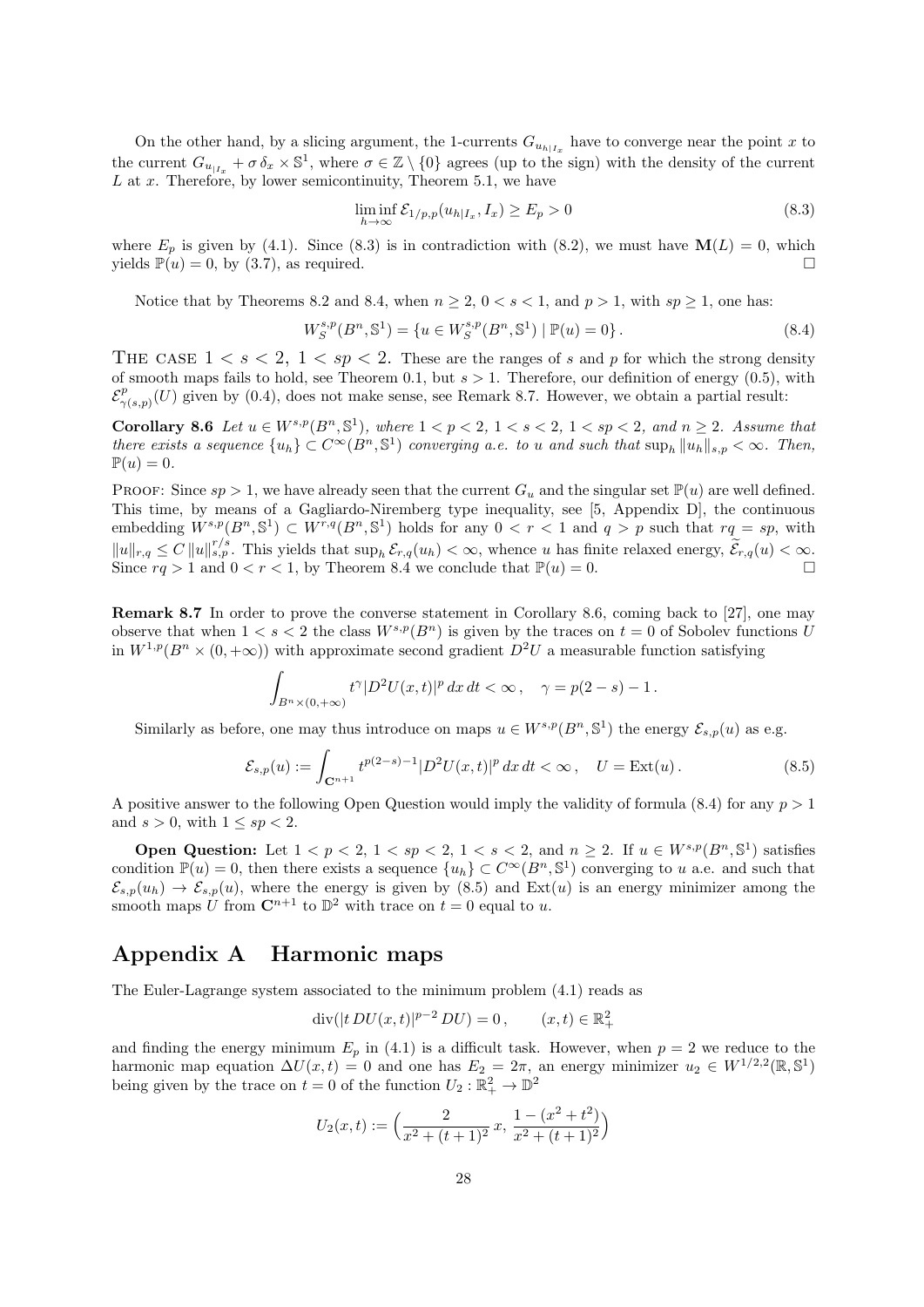see (A.1), that is by the inverse  $u_2$  of the stereographic map  $\sigma : \mathbb{S}^1 \to \mathbb{R}$  from the south pole  $P_S = (0, -1)$ .

**Example A.1** When  $p = 2$ , by the parallelogram inequality one has  $2|\det G| \leq |G|^2$  for each  $G \in \mathbb{R}^{2 \times 2}$ and hence, using that  $U(\Omega) = \mathbb{D}^2$  if  $u \in \mathcal{F}_2$  is smooth, by the area formula we get the energy lower bound

$$
\mathcal{E}_2(U,\mathbb{R}^2_+) = \int_{\mathbb{R}^2_+} |DU(x,t)|^2 \, dx \, dt \geq 2 \int_{\mathbb{R}^2_+} |\det DU(x,t)|^2 \, dx \, dt \geq 2\pi \, .
$$

Therefore, by a density argument we infer that  $E_2 \geq 2\pi$ . Following [28], consider now the complex map

$$
h(z) := \frac{1 - i\overline{z}}{\overline{z} - i}, \quad z \in \mathbb{C} \setminus \{-i\}.
$$

It is readily checked that *h* is a biholomorphic map between the half-space  $\mathbb{H} := \{z \in \mathbb{C} \mid \text{Im } z > 0\}$  and the unit disc  $\mathbb{E} := \{z \in \mathbb{C} : |z| < 1\}$ , and that  $h(z) \to -i$  as  $|z| \to +\infty$ . Setting  $z = x + it$  for  $x \in \mathbb{R}$  and  $t > 0$ , we have  $h(z) = f(x, t) + ig(x, t)$  where

$$
f(x,t) := \frac{2x}{\Delta(x,t)}, \quad g(x,t) := \frac{1 - (x^2 + t^2)}{\Delta(x,t)}, \quad \Delta = \Delta(x,t) := x^2 + (t+1)^2.
$$

Therefore, the following Cauchy-Riemann equations are satisfied:

$$
f_{,x} = -g_{,t} = \frac{2}{\Delta(x,t)^2} \left( (t+1)^2 - x^2 \right), \quad f_{,t} = g_{,x} = \frac{4x(t+1)}{\Delta(x,t)^2}.
$$

In particular, the mapping  $U_2(x,t) := (f,g)(x,t)$  is conformal, i.e.,

$$
\langle D_i U_2, D_j U_2 \rangle_{\mathbb{R}^2} = \delta_{ij} \frac{4}{\Delta^2} \quad \forall (x, t) \in \mathbb{R}^2_+, \quad 1 \le i \le j \le 2.
$$

Therefore, one has  $|DU_2|^2 = 2|\det DU_2|$  for each  $(x,t) \in \mathbb{R}^2_+$ , and since  $U_2 : \mathbb{R}^2_+ \to \mathbb{D}$  is bijective one has

$$
\mathcal{E}_0^2(U_2,\mathbb{R}^2_+) = \int_{\mathbb{R}^2_+} |DU_2(x,t)|^2 dx dt = 2 \int_{\mathbb{R}^2_+} |\det DU_2(x,t)| dx dt = 2\pi.
$$

Finally, the trace  $u_2 : \mathbb{R} \to \mathbb{S}^1$ 

$$
u_2(x) := U_2(x, 0) = \left(\frac{2x}{1+x^2}, \frac{1-x^2}{1+x^2}\right), \quad x \in \mathbb{R}
$$
 (A.1)

satisfies deg  $u_2 = 1$ , whence  $u_2 \in \mathcal{F}_2$  and definitely  $E_2 = 2\pi$ .

# **Appendix B Approximate dipoles**

In this appendix we give the proof of Proposition 7.3. It is a readaptation of the proof of [23, Prop. 7.3] for the case  $p = 2$ , in the simpler case where the target manifold is the unit circle  $\mathbb{S}^1$ .

PROOF OF PROPOSITION 7.3: Recall that  $n \geq 3$ . Let  $\psi$  be a bi-Lipschitz homeomorphism of  $B^n$  which takes the  $(n-1)$ -simplex  $\Delta$  given by (7.1) onto the  $(n-1)$ -disk  $D \times \{0\}$  of diameter *l*, where

$$
D := \{ \widetilde{x} \in \mathbb{R}^{n-1} \, : \, |\widetilde{x}| \le l/2 \}
$$

with Lipschitz constant

$$
Lip\,\psi \le K\,, \qquad Lip\,\psi^{-1} \le K\tag{B.1}
$$

where  $K = K(n)$  does not depend on *l*, but possibly on the distance of  $\Delta$  from  $\partial B^n$ . Also, let *V*:  $\mathbb{C}^{n+1} \to \mathbb{R}^2$  be given by

$$
V(z) := U \circ \Psi^{-1}(z), \qquad \Psi(z) = \Psi(x, t) := (\psi(x), t).
$$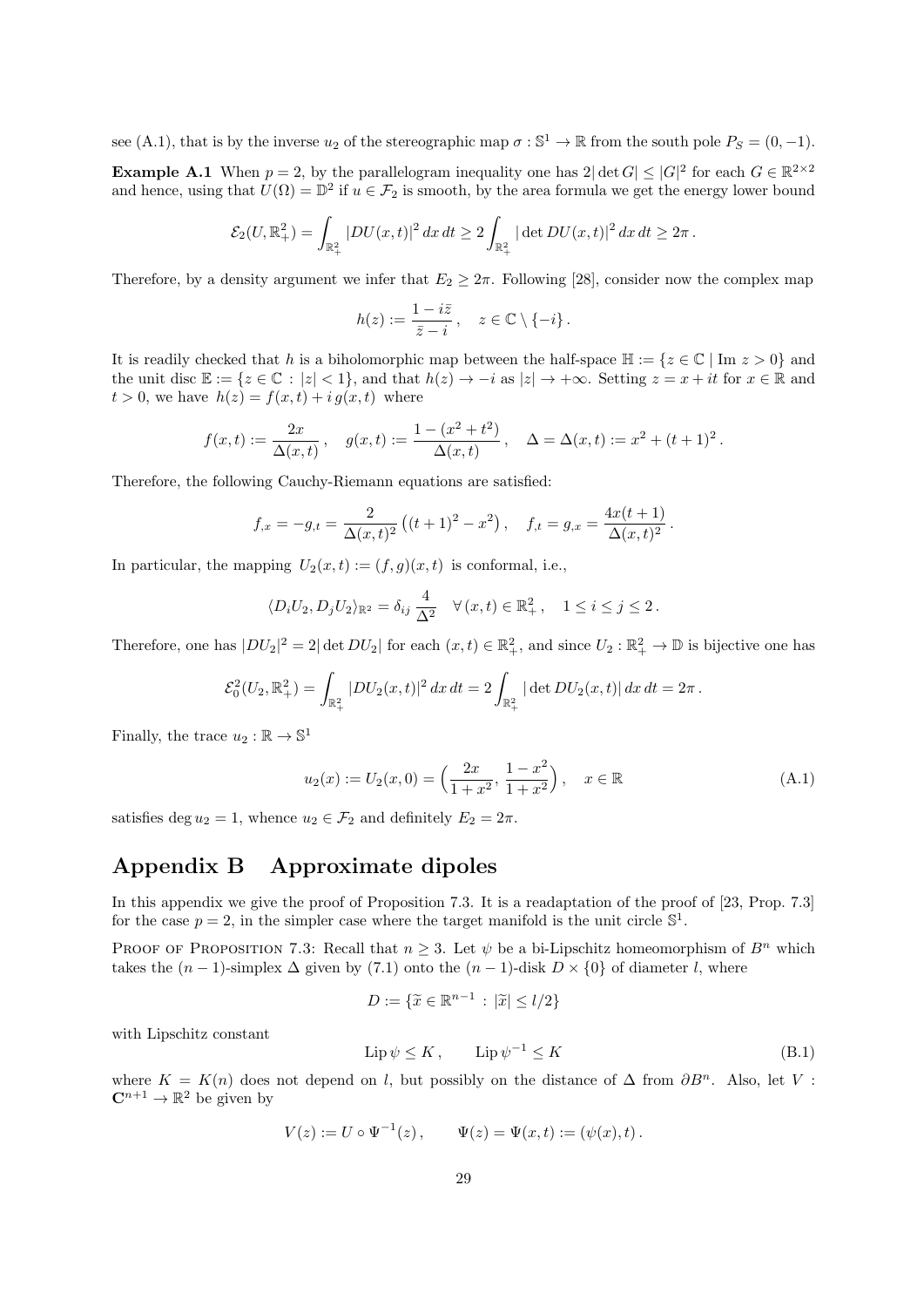Denoting  $\mathbf{0} = (0,0) \in \mathbb{R}^2$ , we finally set

$$
\begin{array}{rcl}\n\Omega_{\rho} & := & \{ z \in \mathbf{C}^{n+1} \mid \operatorname{dist}(z, \partial D \times \{0\}) < \rho \} \\
\partial^+ \Omega_{\rho} & := & \{ z \in \mathbf{C}^{n+1} \mid \operatorname{dist}(z, \partial D \times \{0\}) = \rho \}\n\end{array}
$$

fix  $0 < R < l/2$ , and let  $p : \Omega_R \to \partial D \times \{0\}$  denote the nearest point projection, so that for every  $z \in \Omega_R$ 

$$
|z - p(z)| = \text{dist}(z, \partial D \times \{0\}).
$$

By applying the coarea formula w.r.t. "cylindrical type" coordinates defined around the (*n−*2)-sphere *∂D × {***0***}*, since property

$$
\int_{\Omega_R} t^{p-2} |DV|^p dz = \int_0^R d\rho \int_{\partial^+\Omega_\rho} t^{p-2} |DV|^p d\mathcal{H}^n < \infty
$$

yields

$$
\liminf_{\rho \to 0^+} \rho \int_{\partial^+\Omega_\rho} t^{p-2} |DV|^2 d\mathcal{H}^n = 0
$$

we can choose a small radius  $r > 0$  and replace *V* on  $\Omega_r$  by the map

$$
V_r(z) := V\left(p(z) + r\frac{z - p(z)}{|z - p(z)|}\right)
$$
 (B.2)

so that as in (6.4) we estimate

$$
\mathcal{E}_{p-2}^p(V_r, \Omega_r) \le c_n \cdot r \int_{\partial^+ \Omega_r} t^{p-2} |DV|^p d\mathcal{H}^n = O(r)
$$
\n(B.3)

where  $O(r_j) \to 0$  along a sequence  $r_j \searrow 0$ .

We now define  $\tilde{\Omega}_{\delta}^{m} := \tilde{\phi}_{\delta}^{m}(D \times B^{+})$ , where for  $z = (\tilde{x}, x_n, t)$  we let

$$
\widetilde{\phi}^m_\delta(z) := (\widetilde{x}, \varphi_\delta^m(\widetilde{y}(\widetilde{x}))x_n, \varphi_\delta^m(\widetilde{y}(\widetilde{x}))t), \qquad \widetilde{y}(\widetilde{x}) := \text{dist}(\widetilde{x}, \partial D).
$$

Moreover, setting  $r_{\delta,m} := \delta$  $√1 + m<sup>2</sup>$  $\frac{m}{m}$  we define

$$
K_{\delta}^{m} := \left\{ z \in \mathbf{C}^{n+1} \mid 0 < \text{dist}(z, \partial D \times \{0\}) < r_{\delta, m}, \ 0 < \widetilde{y}(\widetilde{x}) < \frac{\delta}{m}, \ \sqrt{{x_n}^2 + t^2} < m \cdot \widetilde{y}(\widetilde{x}) \right\}
$$

and we notice that if  $r_{\delta,m} < r$ , by (B.2) it turns out that the restriction of *V* to  $K_{\delta}^{m}$  does not depend on the distance of *z* from  $\partial D \times \{0\}$ .

We now wish that the following conditions hold true:

- (i) *V* maps  $K^m_\delta$  into a set of diameter  $\varepsilon$ ;
- (ii) *V* maps  $\tilde{\Omega}_{\delta}^{m}$  into a set of diameter  $\varepsilon$ .

If it is not the case, we let  ${\{\Delta_i\}}_{i=1}^{c(n)}$  be a barycentric-type subdivision of  $\Delta$  into smaller simplices of side  $l/2$ , whose number  $c(n)$  only depends on *n*, starting from the 1-faces of  $\Delta$ . Moreover, possibly slightly moving the centers of the 1-faces of  $\Delta$ , without loss of generality we can assume that the restriction of *V* to each *k*-face of  $\Delta_i$  has finite  $\mathcal{E}_{1/p,p}$ -energy, for every  $k = 2, ..., n$  and every *i*. We then apply the previous construction to each  $\Delta_i$ , where *K*, see (B.1), is an upper bound for the Lipschitz constants of the homeomorphisms of  $B^n$  which map  $\Delta_i$  onto  $D_i$ , the  $(n-1)$ -disk of diameter  $l/2$ , for every *i*.

If *V* does not satisfy conditions (i) and (ii) on the sets  $K_{\delta,i}^m$  and  $\Omega_{\delta,i}^m$  corresponding to  $D_i$ , we start again with the previous procedure, by taking a barycentric subdivision of  $\Delta_i$  as above.

Notice that *V* is smooth on the interior of  $\Omega_{\delta}^{m}$ , for  $\delta$  and  $m$  sufficiently small, and, by paying a small amount of energy, we can assume that *V* does not depend on the distance of *z* from  $\partial D_i$  on  $K_{\delta,i}^m$ . We then infer that the conditions (i) and (ii) above are obtained after a finite number of barycentric subdivisions,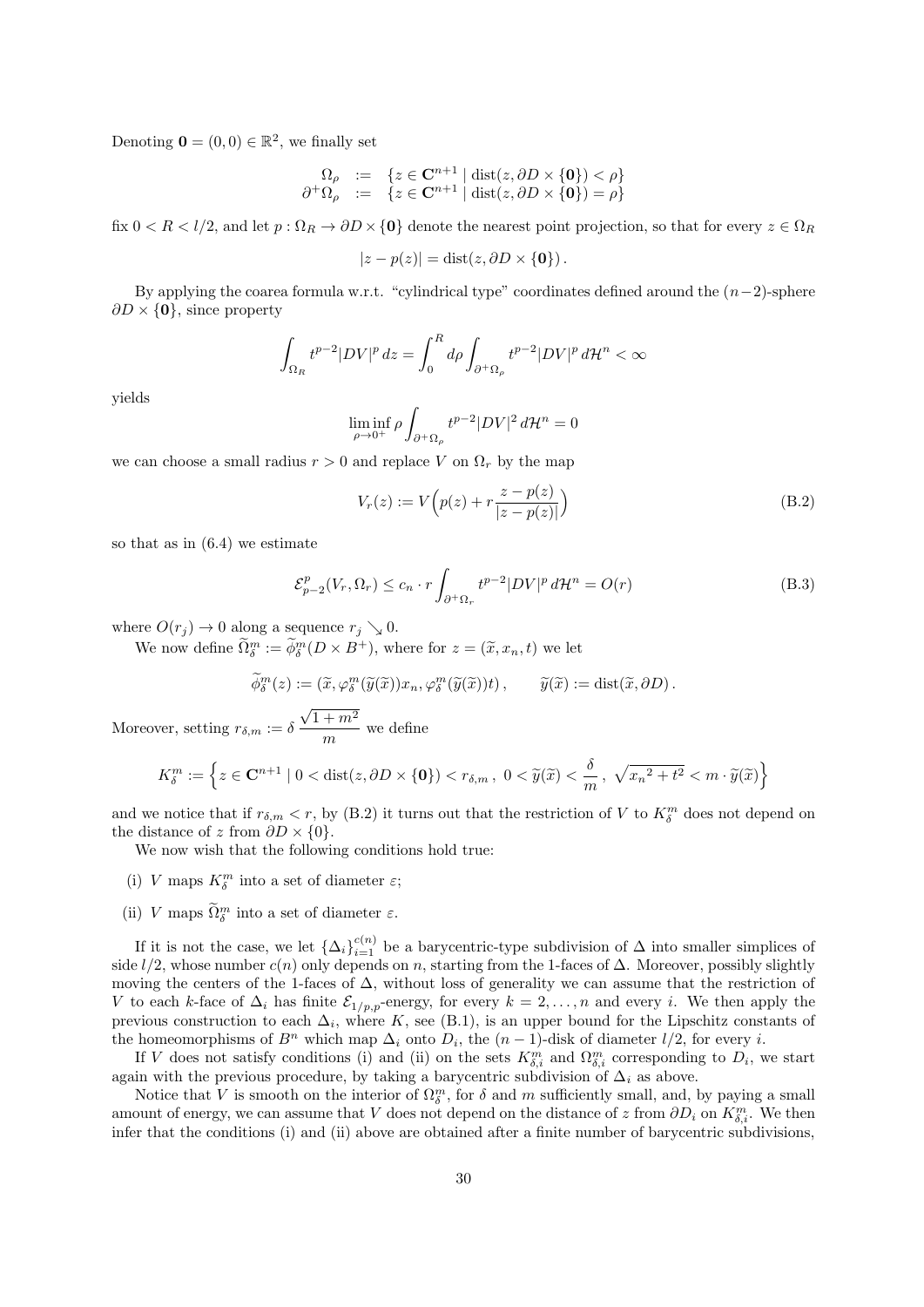by first taking  $0 \le m = m(\varepsilon) \le 1$  and then  $\delta = \delta(m, r) > 0$  small. Therefore, in the sequel we omit to write the index *i* corresponding to the simplex  $\Delta_i$  of the given (finite) subdivision of  $\Delta$ .

Let now  $W_{\varepsilon}: D \times B^+ \to \mathbb{R}^N$  be given by

$$
W_{\varepsilon}(\widetilde{x}, x_n, t) := f_{\varepsilon}^P(x_n, t)
$$
\n(B.4)

where  $f_{\varepsilon}^P$  is given by Proposition 6.2 in correspondence to the point  $P := U(p)$  for some given  $p \in \text{int}(\Delta)$ . Setting

$$
\Phi_{\varepsilon}(z) := W_{\varepsilon} \circ (\widetilde{\phi}_{\delta}^m)^{-1}(z), \qquad z \in \widetilde{\Omega}_{\delta}^m
$$

arguing as in Theorem 6.4 and (B.3) we estimate

$$
\mathcal{E}^p_{p-2}(\Phi_{\varepsilon},\widetilde{\Omega}_\delta^m) \leq \mathcal{H}^{n-1}(\Delta) \cdot \mathcal{E}^p_{p-2}(f^P_{\varepsilon},B^+) + \frac{\varepsilon}{2\mu K^2}
$$

if we choose  $\delta = \delta(W_{\varepsilon}, \varepsilon, m, K, \mu)$  sufficiently small. Here,  $\mu$  is the finite number of the  $\Delta_i$ 's obtained in the previous subdivision of  $\Delta$ . We now introduce the cylindrical coordinates

$$
z = (\tilde{x}, x_n, t) = F(\rho, \theta, \tilde{x}) := (\tilde{x}, \rho \cos \theta, \rho \sin \theta), \qquad \rho > 0, \quad \theta \in [0, \pi]
$$

so that  $\rho = \sqrt{x_n^2 + t^2}$ , denote

$$
W(\rho, \theta, \widetilde{x}) := W(F(\rho, \theta, \widetilde{x}))
$$

and define  $V_{\varepsilon} : \tilde{\Omega}_{\delta}^{m} \to \mathbb{R}^{2}$  by

$$
\widehat{V}_{\varepsilon}(\rho,\theta,\widetilde{x}) := \begin{cases}\n\widehat{\Phi}_{\varepsilon}(2\rho,\theta,\widetilde{y}) & \text{if } 0 \leq \rho < \varphi_{\delta}^{m}(\widetilde{y})/2 \\
\widehat{\Psi}_{\delta}^{m}(\rho,\theta,\widetilde{y}) & \text{if } \varphi_{\delta}^{m}(\widetilde{y})/2 \leq \rho < \varphi_{\delta}^{m}(\widetilde{y})\n\end{cases}
$$

for all  $\theta \in [0, \pi]$  and  $\tilde{x} \in \text{int}(\Delta)$ , where  $\tilde{y} = \tilde{y}(\tilde{x}) := \text{dist}(\tilde{x}, \partial D)$  and

$$
\widehat{\Psi}^m_\delta(\rho,\theta,\widetilde{y}):=\left(\frac{2\rho}{\varphi^m_\delta(\widetilde{y})}-1\right)\cdot \widehat{V}(\varphi^m_\delta(\widetilde{y}),\theta,\widetilde{y})+\left(2-\frac{2\rho}{\varphi^m_\delta(\widetilde{y})}\right)\cdot P\,.
$$

We also extend  $V_{\varepsilon} \equiv V$  outside  $\tilde{\Omega}_{\delta}^{m}$ . By conditions (i) and (ii) above we thus estimate

$$
\mathcal{E}_{p-2}^p(V_{\varepsilon}, \widetilde{\Omega}_\delta^m) \le \mathcal{H}^{n-1}(\Delta) \cdot (E_p + 4\varepsilon^2) + \frac{\varepsilon}{2\mu K^2}.
$$
 (B.5)

We finally define

$$
U_{\varepsilon}(z):=V_{\varepsilon}\circ\Psi(z)\,.
$$

Possibly repeating the argument for each simplex  $\Delta_i$  of the given subdivision of  $\Delta$ , by (B.5) and (B.1) we estimate

 $\mathcal{E}_{p-2}^p(U_\varepsilon) \leq \mathcal{E}_{p-2}^p(U) + \mathcal{H}^{n-1}(\Delta) \cdot (E_p + 4K^2 \varepsilon^2) + \frac{\varepsilon}{2}$ 

so that (7.2) follows for  $\varepsilon > 0$  small.

# **Appendix C Removing homologically trivial singularities**

In this appendix, we give the proof of Proposition 7.4 by taking  $s = 1/p$  in Proposition C.1 below. As before, it is a readaptation of the proof of [23, Prop. 7.4] for the case  $s = 1/2$  and  $p = 2$ , in the simpler case where the target manifold is the unit circle  $\mathbb{S}^1$ .

**Proposition C.1** Let  $n \geq 3$ ,  $p > 1$ ,  $0 < s < 1$  such that  $1 \leq sp < 2$ , and let  $u_{\varepsilon} \in \mathcal{R}_{s,p}(B^n \times \mathbb{S}^1)$ *which is smooth except on a singular set*  $\Sigma_{\varepsilon}$  *of*  $B^n$  *given by the*  $(n-2)$ *-skeleton of a triangulation of the union of polyhedral*  $(n-1)$ *-chains*  $P_q$ *,*  $q = 1, \ldots, m$ *. If*  $\mathbb{P}(u_{\varepsilon}) = 0$ *, there exists a sequence of smooth maps*  $\{u_h^{(\varepsilon)}\}$  $\{e\}$ <sub>*h*</sub> $\}$   $\subset C^{\infty}(B^n, \mathbb{S}^1)$  *which converges to*  $u_{\varepsilon}$  *strongly in*  $W^{s,p}(B^n, \mathbb{R}^2)$  *as*  $h \to \infty$ *.*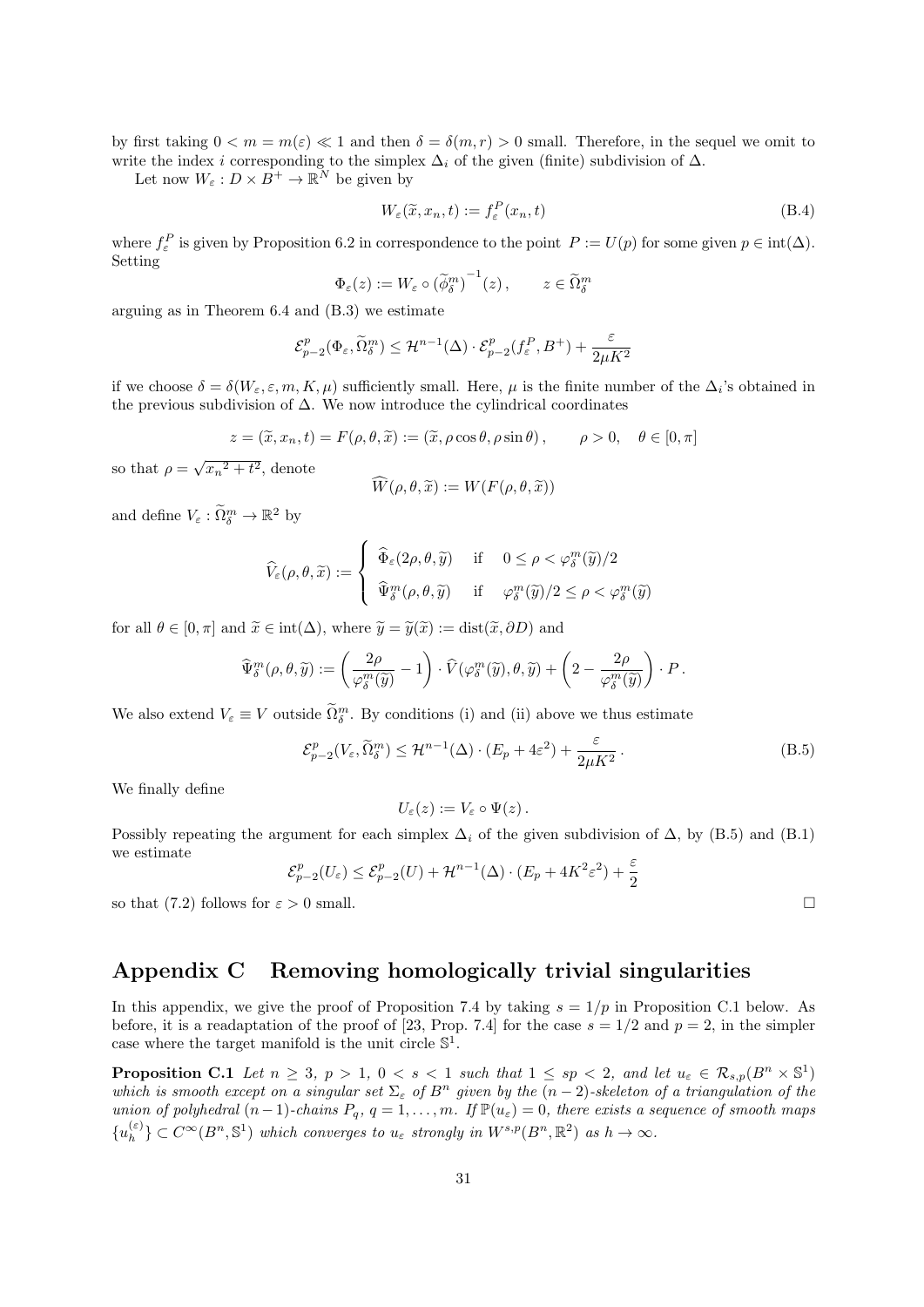PROOF: Let  $U_{\varepsilon}: B^{n}\times ]-1,1[ \to \mathbb{D}^{2}$  given by  $U_{\varepsilon}(x,t) := (\text{Ext } u_{\varepsilon})(x,t)$  if  $t > 0$ , and  $U_{\varepsilon}(x,t) :=$  $(Ext u<sub>\varepsilon</sub>)(x, -t)$  if  $t < 0$ . In the proof, we shall then work with the energy

$$
U\mapsto \mathcal{E}^p_{\gamma(s,p)}(U):=\int_{B^n\times ]-1,1[}|t|^{\gamma(s,p)}|DU(x,t)|^p\,dx\,dt
$$

where  $\gamma(s, p)$  is given by (0.3). For  $m \in \mathbb{N}^*$  and  $a \in [1/4m, 3/4m]^{n+1}$ , we denote by  $\mathcal{L}_m = \mathcal{L}_m(a)$  the grid of  $\mathbb{R}^{n+1}$ 

$$
\mathcal{L}_m := a + \bigcup_{z \in \mathbb{Z}^{n+1}} \frac{1}{m} \cdot z
$$

and by  $\mathcal{L}_m^{(k+1)}$  the family of all the  $(k+1)$ -faces *Q* of the  $(n+1)$ -cubes of  $\mathcal{L}_m$  which intersect the *n*-disk  $B<sup>n</sup> \times \{0\}$ , for  $k = 1, \ldots, n$ . Moreover, we let  $\mathcal{F}_m^{(k)}$  denote the set of *k*-faces *F* obtained by intersecting the  $(k+1)$ -faces Q of  $\mathcal{L}_m^{(k+1)}$  with the *n*-disk  $B^n \times \{0\}$ , i.e.,

$$
F = Q \cap (B^n \times \{0\}).\tag{C.1}
$$

We finally set

$$
G_m := B^n \times ] - 10m^{-1}, 10m^{-1} [.
$$

- Similarly to [22], we may and do choose  $a = a(m, U_{\varepsilon})$  so that the following conditions hold:
- (i) for every  $k = 1, \ldots n-1$ , the restriction of  $U_{\varepsilon}$  to every  $(k+1)$ -face of  $\mathcal{L}_m^{(k+1)}$  is a  $W_{\gamma(s)}^{1,p}$  $\gamma^{1,p}_{(s,p)}$  function;
- (ii) there exists an absolute constant  $c > 0$  such that

$$
\mathcal{E}^p_{\gamma(s,p)}(U_\varepsilon,\cup\mathcal{L}_m^{(k+1)}) \le c m^{n-k} \mathcal{E}^p_{\gamma(s,p)}(U_\varepsilon,G_m) \qquad \forall k=1,\ldots,n-1.
$$
 (C.2)

Moreover, recalling that  $n \geq 3$ , since the singular set  $\Sigma_{\varepsilon}$  is given by the  $(n-2)$ -skeleton of some fixed triangulation of the  $P_q$ 's, by a slicing argument, for *m* sufficiently large we can also require that

- (iii)  $\Sigma_{\varepsilon}$  does not intersect the 1-faces of  $\mathcal{F}_{m}^{(1)}$ ;
- (iv) every 2-face *F* of  $\mathcal{F}_m^{(2)}$  intersects  $\Sigma_{\varepsilon}$  at almost one interior point  $p_F \in \text{int}(F)$ , which does not belong to the  $(n-3)$ -skeleton of the triangulation of the polyhedral  $(n-1)$ -chains  $P_q$ ;
- (v) the restriction  $u_{\varepsilon|F}$  of  $u_{\varepsilon}$  to any 2-face  $F$  of  $\mathcal{F}_m^{(2)}$  is continuous, possibly except at the point  $p_F$ ;
- (vi) in this case, if  $p_F \in \text{spt } P_q$ , we have

$$
\partial G_{u_{\varepsilon|F}} \subset F \times \mathbb{S}^1 = 0 \qquad \text{on} \quad \mathcal{D}^1(F \times \mathbb{S}^1). \tag{C.3}
$$

As a consequence, arguing as in  $(6.3)$ , by  $(C.3)$  we infer that

$$
\{w \in W^{s,p}(F,\mathbb{R}^2) \cap C^0(F,\mathbb{S}^1) \mid w_{|\partial F} = u_{\varepsilon|\partial F}\}\neq \emptyset
$$
\n(C.4)

holds true for every 2-face  $F$  of  $\mathcal{F}_m^{(2)}$ .

In order to remove the singular set  $\Sigma_{\varepsilon}$  of  $u_{\varepsilon}$ , we make use of an argument taken from [22]. To this aim, at the 1<sup>st</sup> step we set  $U_m^{(\varepsilon)} \equiv U_\varepsilon$  on  $\cup \mathcal{L}_m^{(2)}$ . We then argue by induction on the dimension  $k = 2, \ldots, n$  and, at the  $k^{th}$  step, we set  $U_m^{(\varepsilon)} \equiv U_{\varepsilon}$  on every  $Q \in \mathcal{L}_m^{(k+1)}$  which does not intersect the *n*-disk  $B^n \times \{0\}$ . Moreover, we define  $U_m^{(\varepsilon)}$  on every  $Q \in \mathcal{L}_m^{(k+1)}$  which intersects  $B^n \times \{0\}$  by means of a "cone" construction starting from the restriction  $U_{m|\partial Q}^{(\varepsilon)}$  of  $U_{m}^{(\varepsilon)}$  to the boundary  $\partial Q$ . To do this, if  $F \in \mathcal{F}_m^{(k)}$  is given by (C.1), it suffices to require that the trace  $\varphi_F$  of  $U_{m|\partial Q}^{(\varepsilon)}$  on the boundary of *F* has a continuous extension  $\Phi_F \in W^{s,p}(F, \mathbb{S}^1)$ .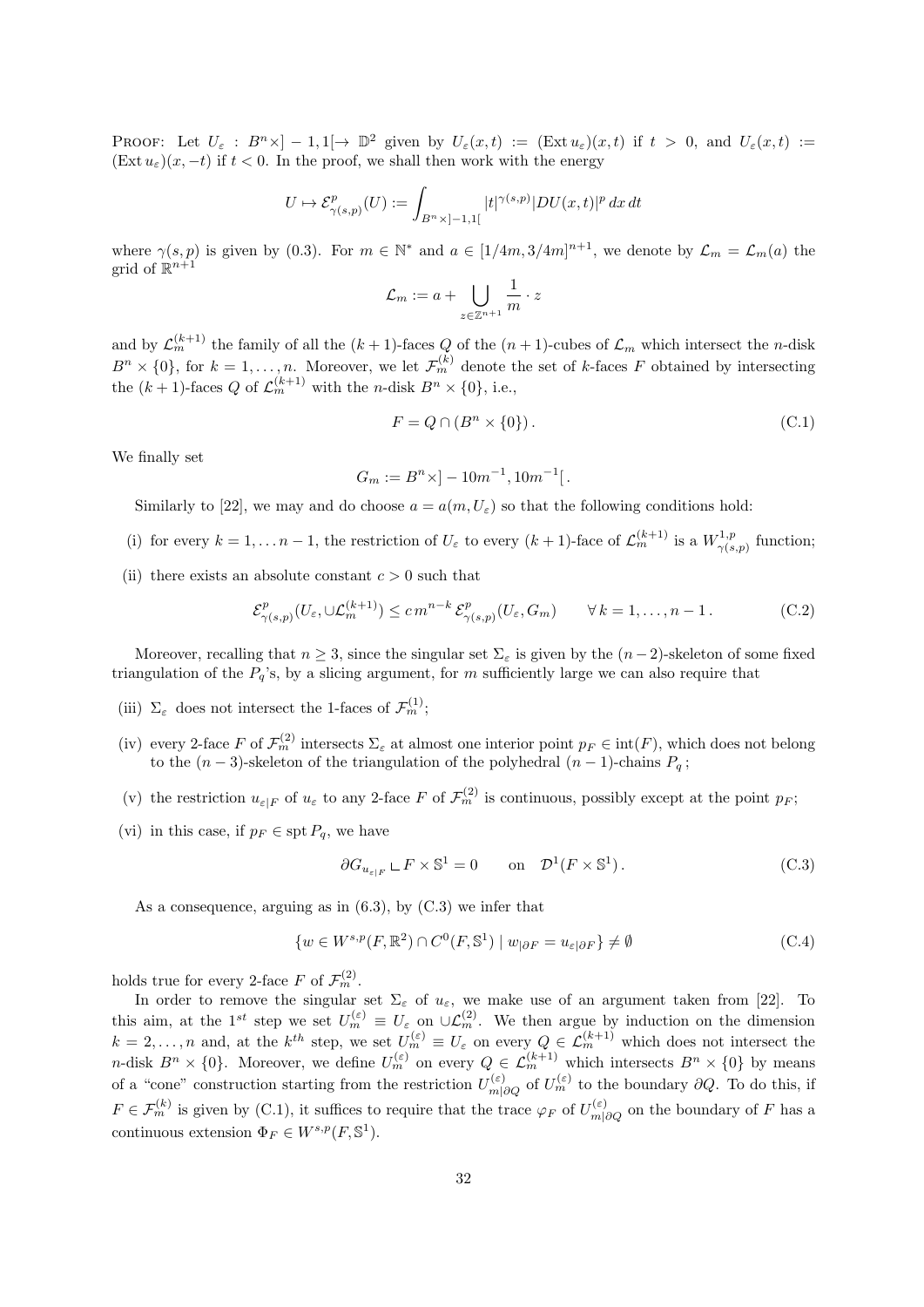Notice that at the  $2^{nd}$  step, this last condition is given by  $(C.4)$ . In order to extend this condition to the case  $k \geq 3$ , for every  $k \geq 2$  at the  $k^{th}$  step we first modify the definition of  $u_m^{(\varepsilon)}(x) := U_m^{(\varepsilon)}(x,0)$  on  $\mathcal{F}_m^{(k)}$  in a suitable way (see the  $k^{th}$  step of the proof of Theorem 2 on p. 457 of [22] for further details).

We secondly extend  $U_m^{(\varepsilon)}$  to every  $Q \in \mathcal{L}_m^{(k+1)}$  in a continuous way, so that its trace  $u_m^{(\varepsilon)}$  belongs to  $W^{s,p}(F,\mathbb{S}^1)$  and

$$
\mathcal{E}^p_{\gamma(s,p)}(U_m^{(\varepsilon)}, Q) \le \frac{c}{m} \mathcal{E}^p_{\gamma(s,p)}(U_{\varepsilon}, \partial Q). \tag{C.5}
$$

More precisely, let  $v_Q: Q \to \mathbb{R}^2$  be defined by  $v_Q(z) = v_Q^{\pm}(z)$  if  $z \in Q^{\pm}$ , where

$$
Q^{\pm} := \{ z = (x, t) \in Q \mid \pm t \ge 0 \}
$$

and  $v_Q^{\pm}$ :  $Q^{\pm} \to \mathbb{R}^2$  is the solution of the minimum problem for the energy  $\int_{Q^{\pm}} |t|^{\gamma(s,p)} |DV(x,t)|^p dx dt$ with boundary condition

$$
\begin{cases}\nv_Q^{\pm} = U_m^{(\varepsilon)} & \text{on} \quad \partial Q^{\pm} \cap \{(x, t) \mid \pm t > 0\} \\
v_Q^{\pm} = \Phi_F & \text{on} \quad F\n\end{cases}
$$

where  $\Phi_F : F \to \mathbb{S}^1$  is a continuous  $W^{s,p}$ -extension of the boundary datum  $\varphi_F(x) := U_{m|\partial Q}^{(\varepsilon)}(x,0)$ . Assuming e.g. that the center of *Q* is the origin  $0_{\mathbb{R}^{n+1}}$ , we define  $U_m^{(\varepsilon)}$  on *Q* by setting, for  $0 < \delta \ll 1/2m$ ,

$$
U_m^{(\varepsilon)}(z) := \begin{cases} v_Q\Big(\frac{z}{2m\delta}\Big) & \text{if } ||z|| \le \delta \\ U_m^{(\varepsilon)}\Big(\frac{z}{2m||z||}\Big) & \text{if } \delta \le ||z|| \le \frac{1}{2m} \end{cases} \qquad z \in Q
$$

where  $||z|| := \sup_i |z_i|$  if  $z = (z_1, \ldots, z_{n+1})$ , so that  $||z|| = 1/2m$  if  $z \in \partial Q$ . Therefore, we have:

$$
\mathcal{E}^p_{\gamma(s,p)}(U_m^{(\varepsilon)}, \{\|z\| < \delta\}) \le (2m\delta)^{n-sp} \mathcal{E}^p_{\gamma(s,p)}(v_Q, \{\|z\| < 1/2m\})
$$

where  $n - sp > 0$ . A similar definition works in the general case, so that (C.5) holds true and  $u_m^{(\varepsilon)}(x) :=$  $U_m^{(\varepsilon)}(x,0)$  belongs to  $W^{s,p}(F,\mathbb{S}^1)$ .

Repeating the argument for  $k = 2, \ldots, n$ , from  $(C.5)$  we estimate

$$
\mathcal{E}^p_{\gamma(s,p)}(U_m^{(\varepsilon)},\cup\mathcal{L}_m^{(n+1)})\leq C(n)\sum_{k=1}^{n-1}\frac{1}{m^{n-k}}\mathcal{E}^p_{\gamma(s,p)}(U_{\varepsilon},\mathcal{L}_m^{(k+1)})
$$

and hence, by  $(C.2)$ , we obtain

$$
\mathcal{E}^p_{\gamma(s,p)}(U_m^{(\varepsilon)}, \cup \mathcal{L}_m^{(n+1)}) \le C(n) \, \mathcal{E}^p_{\gamma(s,p)}(U_\varepsilon, G_m) \to 0
$$

as  $m \to +\infty$ , since  $|G_m| \to 0$ . We finally set  $U_m^{(\varepsilon)} = U_\varepsilon$  on  $\mathbb{C}^{n+1} \setminus \cup \mathcal{L}_m^{(n+1)}$ , as required.

**Acknowledgments**. I wish to thank A. Lunardi and E. Acerbi for giving me some useful suggestions. The author is a member of the GNAMPA of INDAM.

### **References**

- [1] F. Almgren, W. Browder & E.H. Lieb: Co-area, liquid crystals, and minimal surfaces. In: *Partial differential equations* (Tianjin, 1986), 1–22, Lecture Notes in Math. 1306, Springer, Berlin, 1988.
- [2] L. Ambrosio, N. Fusco & D. Pallara: *Functions of bounded variation and free discontinuity problems.* Oxford Math. Monographs, Oxford, 2000.
- [3] F. Bethuel: The apporoximation problem for Sobolev maps between two manifolds, *Acta Math.* **167** (1991), 153–206.